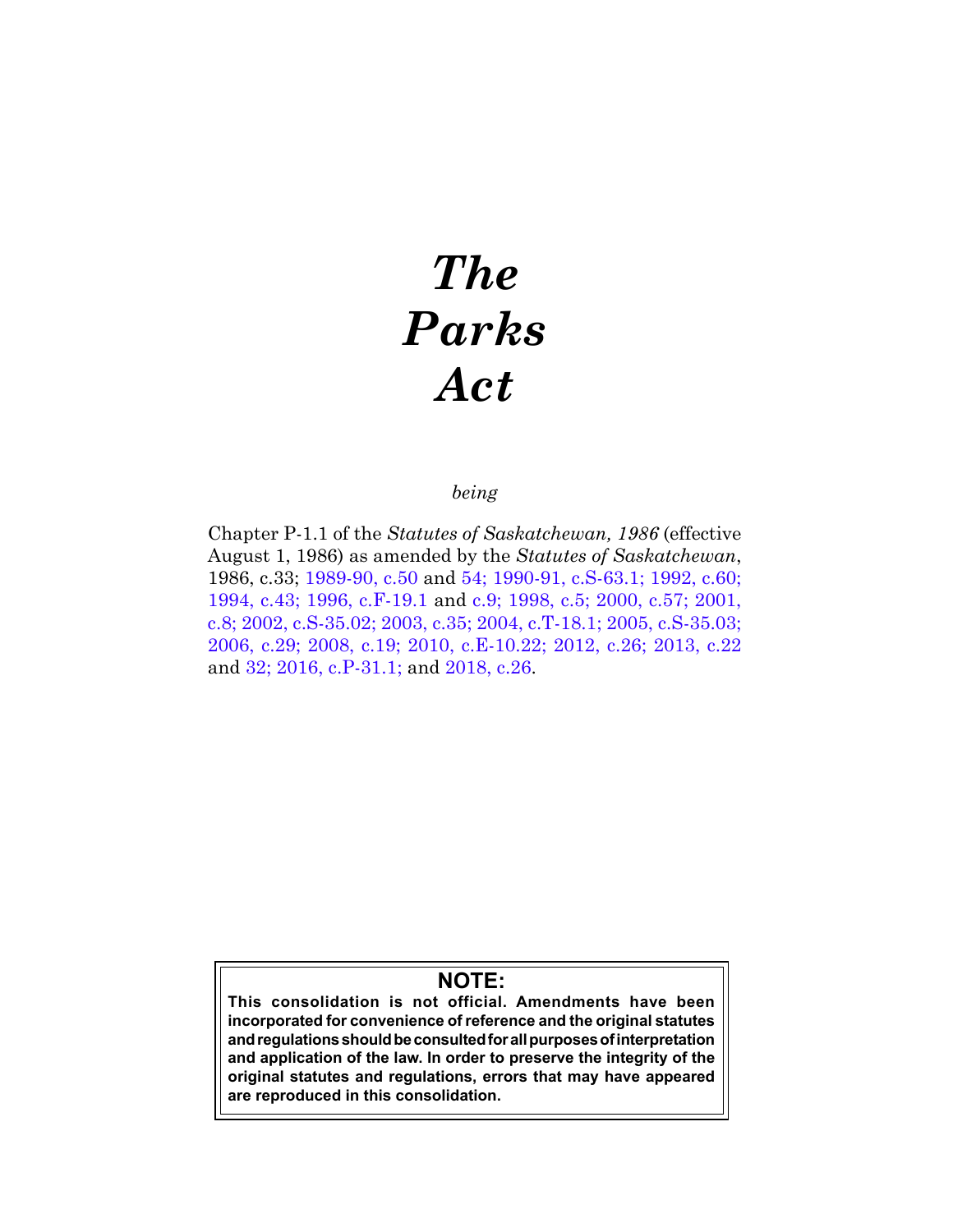# Table of Contents

# SHORT TITLE AND INTERPRETATION

- Short title
- Interpretation

# ESTABLISHMENT OF PARKLAND

- Dedication of park land
- Provincial parks
- Protected areas
- Recreation sites
- Historic sites
- Provincial markers

# ESTABLISHMENT AND USE OF

# PARK LAND RESERVE

- Park land reserve
- Administration of park land reserve
- Disposition of park land reserve
- Alteration of park land reserve

# ADMINISTRATION AND DISPOSITION OF PARK LAND

- Minister's responsibility
- Grant or transfer prohibited
- Disposition
- No title through possession
- Implied reservations
- Reservation not set out
- Implied conditions of dispositions
- 19.01 Annual fees payable by holders of recreational leases
- 19.1 Summary proceedings for possession

# 19.2 Service

- Removal of property
- Liability on removal of property
- Application of Dominion Lands Act
- Existing dispositions
- Roads within park lands
- USE OF PARK LAND
- Entering and using park land
- 25.1 Cutting, harvesting or removing timber
- Zones
- Regulations

# ENFORCEMENT

- 28 Enforcement officers
- 29 Protection of enforcement officers
- Search and seizure
- 30.1 Stopping vehicle or water vessel
- Disposal of seized articles or documents
- Eviction of persons from park land
- Liability of owner of vehicle

# GENERAL

- Offence and penalty
- 34.1 Evidence re speed measuring devices
- Regulations
- Crown bound
- R.S.S. 1978, c.P-34 repealed

SCHEDULE I Provincial Parks SCHEDULE II Protected Areas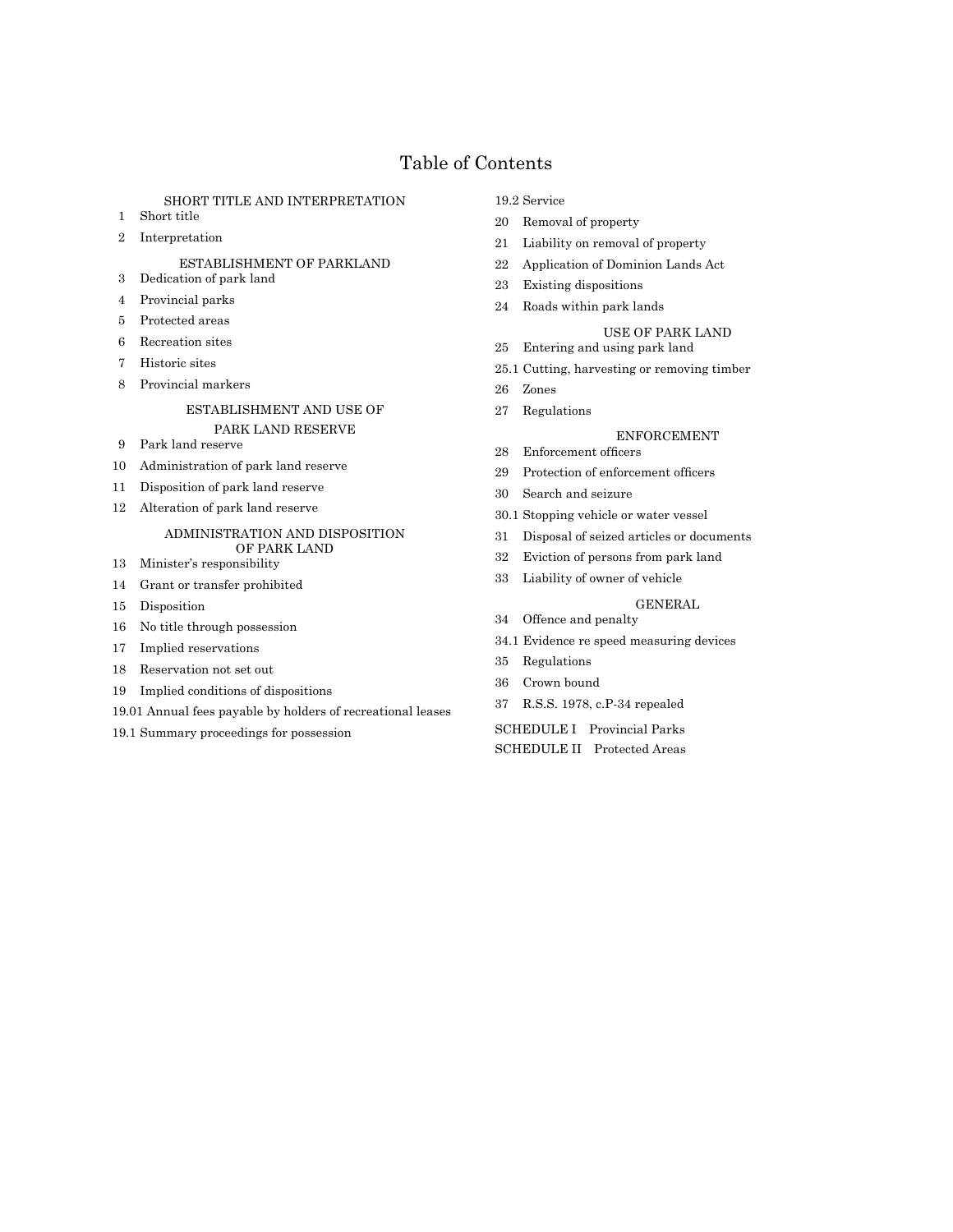# **CHAPTER P-1.1**

# An Act respecting the Establishment, Maintenance and Use of Park Land and Park Land Reserve

# SHORT TITLE AND INTERPRETATION

# **Short title**

**1** This Act may be cited as *The Parks Act*.

# **Interpretation**

**2**(1) In this Act:

- (a) **"Crown"** means the Crown in right of Saskatchewan;
- (b) **"Crown lands"** means lands in Saskatchewan owned by the Crown;

(c) **Repealed.** 2018, c26, s.3.

(c.1) **"direct service costs"** means the direct cost of services provided by the ministry to a holder of a recreational lease, as those costs are determined by the minister in accordance with the regulations;

(d) **"disposition"** means a permit, lease, licence, easement or other authorization granted by the minister pursuant to section 15;

(e) **"enforcement officer"** means an enforcement officer appointed pursuant to section 28 and includes a member of the Royal Canadian Mounted Police;

(e.1) **"fiscal year"** means the period commencing on April 1 of one year and ending on March 31 of the following year;

(e.2) **"holder of a recreational lease"** means the person to whom the minister has issued a lease pursuant to section 15 for the use and occupation of park land for recreational purposes;

(f) **"minister"** means the member of the Executive Council to whom for the time being the administration of this Act is assigned;

(f.1) **"ministry"** means the ministry over which the minister presides;

(g) **"park land"** means Crown land constituted pursuant to this Act as a provincial park, protected area, recreation site or historic site;

(g.1) **"prescribed"** means prescribed in the regulations;

(h) **"provincial park"** means an historic park, a recreation park, a natural environment park or a wilderness park designated pursuant to section 4;

(i) **"provincial highway"** means a provincial highway as defined in *The Highways and Transportation Act, 1997;*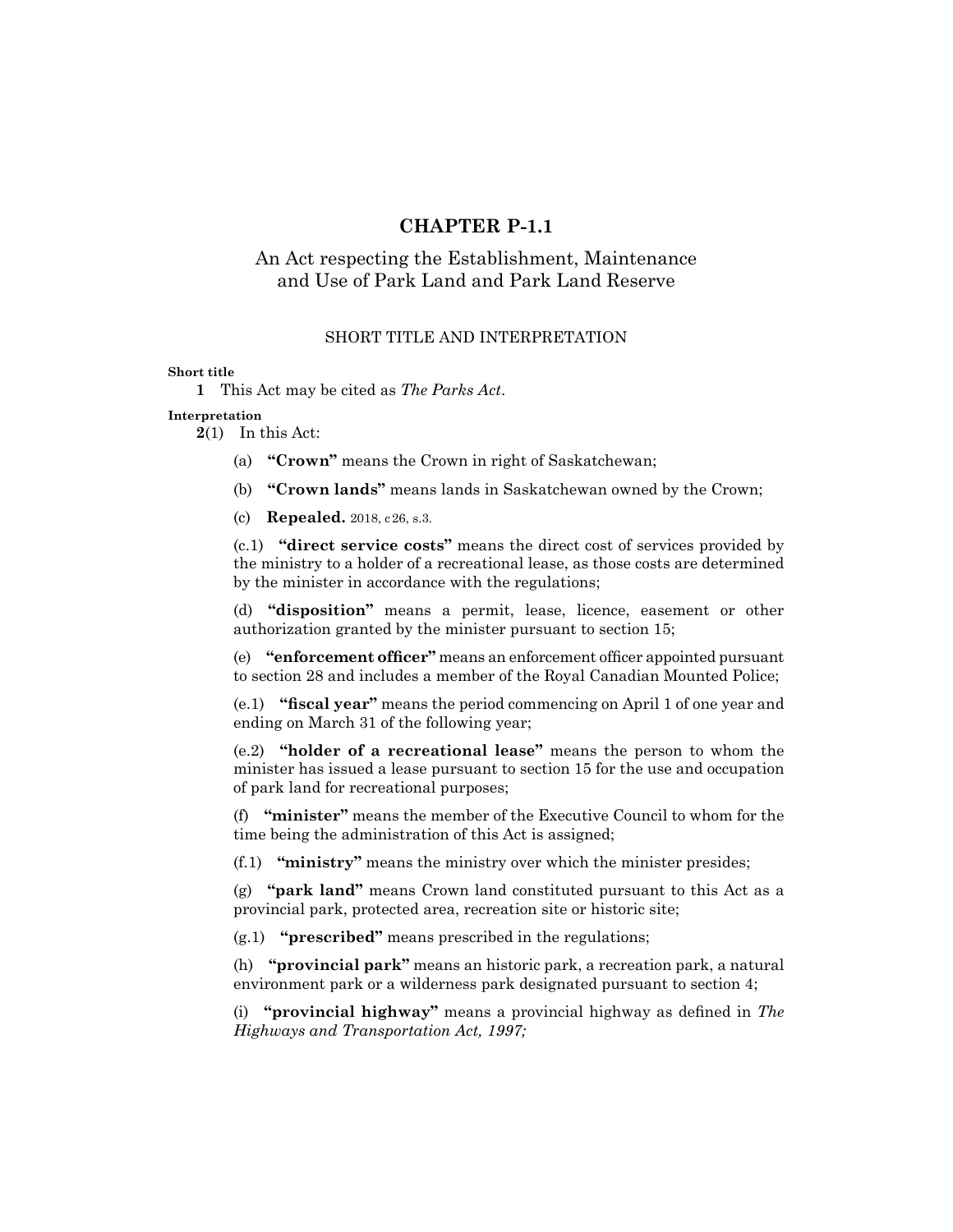4

(i.1) **"timber"** means any trees or parts of trees on or from park land, whether standing, fallen, cut, alive or dead;

(j) **"vehicle"** means any conveyance, other than a water vessel, that is drawn, propelled or driven by any mechanical means.

(2) For the purposes of sections 25, 25.1, 26 and 27:

(a) land set aside pursuant to an Act or an Act of Canada for the making of a road, on which a road has not been constructed; and

(b) the portion of a provincial highway that is not a roadway within the meaning of *The Highways and Transportation Act, 1997*;

that is within the outside boundaries of park land, is deemed to be park land.

1986, c.P-1.1, s.2; 1989-90, c.50, s.3; 1992, c.60, s.3; 2003, c.35, s.3; 2006, c.29, s.3; 2018, c26, s.3.

# ESTABLISHMENT OF PARK LAND

# **Dedication of park land**

**3**(1) Park land is dedicated to the people of Saskatchewan and visitors to Saskatchewan for their enjoyment and education.

(2) The natural, prehistoric and historic resources of park land are to be maintained for the benefit of future generations.

1986, c.P-1.1, s.3.

# **Provincial parks**

**4**(1) The Crown lands described in Schedule I are constituted as provincial parks to be known by the names set out in Schedule I.

(2) The provincial parks described in Part A of Schedule I are designated as historic parks and are to be used primarily for the preservation of prehistoric and historic resources and for the interpretation of prehistoric and historic themes.

(3) The provincial parks described in Part B of Schedule I are designated as recreation parks and are to be used primarily for the pursuit of outdoor recreational activities in a natural setting.

(4) The provincial parks described in Part C of Schedule I are designated as natural environment parks and are to be used primarily for the pursuit of outdoor recreational activities that are consistent with the protection of natural landscapes.

(5) The provincial parks described in Part D of Schedule I are designated as wilderness parks and are to be used primarily for the preservation of natural landscapes in a natural state and the pursuit of outdoor recreational activities that are consistent with that use.

1986, c.P-1.1, s.4.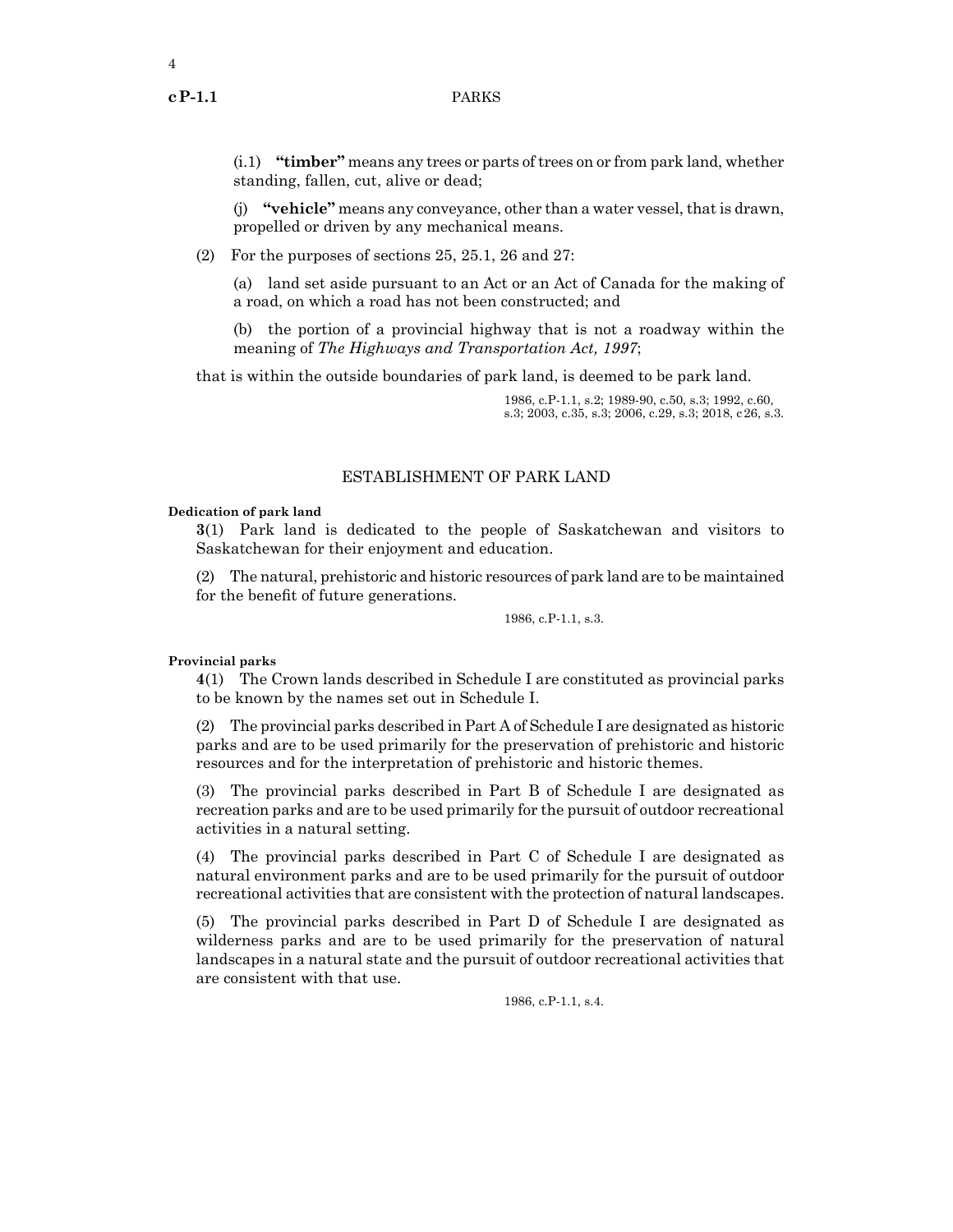**Protected areas**

**5**(1) The Crown lands described in Schedule II are constituted as protected areas to be known by the names set out in Schedule II.

(2) Protected areas are to be used primarily for the protection and preservation of their natural, prehistoric or historic resources of interest or significance.

1986, c.P-1.1, s.5.

**Recreation sites**

**6** The Lieutenant Governor in Council may make regulations constituting as a recreation site any Crown lands that the Lieutenant Governor in Council considers suitable for recreational purposes.

1986, c.P-1.1, s.6; 2018, c26, s.4.

**Historic sites**

**7** The Lieutenant Governor in Council may make regulations constituting as an historic site any Crown lands that the Lieutenant Governor in Council considers contain significant prehistoric or historic resources.

1986, c.P-1.1, s.7; 2018, c26, s.5.

# **Provincial markers**

**8** The minister may, with the consent of the owner of land, install and maintain, or authorize the installation of, provincial markers on that land if the minister considers it appropriate to interpret any significant prehistoric or historic theme or event, historic personage or feature of scientific or natural interest.

2018, c26, s.6.

# ESTABLISHMENT AND USE OF PARK LAND RESERVE

### **Park land reserve**

**9**(1) Subject to subsections (2) and (3), the Lieutenant Governor in Council may make regulations constituting any Crown lands as park land reserve for the purpose of protecting those lands while a determination is made as to whether or not the lands should be established as a provincial park or protected area.

(2) A regulation made constituting park land reserve is to contain a description of the Crown lands constituted as park land reserve and whether it is contemplated that they be established as an historic, recreation, natural environment or wilderness park or as a protected area.

(3) A regulation made constituting park land reserve expires five years after the day on which it is made.

1986, c.P-1.1, s.9.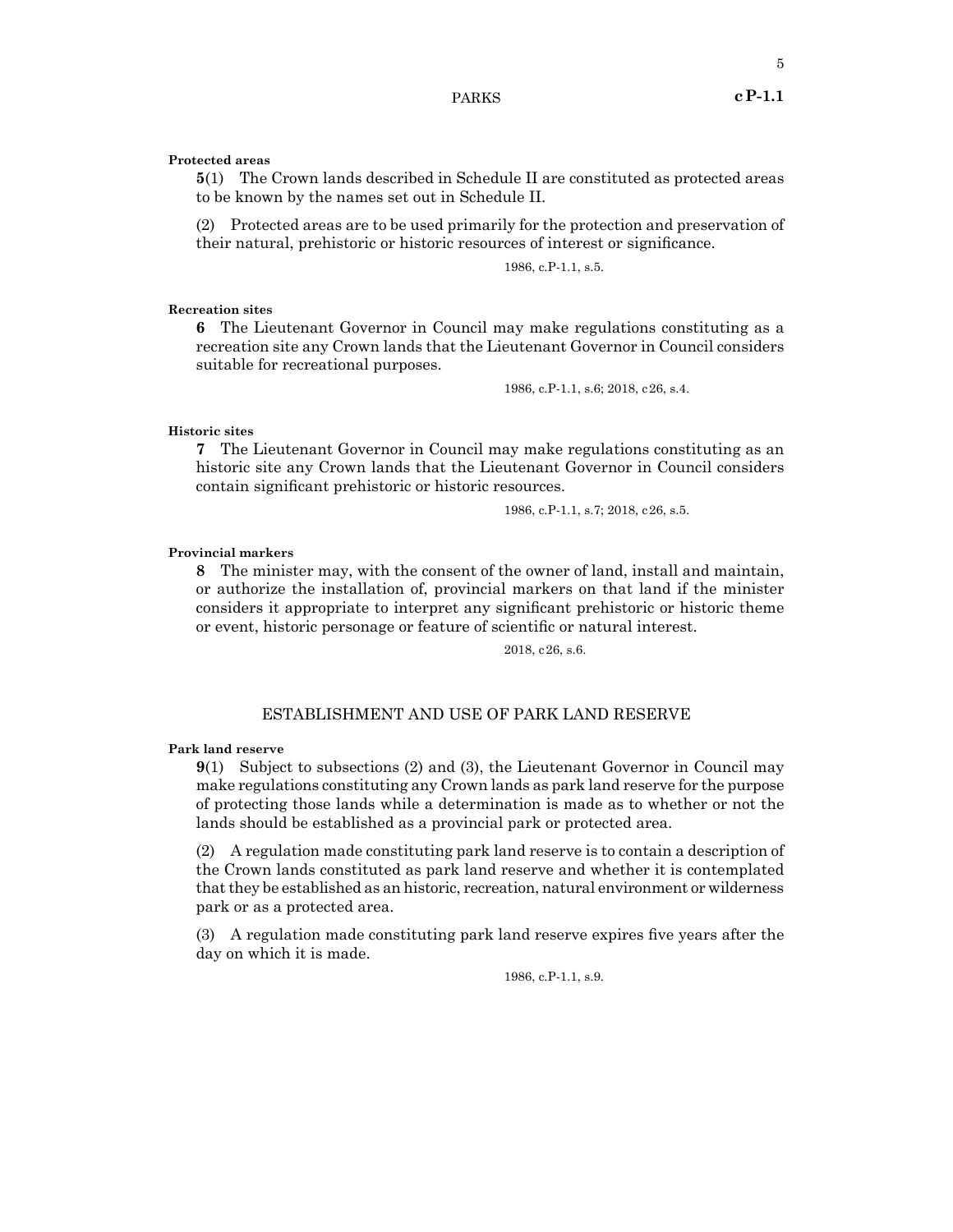6

# **Administration of park land reserve**

**10** Subject to sections 11 and 12, Crown lands constituted as park land reserve are to be administered:

(a) in the case of provincial lands as defined in *The Provincial Lands Act, 2016*, in accordance with that Act and the regulations made pursuant to that Act; and

(b) in all other cases, in accordance with any Act that determines how the lands are to be administered.

1986, c.P-1.1, s.10; 2016, cP-31.1, s.11-16.

# **Disposition of park land reserve**

**11**(1) No person shall grant or transfer any Crown lands constituted as park land reserve.

(2) No person shall dispose of any interest in, or grant any right with respect to, park land reserve unless permitted by the regulations or authorized by the minister.

(3) Disposition of an interest in, or granting of any right with respect to, park land reserve pursuant to subsection (2) is to be made in accordance with the prescribed terms and conditions and the terms and conditions, not inconsistent with this Act and the regulations, that the minister may determine.

(4) This section does not apply to the issuance of Crown dispositions pursuant to *The Crown Minerals Act*.

1986, c.P-1.1, s.11; 2018, c26, s.7.

#### **Alteration of park land reserve**

**12**(1) No person shall alter park land reserve unless the alteration is permitted in the regulations or authorized by the minister.

(2) This section does not apply to Crown dispositions issued pursuant to *The Crown Minerals Act*.

1986, c.P-1.1, s.12.

# ADMINISTRATION AND DISPOSITION OF PARK LAND

#### **Minister's responsibility**

**13** The minister is responsible for the administration, management, planning, development and maintenance of all park land.

1986, c.P-1.1, s.13.

#### **Grant or transfer prohibited**

**14** No person shall grant or transfer any park land.

1986, c.P-1.1, s.14.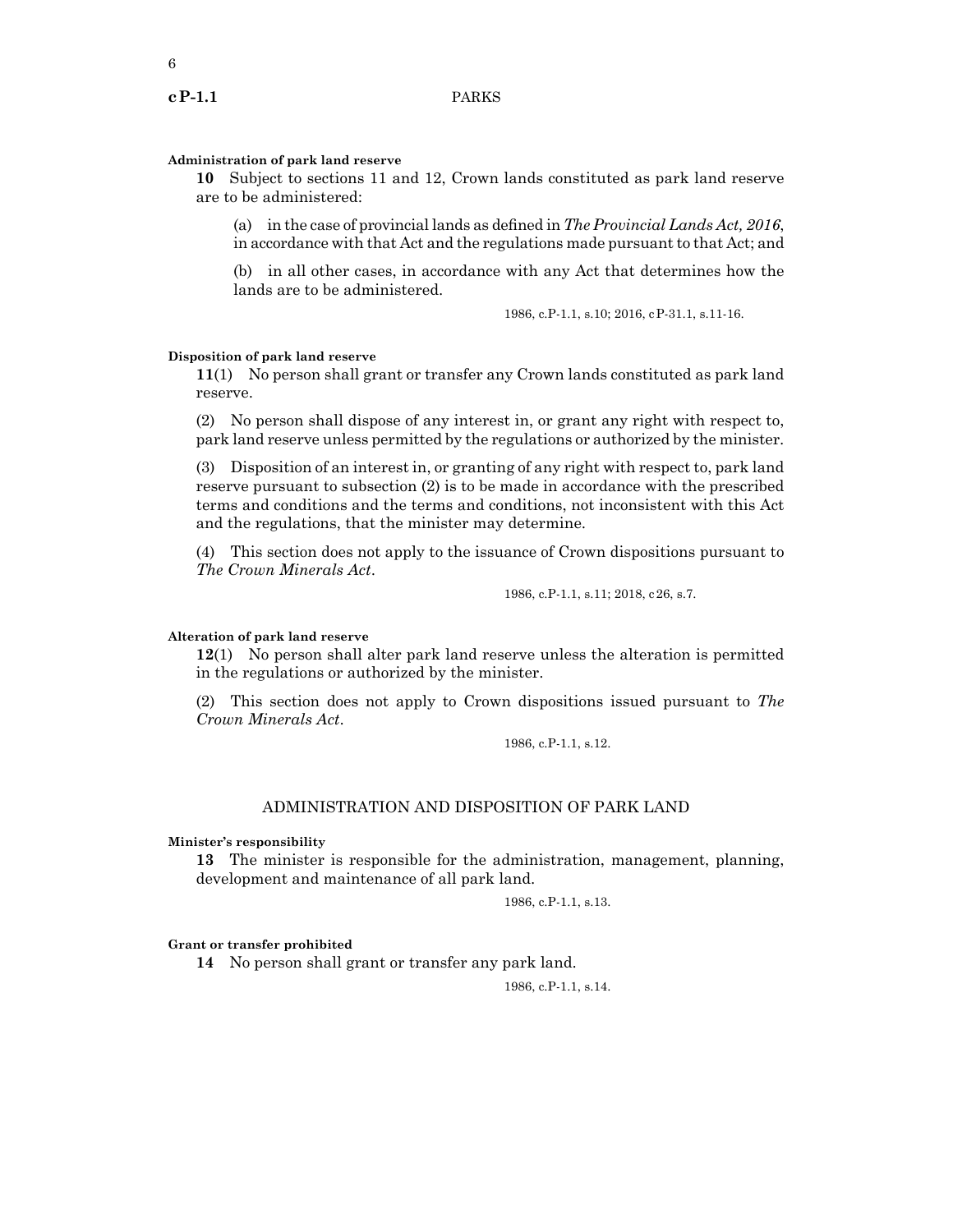# **Disposition**

**15**(1) In this section, **"invested private capital"** means expenditures that a person who seeks a disposition will make, pursuant to an agreement, to complete a project related to that disposition but does not include any expenditures:

(a) using moneys from the Government of Canada or the Government of Saskatchewan, including money provided by way of a grant, loan, guarantee or other means; or

(b) made for the development of a property that is subject to a recreational lease.

(2) Subject to the other provisions of this Act and the prescribed terms and conditions, the minister may, on the terms and conditions the minister determines that are not inconsistent with the prescribed terms and conditions:

(a) issue permits, licences or other authorizations for the use and occupation of park land for a term not exceeding five years;

(b) enter into agreements to lease any park land or to grant an easement or other authorization with respect to park land if:

(i) the term of an agreement does not exceed 21 years;

(ii) expenditures required to be made by the Crown pursuant to an agreement do not exceed \$50,000; and

(iii) the invested private capital pursuant to an agreement does not exceed \$250,000; and

(c) subject to the approval of the Lieutenant Governor in Council, enter into agreements to lease any park land or to grant an easement or other authorization with respect to park land if:

(i) the term of an agreement is more than 21 years;

(ii) expenditures required to be made by the Crown pursuant to an agreement are more than \$50,000; or

(iii) the invested private capital pursuant to an agreement is more than \$250,000.

(3) **Repealed.** 1989-90, c.50, s.4.

1986, c.P-1.1, s.15; 1989-90, c.50, s.4; 2003, c.35, s.4; 2012, c.26, s.3; 2018, c26, s.8.

# **No title through possession**

**16** No person acquires right or title to park land through the use, possession or occupation of it.

1986, c.P-1.1, s.16.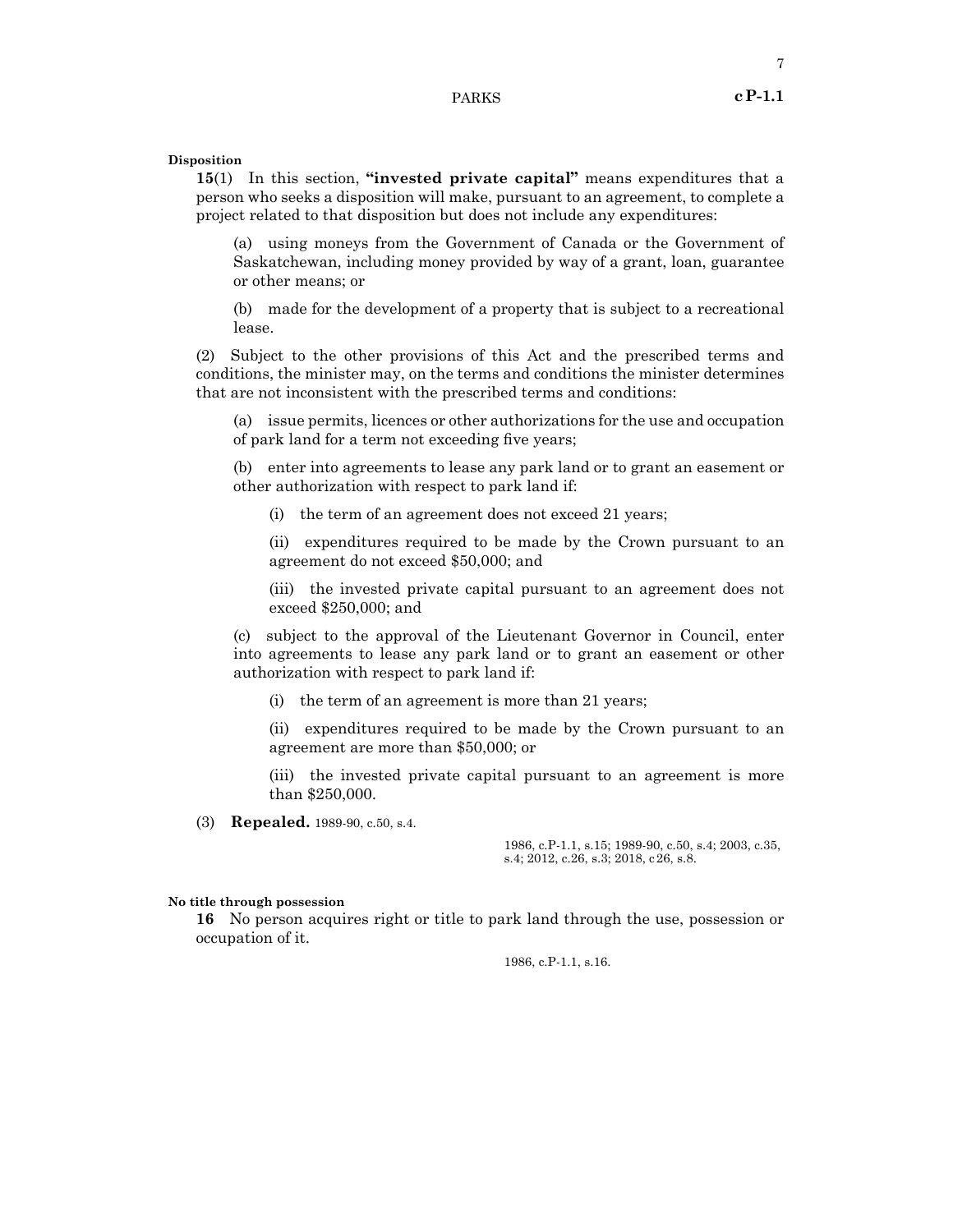# **Implied reservations**

**17** Every disposition of park land is subject to the following implied reservations to the Crown:

(a) a right to construct, widen or maintain any roads or drainage works on any park land and to use any wood, gravel or other material on any park land in that construction or maintenance without in any way compensating the holder of the disposition;

(b) all mines and minerals of every kind found on, in or under park land and the right to work and extract those mines and minerals and to enter on, use and occupy any park land for that purpose;

(c) the property in and the right to and to the use of all the water at any time in any lake, river, stream or other body of water and to the land forming the bed and bank of that water;

(d) the property in and the right to and to the use of all water powers and lands on or in which there is water power, or that are required for the protection of any water power or for the purposes of any undertaking for the use and development of water power;

(e) all trees, standing, fallen or cut and the right to enter on any park land to cut and remove trees;

(f) the right to develop and maintain any irrigation works or works of any nature considered by the minister to be in the public interest on any park land and to enter on park land for that purpose and develop and maintain those works without compensating the holder of the disposition; and

(g) all other reservations with respect to Crown lands provided for in any Act.

1986, c.P-1.1, s.17; 2018, c26, s.9.

# **Reservation not set out**

**18** Every disposition is to be read and construed and has effect as if all reservations referred to in section 17 were expressly set forth in the disposition.

1986, c.P-1.1, s.18.

### **Implied conditions of dispositions**

**19** Every disposition of park land is subject to the following conditions, whether or not the conditions are set out in the disposition:

(a) unless otherwise prescribed or otherwise set out in the disposition, the minister may, at any time during the term of a disposition, on 30 days' written notice to the holder of the disposition, cancel the disposition:

(i) for default in payment of any rent or other consideration required by the disposition;

(ii) for the breach or non-performance of any term or condition of the disposition; or

(iii) if the disposition was issued through fraud or error or the holder of the disposition misrepresented or failed to disclose any material fact in obtaining the disposition;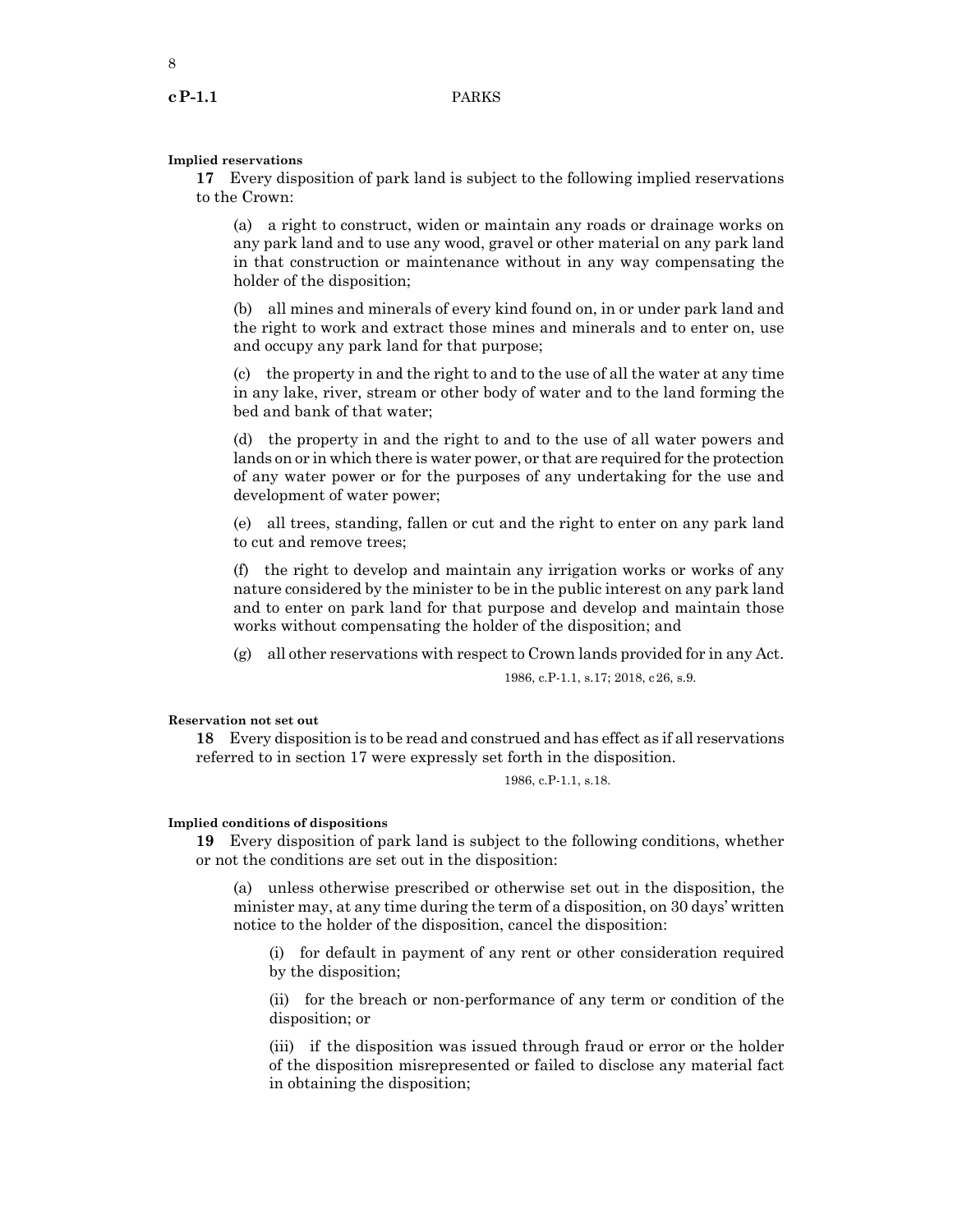9

(a.1) on the expiration of the thirtieth day following the day on which notice is served on the holder of the disposition pursuant to clause (a), the disposition ceases;

(b) the whole or any part determined by the minister of the costs incurred by the minister in making any improvements to park land that the minister considers to be of benefit to the holder of the disposition are a debt due and owing to the Crown;

(c) the minister may, on the payment of reasonable compensation to the holder of a disposition, authorize the use of park land in connection with any project undertaken by or on behalf of the Crown pursuant to this Act or any other Act for the benefit of the public; and

(d) no interest in, or right with respect to, park land granted by a disposition may be assigned or sublet without the consent, in writing, of the minister.

> 1986, c.P-1.1, s.19; 1989-90, c.50, s.5; 2018, c26, s.10.

# **Annual fees payable by holders of recreational leases**

**19.01**(1) Commencing in the 2006-07 fiscal year, every holder of a recreational lease shall pay to the minister an annual fee in accordance with this section and the regulations, whether or not the holder's recreational lease contains a term or condition respecting the payment of an annual fee.

(2) The annual fee required pursuant to this section is to be composed of:

(a) a service fee determined by the minister in accordance with the regulations and based on direct service costs; and

(b) a land lease fee determined by the minister in accordance with the regulations.

(3) The holder of a recreational lease shall pay the annual fee within the period set by the minister.

(4) The annual fee required by this section is in addition to any other fees payable pursuant to the recreational lease.

(5) The holder of a recreational lease may appeal, in the prescribed manner, the land lease fee determined by the minister.

(6) The minister's determination of direct service costs and of an annual fee may be made retroactive to a date not earlier than April 1 of the fiscal year in which the determination is made.

2006, c.29, s.4; 2018, c26, s.11.

# **Summary proceedings for possession**

**19.1**(1) In this section:

(a) **"court"** means the Court of Queen's Bench;

(b) **"respondent"** means a person against whom an order for possession is sought or made pursuant to this section.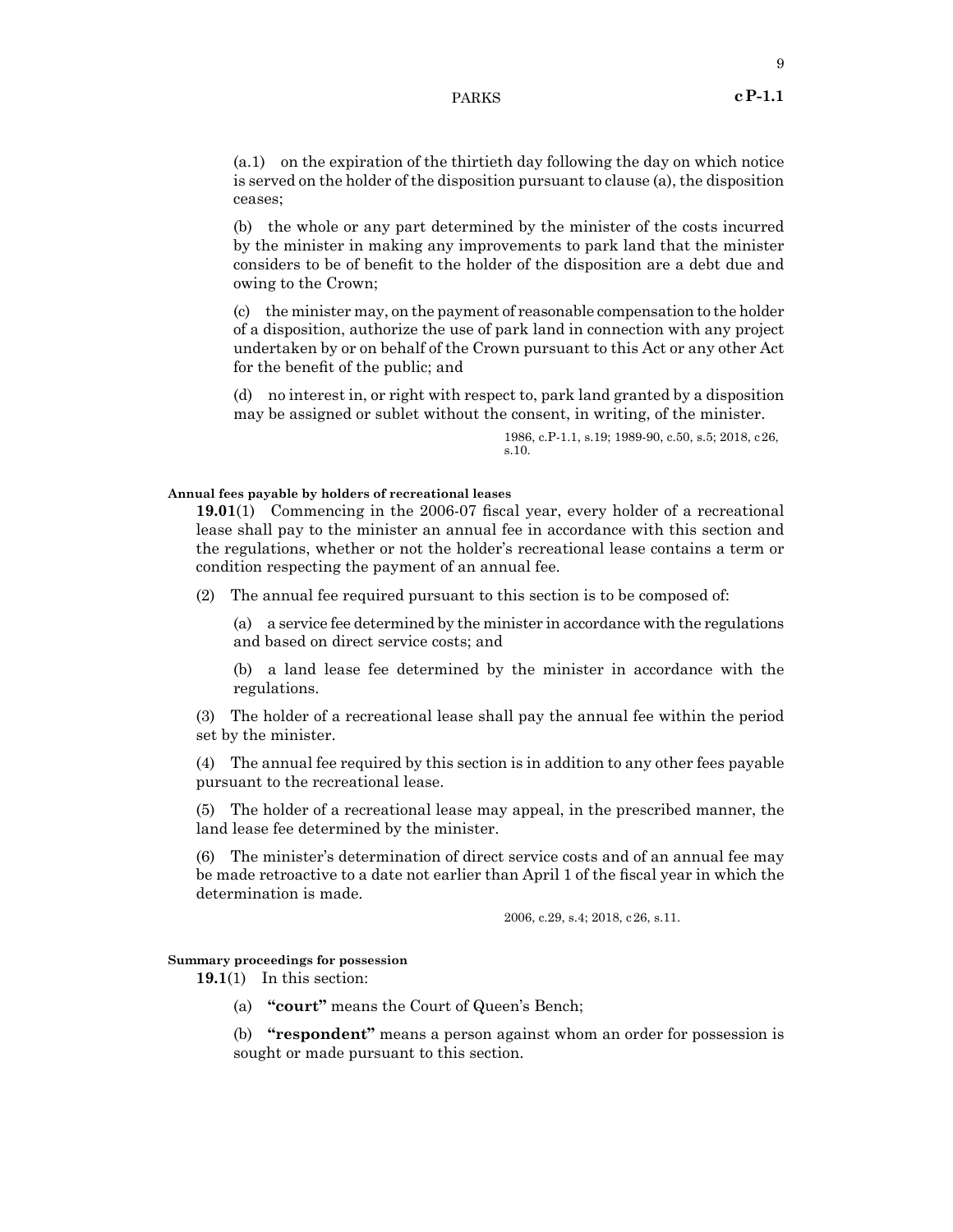- (2) If:
	- (a) a person:

(i) is, in the opinion of the minister, wrongfully or without lawful authority using, possessing or occupying park land; or

(ii) remains on park land which is the subject matter of his or her disposition, after the:

- (A) expiration;
- (B) termination; or
- (C) cancellation;

of that disposition; and

(b) the person mentioned in clause (a) refuses or neglects, upon service of a demand made in writing, to go out of possession of the park land;

the minister or any person authorized by the minister for that purpose, may apply to the court sitting at the judicial centre nearest to where the land, or any portion of the land, is situated for an order for possession.

(3) If  a court hearing an application made pursuant to subsection (2) is satisfied on the evidence that:

(a) the respondent:

(i) wrongfully or without lawful authority used, possessed or occupied park land; or

(ii) remained on park land which is the subject matter of his or her disposition, after the:

- (A) expiration;
- (B) termination; or
- (C) cancellation;

of that disposition;

(b) written demand for possession was served on the respondent pursuant to subsection (2); and

(c) the respondent refused to go out of possession of the park land after being served with a demand for possession pursuant to subsection  $(2)$ ;

the court may issue an order for possession and make any order as to costs that the court sees fit.

- (4) An order for possession made pursuant to this section shall:
	- (a) direct the respondent to deliver up possession of the park land; and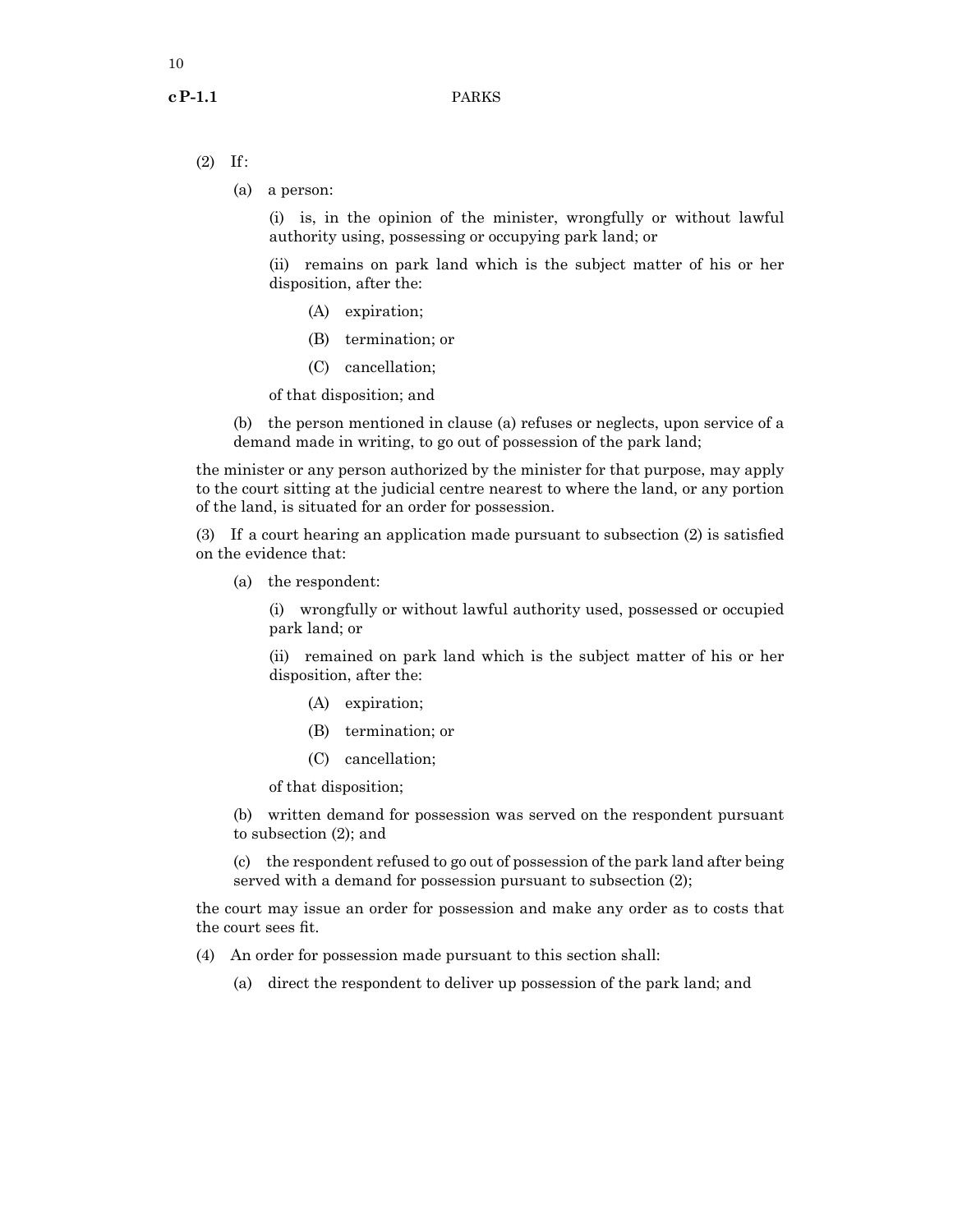- (i) the respondent; and
- (ii) any goods and chattels of the respondent;

from the park land.

(5) If the sheriff, deputy sheriff or sheriff's bailiff exercises any of the powers mentioned in subsection (4):

- (a) the respondent is responsible:
	- (i) for the sheriff's fees and poundage; and
	- (ii) for any storage costs;

incurred as a result of the exercise of those powers; and

(b) the minister may sell any or all of the goods and chattels of the respondent removed pursuant to that subsection.

(6) If an order for possession is made pursuant to this section, all buildings and other improvements on the park land that is the subject of the order, whether affixed to the land or not:

- (a) are deemed to be the property of the Crown; and
- (b) may be disposed of in any manner the minister considers appropriate.

(7) Nothing in this section is to prejudice or affect any other:

- (a) right;
- (b) right of action; or
- (c) remedy;

available at law to the minister.

1989-90, c.50, s.6; 2018, c26, s.12.

# **Service**

**19.2** Any notice or demand required to be served pursuant to section 19 or 19.1 may be served by prepaid first class certified mail to the last known address of the respondent.

1989-90, c.50, s.6.

# **Removal of property**

**20**(1) Unless otherwise prescribed or otherwise set out in a disposition, if the holder of a disposition does not, within 90 days after the expiration, termination or cancellation of a disposition, remove any fixtures constructed or affixed by him or her, or any chattels owned or placed by him or her, on the park land that was the subject of the disposition:

(a) in the case of fixtures, the holder is not entitled to remove the fixtures; and

(b) in the case of chattels, the chattels are forfeited to the Crown without the payment of compensation for them.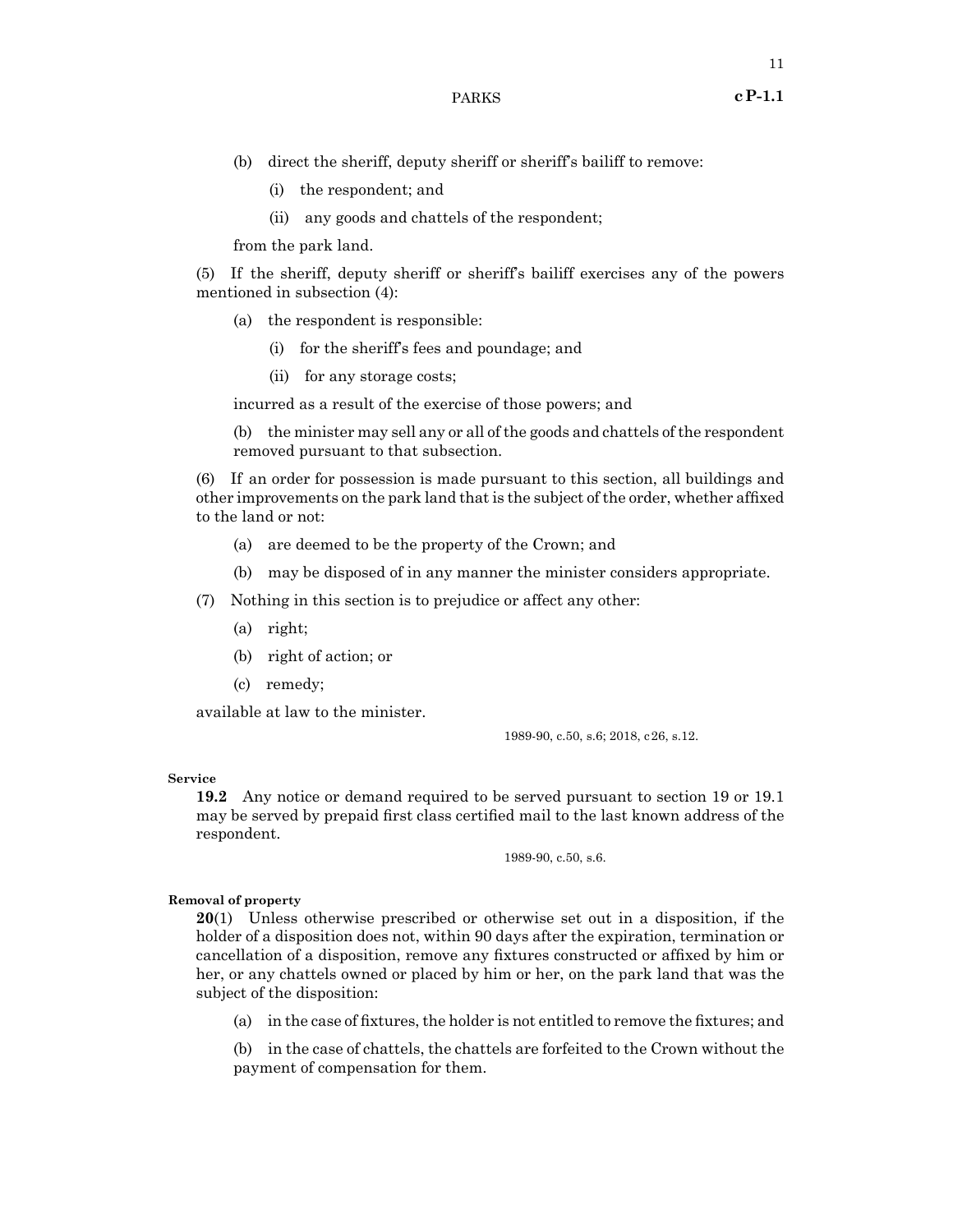(2) Chattels on park land other than referred to in subsection (1) are forfeited to the Crown without payment of compensation for them.

(3) If:

(a) fixtures are not removed in accordance with subsection (1); or

(b) chattels are forfeited pursuant to subsection (1) or (2);

they may be disposed of in any manner that the minister considers appropriate.

1986, c.P-1.1, s.20; 2018, c26, s.13.

# **Liability on removal of property**

**21** A holder of a disposition is liable for any damage to park land caused by the removal of property pursuant to section 20.

1986, c.P-1.1, s.21.

# **Application of** *Dominion Lands Act*

**22** The *Dominion Lands Act* (Canada), as it existed on April 1, 1931, and the regulations made pursuant to that Act apply to every contract or other arrangement made under its provisions to acquire or become entitled to any right, interest or estate in park land as against the Crown except to the extent that those provisions are inconsistent with or varied by the provisions of this Act or any other Act which applies generally to the contract or arrangement.

1986, c.P-1.1, s.22.

# **Existing dispositions**

**23** Permits, licences, leases or other authorizations with respect to park land made prior to the coming into force of section 15:

(a) subject to clause (b), bind the Crown in accordance with their terms until their expiration; and

(b) notwithstanding their terms, shall not be assigned or sublet without the consent, in writing, of the minister.

1986, c.P-1.1, s.23.

### **Roads within park lands**

**24**(1) Notwithstanding *The Highways and Transportation Act, 1997*, the minister may:

(a) construct, maintain and administer any roads, other than provincial highways, within park land;

(b) notwithstanding the terms of any disposition, by order, close the whole or any specified part of any road, trail or area, except provincial highways, within park land.

(2) Notwithstanding any other Act, no road shall be built within the outer boundaries of park land without the consent of the minister.

1986, c.P-1.1, s.24; 2003, c.35, s.5.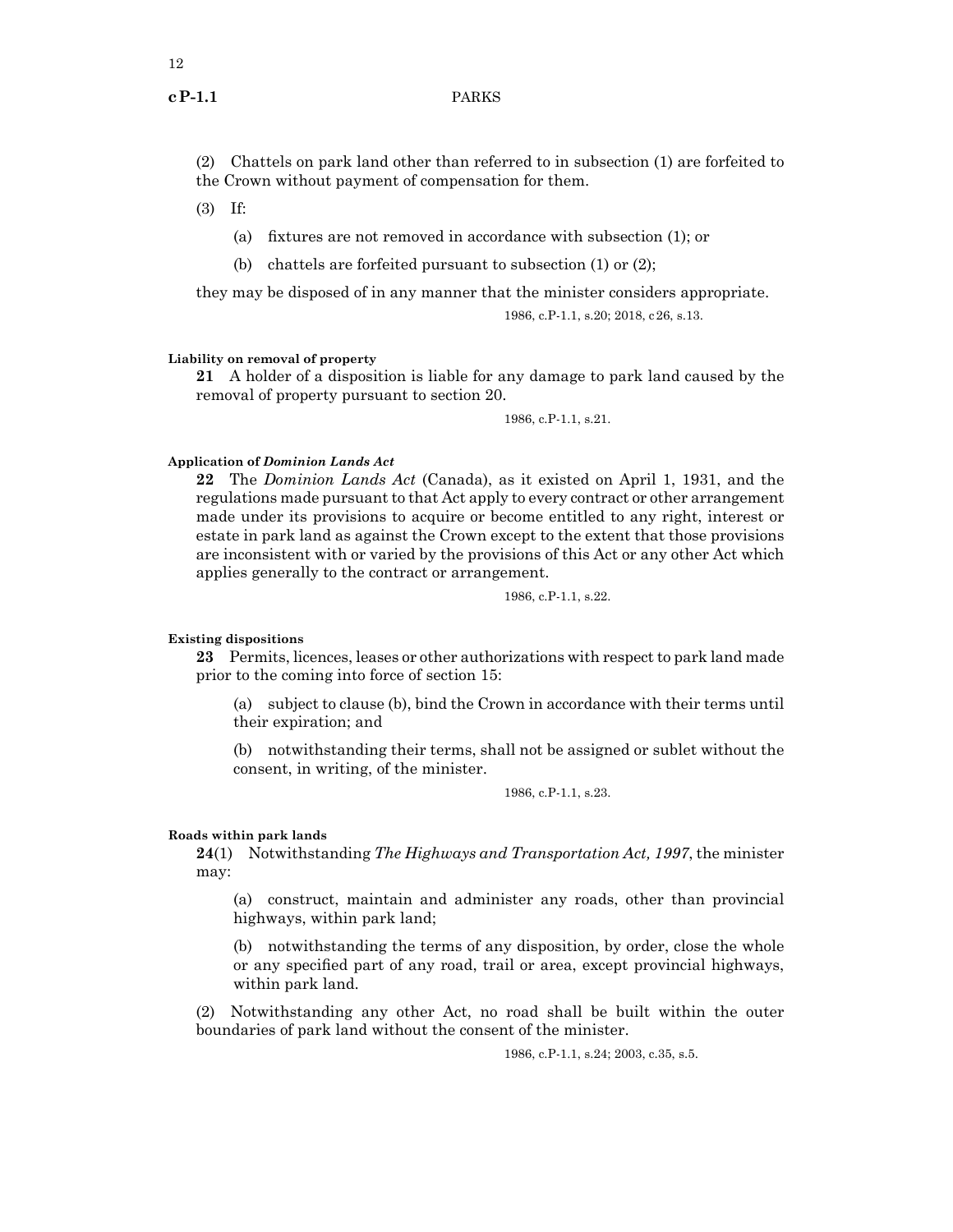# **Entering and using park land**

**25** No person shall enter, use or occupy park land except in accordance with this Act and the regulations.

2018, c26, s.14.

# **Cutting, harvesting or removing timber**

**25.1** No person shall cut, harvest or remove timber on park land unless the person holds one of the following:

(a) a disposition issued pursuant to this Act and the regulations authorizing the holder to cut, harvest or remove timber;

(b) a term supply licence or forest product permit issued pursuant to *The Forest Resources Management Act.*

2018, c26, s.14.

# **Zones**

**26**(1) The Lieutenant Governor in Council may make regulations:

- (a) prescribing categories of zones within park land;
- (b) prescribing the activities that shall not be carried on in a zone.
- (2) The minister may determine the boundaries of a zone on park land.
- (3) **Repealed.** 1989-90, c.54, s.5.

1986, c.P-1.1, s.26; 1989-90, c.54, s.5.

# **Regulations**

**27**(1) The Lieutenant Governor in Council may make regulations for the protection, care, management, control, maintenance and improvement of park land and, without limiting the generality of the foregoing, may make regulations:

(a) regulating the conduct of persons residing in or using any park land;

(b) subject to *The Uniform Building and Accessibility Standards Act*, prohibiting the erection, alteration, repair, demolition, removal or relocation of any building, erection or structure, or the making of any excavation, unless authorized by a permit and providing for the issuance of permits and of a schedule of fees for their issuance;

(c) subject to *The Uniform Building and Accessibility Standards Act*, prescribing the type, style, location, design and size of buildings and other structures to be erected or placed on park land and the material of which they are to consist;

(d) authorizing the carrying on of businesses and trades on park land, and the licensing and control of them, including the levying of licence fees;

(e) preventing, controlling and regulating the use, setting and extinguishing of fires within park land;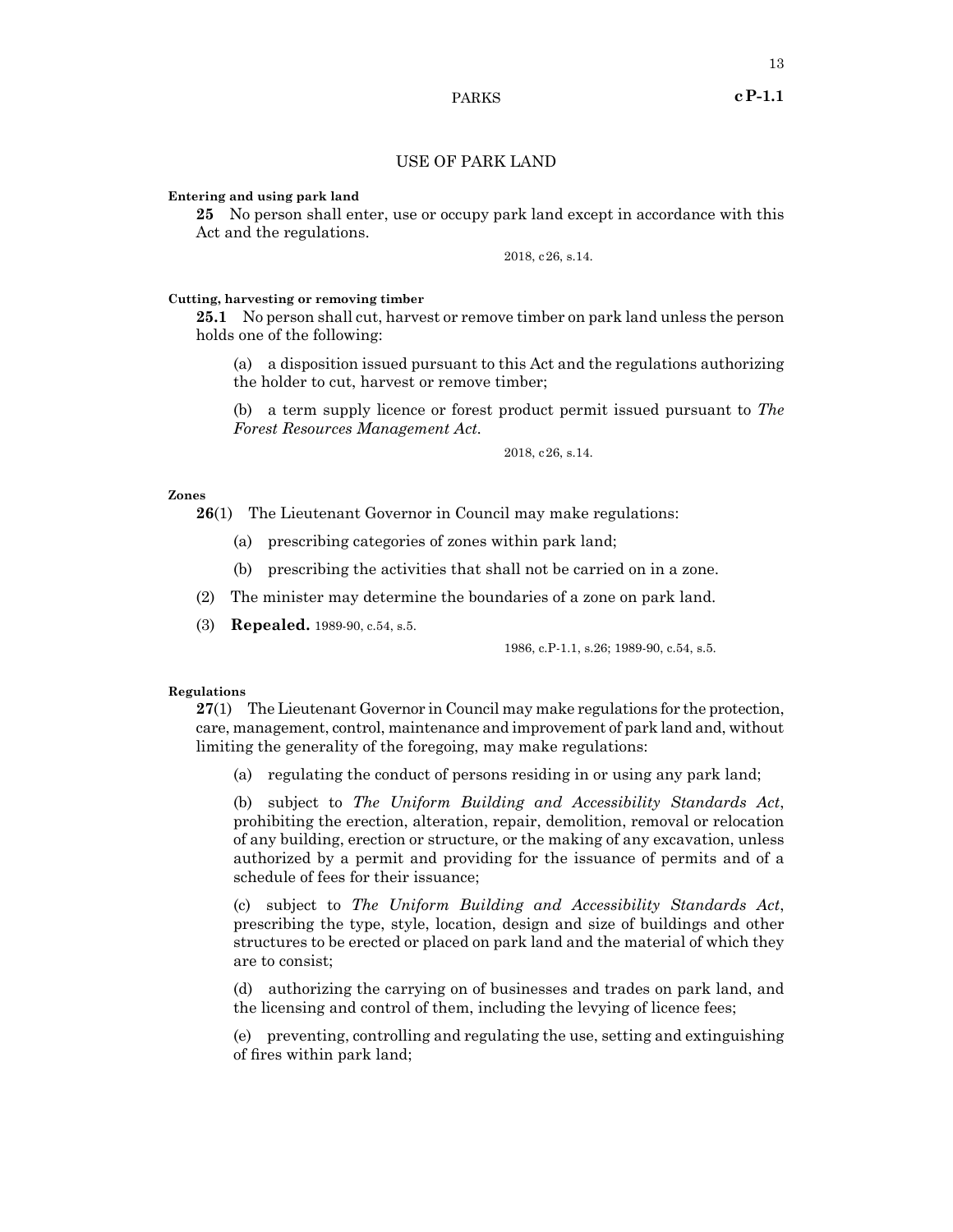(f) prohibiting the keeping of, or controlling the use of or the manner of keeping, animals within park land and for licensing with respect to the keeping of animals within park land;

(g) subject to *The Water Security Agency Act* or any Act of the Parliament of Canada, governing the use and enjoyment of, and activities on, waters that are within or adjacent to park land and the land under those waters;

(h) subject to subsection (2), controlling and regulating the use of roads, trails, streets, lanes, sidewalks and other public places, other than the roadway of a provincial highway, within park land, including:

(i) the speed of vehicles within park land;

(ii) designating the routes within park land that any vehicle or class of vehicles is required to follow in entering or traversing park land;

(iii) preventing, restricting, controlling or regulating the parking of vehicles on the whole or any part of any roads, trails, streets, lanes or other public places within park land; and

(iv) authorizing the erection of traffic and other signs;

(i) authorizing enforcement officers to remove or cause the removal of a vehicle that is unlawfully placed, left or kept on any road, trail, street, lane, parking place or other area within park land, to impound or store the vehicle and to release it to the owner on payment of the cost of removal and impounding or storage;

(j) authorizing enforcement officers to remove or cause the removal of any vehicle or water vessel that is in a rusted, wrecked, partly wrecked, dismantled or partly dismantled condition and that has apparently been abandoned by the owner within park land and to dispose of the vehicle or vessel and recover the cost of the disposal from the owner as a debt due to the Crown;

(j.1) authorizing an enforcement officer to remove or cause the removal of, from any land or premises other than from a private dwelling, a wildlife attractant, as defined in the regulations, and any container in which wildlife attractants are kept if:

(i) the enforcement officer is satisfied that the wildlife attractant or container creates a danger to humans or wildlife; or

(ii) the person who owns or possesses the wildlife attractant or container has failed to comply with any order made by the enforcement officer respecting the wildlife attractant or container within the period and in the manner directed by the enforcement officer;

(k) for the impounding and disposal of animals running at large within park land and recovering the costs of doing so from the owner as a debt due to the Crown;

(l) subject to any Act of the Parliament of Canada, for preventing, regulating or controlling the mooring and docking of water vessels on waters or area of waters within park land;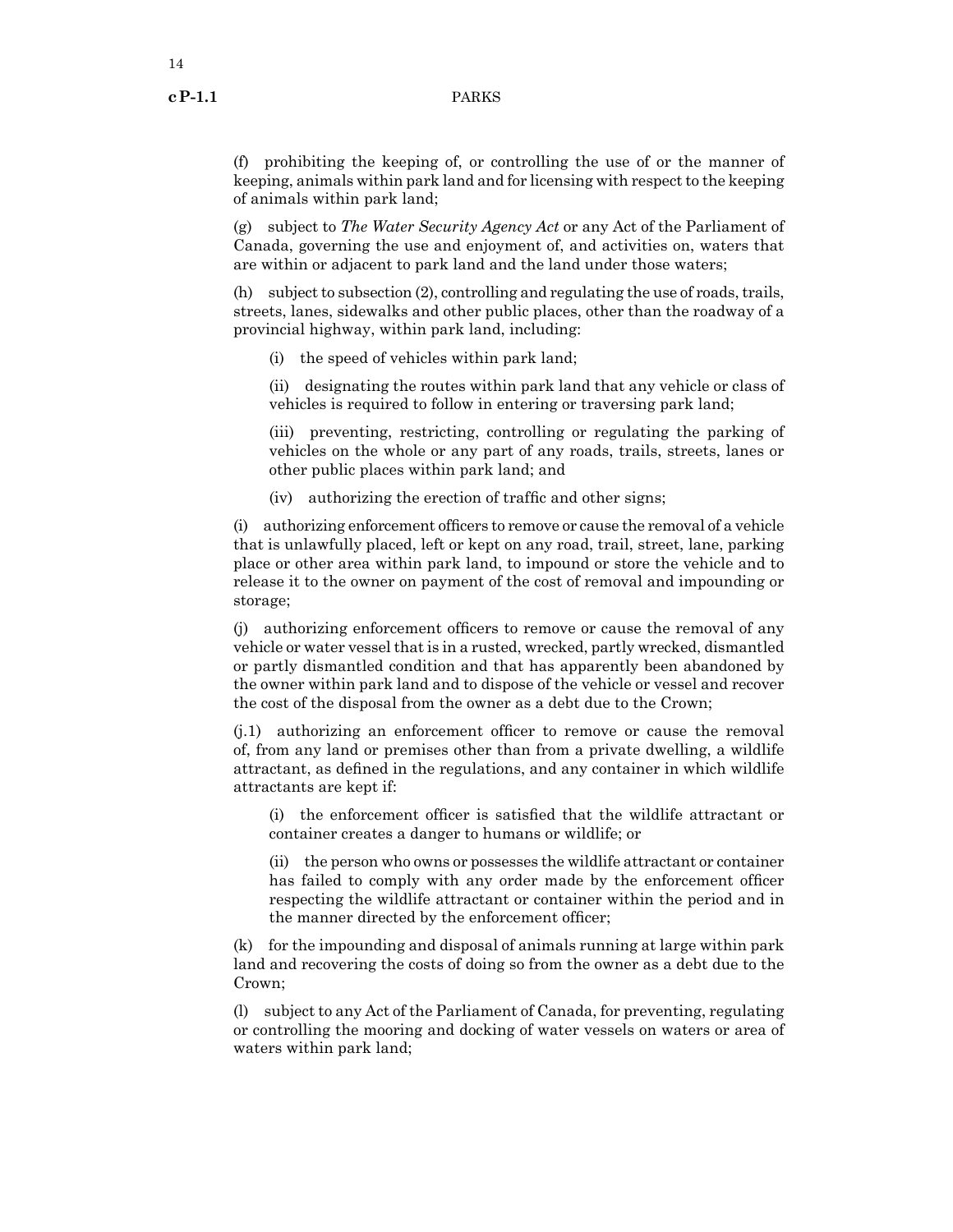(m) regulating the use of explosives within park lands;

(n) subject to *The Environmental Management and Protection Act, 2010* and regulations made pursuant to that Act, providing for the collection, removal or disposal of wastes;

(o) prescribing fees:

(i) for the issuance of permits, licences, leases or authorizations for the use and occupation of park land and park land reserve;

(ii) requiring the payment of those fees; and

(iii) delegating to the minister the power to determine the amount of those fees;

 $(0.1)$  for the purposes of clause  $2(1)(c.1)$ , respecting the manner in which the minister is to determine direct service costs;

(o.2) for the purposes of determining the annual fee set out in section 19.01:

(i) respecting the manner in which the minister is to determine service fees for the purposes of clause 19.01(2)(a); and

(ii) respecting the manner in which the minister is to determine land lease fees for the purposes of clause 19.01(2)(b);

(o.3) for the purposes of subsection 19.01(5), respecting appeals of land lease fees, including:

(i) prescribing the period within which and the manner in which appeals may be made;

(ii) determining to whom appeals are to be made; and

(iii) respecting any rules governing the hearing and determining of appeals;

(p) respecting terms or conditions governing applications for dispositions and the terms or conditions of dispositions;

(p.1) for the purposes of subsection 32(1), prescribing provisions of this Act or the regulations for which an enforcement officer may order a person to cease a contravention or order him or her to leave park land and to remain out of park land for a period of 72 hours;

(q) defining, enlarging or restricting the meaning of any word or expression used in this Act but not defined in this Act.

(2) A regulation made pursuant to clause (1)(h) that is inconsistent with *The Traffic Safety Act* is subject to the approval of the Highway Traffic Board.

(3) The Lieutenant Governor in Council may direct that regulations made pursuant to subsection (1) apply only, or do not apply:

- (a) to a class of park land;
- (b) to a particular parcel of park land;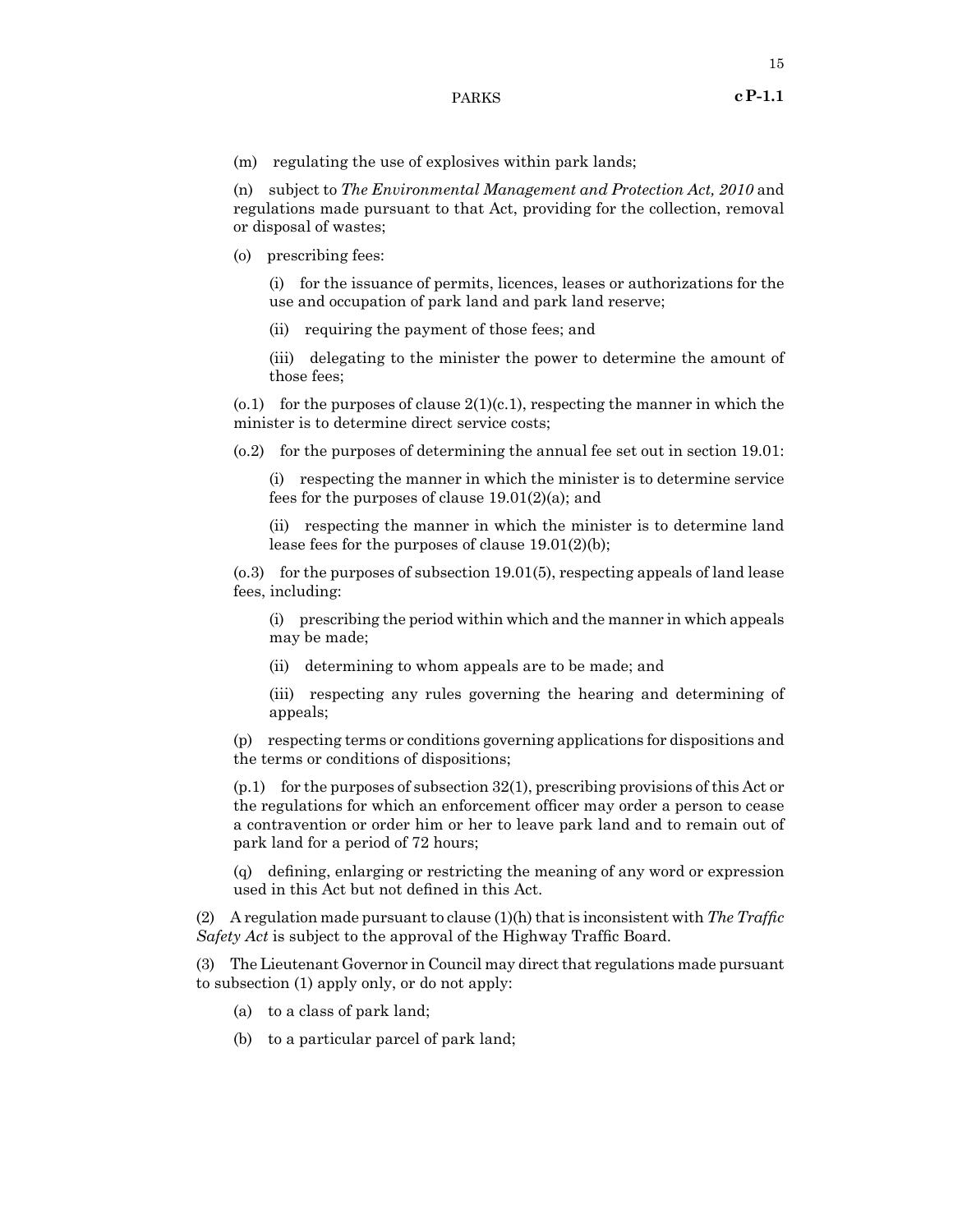- (c) to a zone within park land;
- (d) to any body of water or portion of a body of water within park land;
- (e) during certain periods.

(4) Any person who, before April 1, 2004, paid money to the Crown pursuant to this Act or pursuant to any regulations made pursuant to this Act as fees for leasing a cottage or operating a commercial lease on provincial park lands based on assessed building values or gross revenues is not entitled to a refund of any of the money paid, and no action or other proceeding shall be brought or continued to recover that money.

(5) A regulation made pursuant to this Act may be made retroactive to a date not earlier than April 1 of the fiscal year in which the regulation is filed with the Registrar of Regulations.

> 1986, c.P-1.1, s.27; 1986, c.33, s.19; 1989-90, c.50, s.7; 2002, c.S-35.02, s.135; 2003, c.35, s.6; 2004, c.T-18.1, s.297; 2005, c.S-35.03, s.111; 2006, c.29, s.5; 2010, c.E-10.22, s.105; 2012, c.26, s.4; 2013, c.22, s.3 and c.32, s.8; 2018, c26, s.15.

# ENFORCEMENT

# **Enforcement officers**

**28** The minister may appoint:

- (a) any employees or categories of employees of the ministry; and
- (b) any persons or categories of persons;

as enforcement officers for the purpose of enforcing all or any provisions of this Act and the regulations with respect to all or any area of park land.

1989-90, c.50, s.8; 2018, c26, s.16.

# **Protection of enforcement officers**

**29** An enforcement officer has the powers of a peace officer to enforce this Act and the regulations and is entitled, while performing his or her duties, to all the protection to which peace officers are entitled pursuant to the *Criminal Code.*

2018, c26, s.17.

# **Search and seizure**

**30**(1) An enforcement officer may, at any reasonable time, without a warrant, enter any vehicle, airplane or water vessel in or on which the enforcement officer has reasonable grounds to believe evidence of a contravention of this Act or the regulations may be found, and may:

(a) order the production of any article or document that the enforcement officer considers necessary;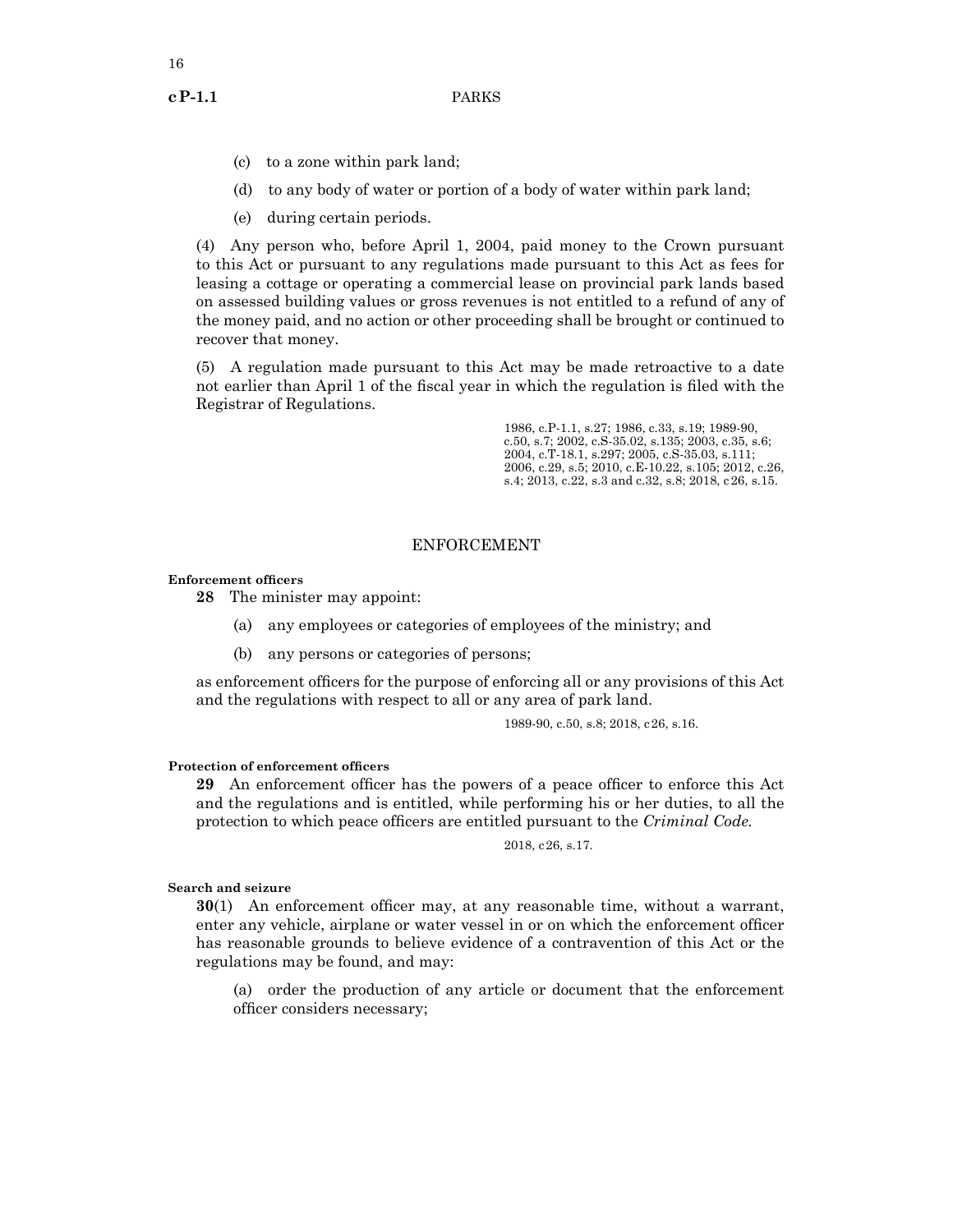(b) order the owner of the article or document or any person apparently in charge of the vehicle, airplane or water vessel to give the enforcement officer all reasonable assistance;

(c) seize any article or document.

(2) No person shall fail to comply with an order of an enforcement officer made pursuant to subsection (1).

(3) If a justice of the peace or a judge of the Provincial Court of Saskatchewan is satisfied, on the oath of an enforcement officer, that:

(a) there are reasonable grounds for believing that a contravention of this Act or the regulations has occurred; and

(b) there is evidence of the contravention to be found at the place to be searched;

he or she may issue a warrant:

(c) to enter into and search the premises in or on which evidence of a contravention of this Act or the regulations is located; and

(d) to seize and take possession of any article or document that may constitute evidence of a contravention of this Act or the regulations.

(4) Subject to subsection (5), an enforcement officer may exercise any of the powers referred to in subsection (3) without a warrant issued pursuant to that subsection if the conditions for obtaining a warrant exist but the delay necessary to obtain a warrant pursuant to subsection (3) may result in danger to human life or safety or the loss or destruction of evidence.

(5) An enforcement officer shall not enter a building or other place that is actually being used as a dwelling place without a warrant issued pursuant to subsection (3) unless the occupant of the dwelling place consents to the entry.

> 1986, c.P-1.1, s.30; 1989-90, c.50, s.9; 2018, c26, s.18.

#### **Stopping vehicle or water vessel**

**30.1**(1) An enforcement officer who:

- (a) is readily identifiable as an enforcement officer;
- (b) is in the lawful execution of his or her duties and responsibilities; and

(c) has reasonable and probable grounds to believe that a person in a vehicle or water vessel has committed or is committing an offence against this Act or the regulations;

may require the person in charge of or operating a vehicle or water vessel to stop the vehicle or water vessel.

(2) A person in charge of or operating a vehicle or water vessel shall, when signalled or requested to stop by an enforcement officer pursuantto subsection (1), immediately bring the vehicle or water vessel to a safe stop.

1989-90, c.50, s.10.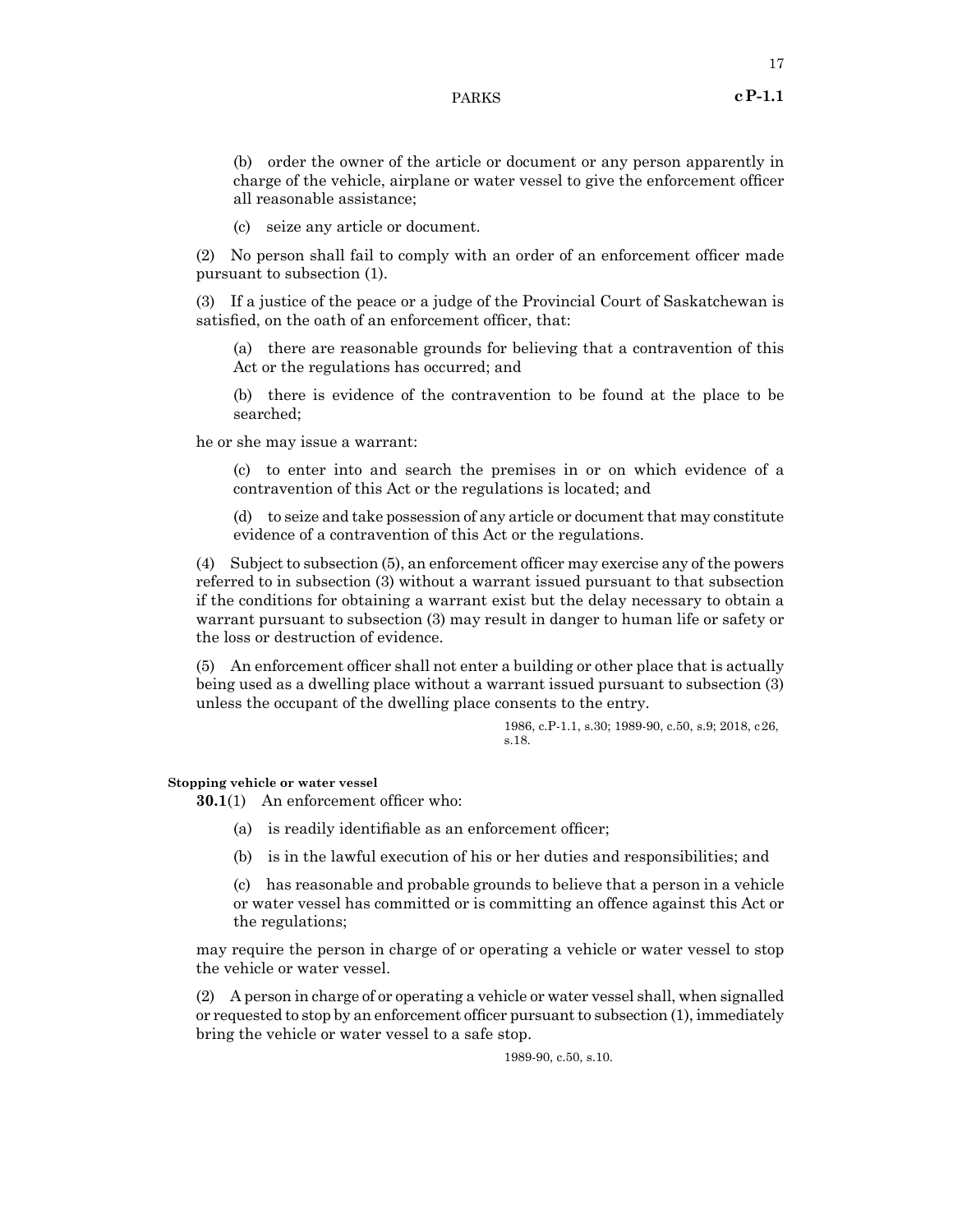# **Disposal of seized articles or documents**

**31**(1) If a person is convicted of a contravention of this Act or the regulations, the articles or documents seized with respect to the contravention are forfeited to the Crown and are to be disposed of in the manner specified by the minister.

(2) If no prosecution for an offence with respect to which any article or document is seized in accordance with section 30 is brought within 30 days after the date of its seizure, or if, after trial, the person proceeded against is acquitted and no appeal is taken or is acquitted after an appeal is taken, the article or document seized is to be disposed of in the manner specified by the minister.

(3) Articles or documents obtained by an enforcement officer in the performance of his or her duties that are not claimed by the owner within six months are to be disposed of in the manner specified by the minister.

(4) For the purposes of subsection (2), a prosecution is deemed to be brought when the information is sworn, or a ticket is issued pursuant to *The Summary Offences Procedure Act, 1990*, respecting the offence.

> 1986, c.P-1.1, s.31; 1990-91, c.S-63.1, s.67; 2018, c26, s.19.

# **Eviction of persons from park land**

**32**(1) If an enforcement officer reasonably believes that a person is contravening a prescribed provision of this Act or the regulations, or an order issued pursuant to section 107.1 of *The Alcohol and Gaming Regulation Act, 1997*, the enforcement officer may order that person;

- (a) to cease the contravention; or
- (b) to leave park land and to remain out of park land for a period of 72 hours;

(2) If a person who has been ordered by an enforcement officer pursuant to subsection (1) to leave park land:

- (a) refuses to leave that park land; or
- (b) returns to park land before the expiration of 72 hours;

an enforcement officer may arrest that person without a warrant.

1986, c.P-1.1, s.32; 2012, c.26, s.5; 2018, c26, s.20.

# **Liability of owner of vehicle**

**33**(1) In this section:

(a) **"authorized person"** means a person who is in charge of a vehicle with the express or implied consent of the owner of the vehicle;

(b) **"owner"** means, with respect to any vehicle, the person to whom a current certificate of registration or registration permit for a vehicle is issued;

(c) **"unauthorized person"** means a person who is in charge of a vehicle without the express or implied consent of the owner of the vehicle.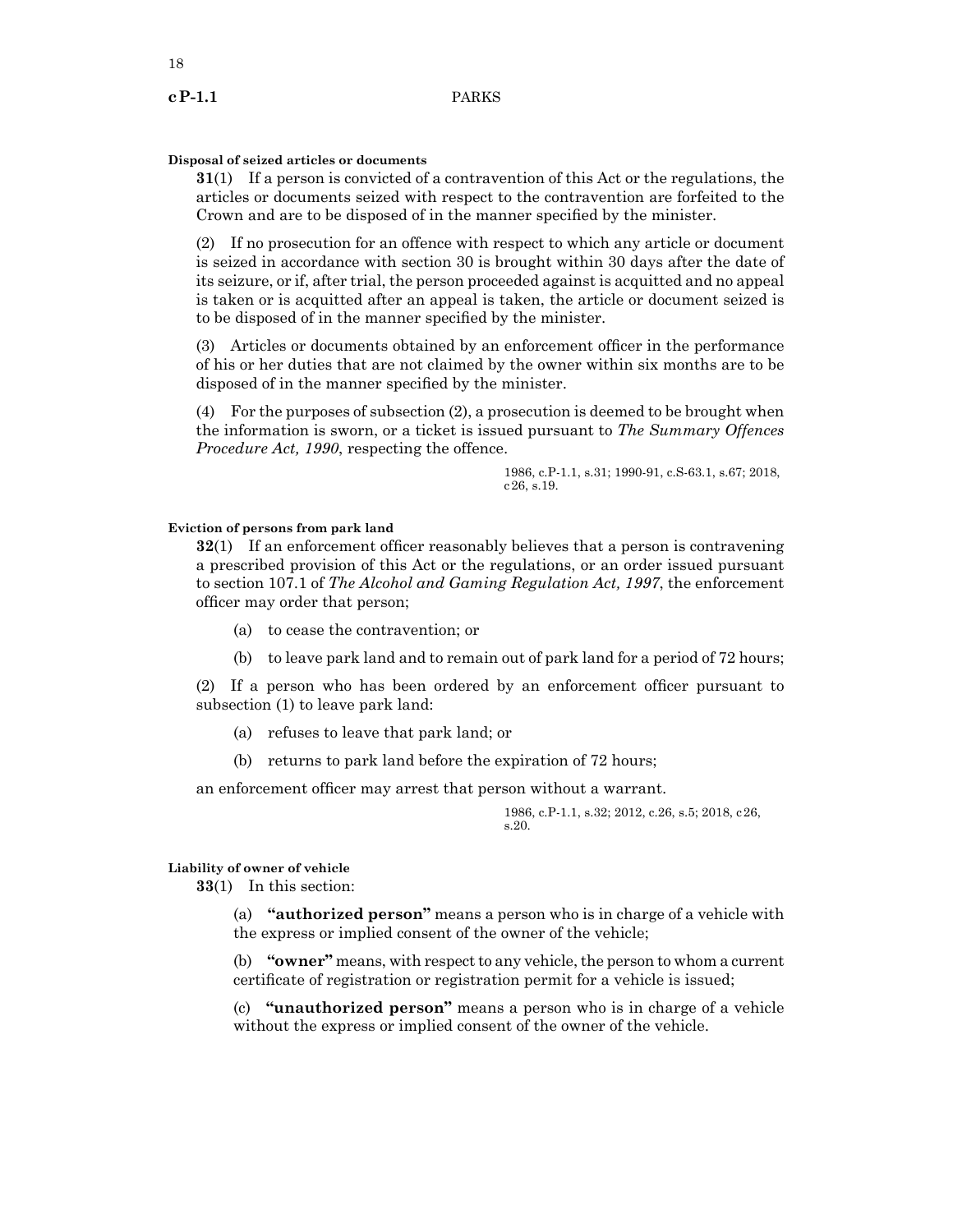(2) If a vehicle is involved in the commission of an offence pursuant to this Act or the regulations by the person in charge of the vehicle, the owner of the vehicle is liable for the offence unless the owner proves to the satisfaction of the court that, at the time of the offence, the vehicle:

(a) was not being operated and had not been parked or left by the owner; and

(b) was not being operated and had not been parked or left by any authorized person in charge of the vehicle.

(3) If, at the time of the commission of any offence pursuant to this Act or the regulations involving a vehicle, the vehicle was not being operated and had not been parked or left by the owner or by any authorized person in charge of the vehicle, the unauthorized person in charge of the vehicle is liable for the offence unless the unauthorized person in charge of the vehicle proves to the satisfaction of the court that, at the time of the offence, the vehicle:

(a) was not being operated and had not been parked or left by that unauthorized person in charge of the vehicle; and

(b) was not being operated and had not been parked or left by any person in charge of the vehicle with the express or implied consent of that unauthorized person in charge of the vehicle.

(4) Notwithstanding subsection (2), if, at the time of the offence, the vehicle was not being operated by the owner and had not been parked or left by the owner, the owner is not liable to imprisonment.

(5) Notwithstanding subsection (3), if, at the time of the offence, the vehicle was not being operated by the unauthorized person in charge of the vehicle and had not been parked or left by that unauthorized person, that unauthorized person in charge of the vehicle is not liable to imprisonment.

(6) Notwithstanding section 51 of *The Summary Offences Procedure Act, 1990*, if a person is guilty of an offence pursuant to this section, sections 29 and 31 of *The Summary Offences Procedure Act, 1990* do not apply.

2008, c.19, s.8.

# GENERAL

# **Offence and penalty**

**34**(1) A person who contravenes this Act or the regulations or who fails to comply with any order of a judge made pursuant to subsection (2) or any order of an enforcement officer made pursuant to this Act or the regulations is guilty of an offence and liable on summary conviction to a fine of not more than \$50,000.

(2) If a person is convicted of a contravention of this Act or the regulations the convicting judge may, in addition to any fine that may be imposed pursuant to subsection (1), order that:

(a) the person make restitution for any damage to property caused as a result of the contravention in the amount, and within the period, determined by the judge and stated in the order;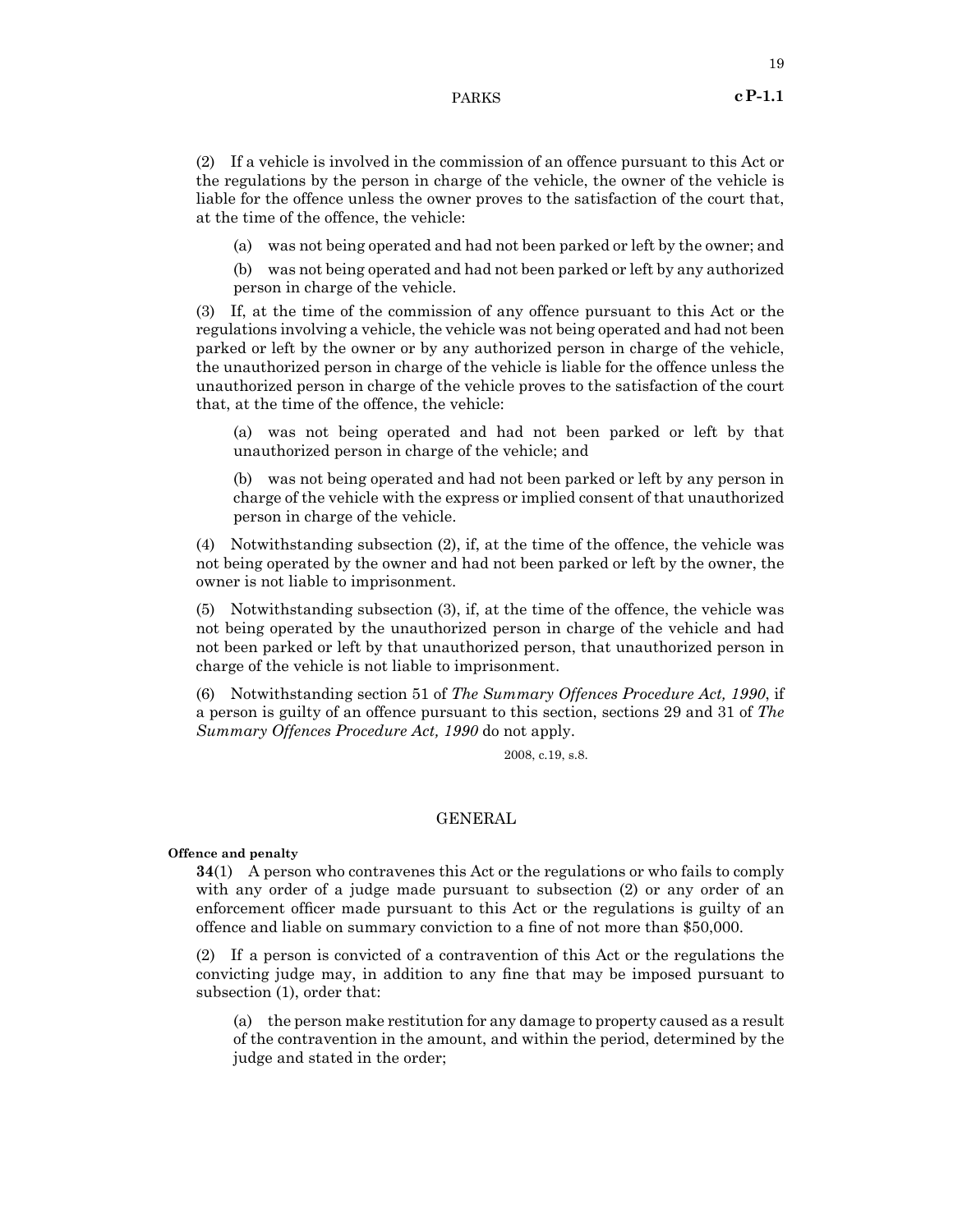(a.1) the person pay any costs to reclaim, or mitigate damage caused to, any natural, cultural, historic or prehistoric resources as a result of the contravention in the amount, and within the period, determined by the judge and stated in the order;

(b) the person is prohibited from entering all or any park land for any specified period or periods of time not exceeding, in the aggregate, one year.

(3) Where an amount that is ordered to be paid pursuant to clause (2)(a) or (a.1) is not paid within the time fixed in the order, the minister may, by filing the order, enter the amount ordered to be paid as a judgment in Her Majesty's Court of Queen's Bench for Saskatchewan and that judgment is enforceable against the person convicted in the same manner as if it were a judgment rendered against him in that court in civil proceedings.

(3) If an amount that is ordered to be paid pursuant to clause  $(2)(a)$  or  $(a,1)$  is not paid within the period fixed in the order, the minister may, by filing the order, enter the amount ordered to be paid as a judgment in the Court of Queen's Bench and that judgment is enforceable against the person convicted in the same manner as if it were a judgment rendered against the person in that court in civil proceedings.

(4) No prosecution for an alleged contravention of this Act or the regulations shall be commenced more than two years after the facts on which the alleged contravention is based first came to the knowledge of the minister.

> 1986, c.P-1.1, s.34; 2012, c.26, s.6; 2018, c26, s.21.

# **Evidence re speed measuring devices**

**34.1**(1) In a prosecution for a contravention of this Act or the regulations, a certificate described in subsection (2) is admissible in evidence as prima facie proof of the facts stated in the certificate and of the authority of the person who issued the certificate, without proof of the person's appointment or signature.

- (2) A certificate mentioned in subsection (1) is a certificate:
	- (a) that states the result of a test of:
		- (i) the speedometer of a vehicle identified in the certificate;

(ii) a tuning fork identified in the certificate and used for determining the accuracy of a radar set;

(iii) a stop watch identified in the certificate; or

(iv) any other device that is identified in the certificate and used for or in connection with establishing the speed of vehicles;

(b) that bears a date:

(i) in the case of a tuning fork, that is not more than one year before or after the date of the offence charged; or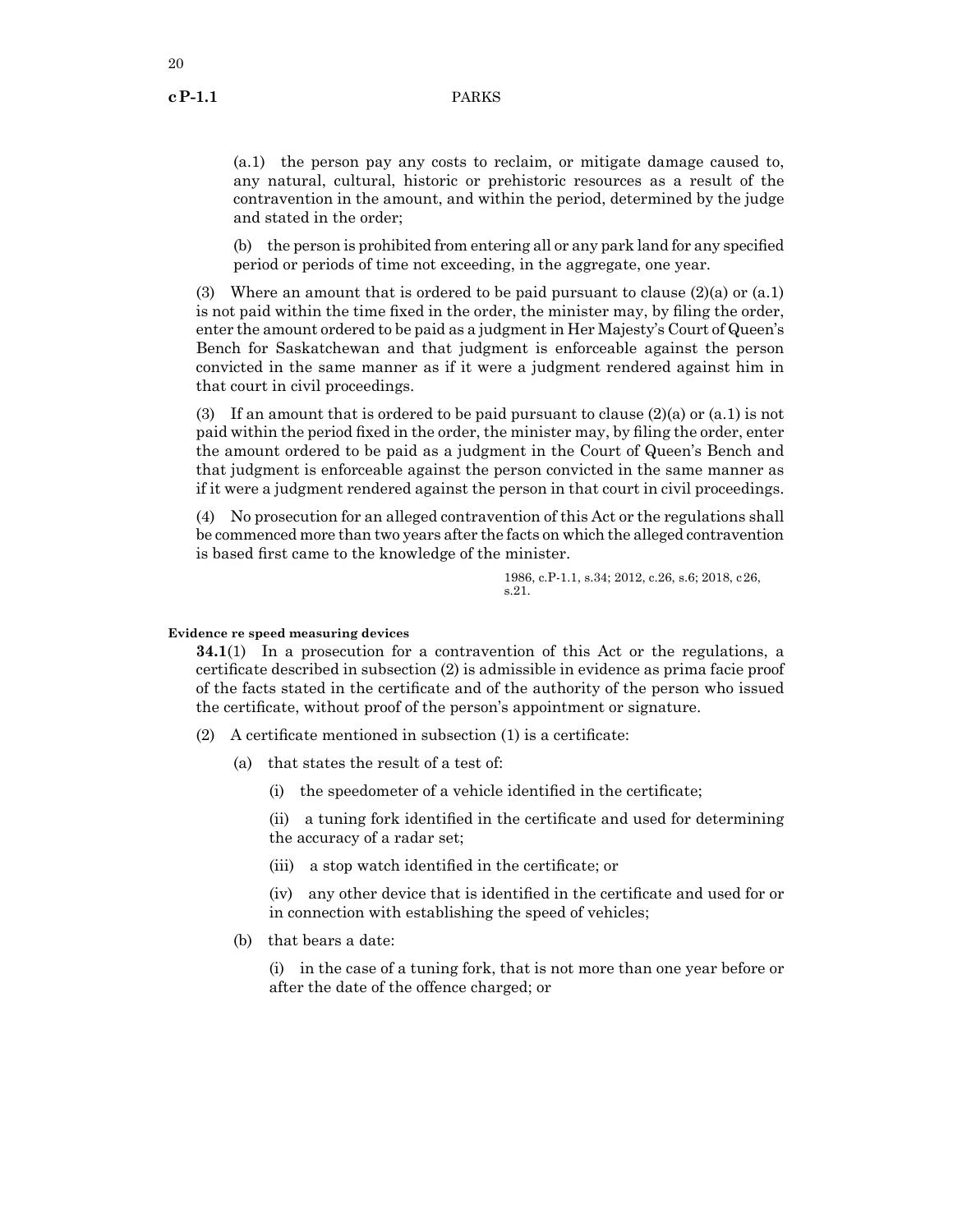(ii) in the case of a speedometer, stop watch or other device used for establishing the speed of vehicles, not more than 30 days before or after the date of the offence charged; and

(c) that purports to be signed by a tester who is appointed by the Highway Traffic Board to test devices of the type stated to have been tested.

1992, c.60, s.4.

# **Regulations**

**35** The Lieutenant Governor in Council may make regulations:

(a) prescribing any matter or thing required or authorized by this Act to be prescribed in the regulations;

(b) respecting any other matter or thing that the Lieutenant Governor in Council considers necessary to carry out the intent of this Act.

2018, c26, s.23.

# **Crown bound**

**36** The Crown is bound by this Act.

1986, c.P-1.1, s.36.

### **R.S.S. 1978, c.P-34 repealed**

**37** *The Provincial Parks, Protected Areas, Recreation Sites and Antiquities Act* is repealed.

1986, c.P-1.1, s.37.

# SCHEDULE I PROVINCIAL PARKS

# PART A HISTORIC PARKS

# **Cannington Manor Provincial Park**

All those lands in Township 9, in Range 1, west of the Second Meridian, described as follows:

(a) the Humphrys Site, being Legal Subdivisions 11 and 14 of Section 9;

(b) the Village Site in the west half of Section 14, Parcel "E" on Plan No. 66 R 19834(1) and Parcel "F" on Plan No. 75 R 10031(1), both plans as recorded in the Land Surveys Directory;

(c) all that portion of the south-west quarter of Section 14, described as Parcel "A" on Plan No. 101221029 as recorded in the Land Surveys Directory.

### **Cumberland House Provincial Park**

Parcel "D", being a fraction of Section 29, in Township 57, in Range 2, west of the Second Meridian, in the Subdivision of Cumberland House Settlement as shown on Plan No. C.U. 5352 in the Land Titles Office for the Prince Albert Land Registration District.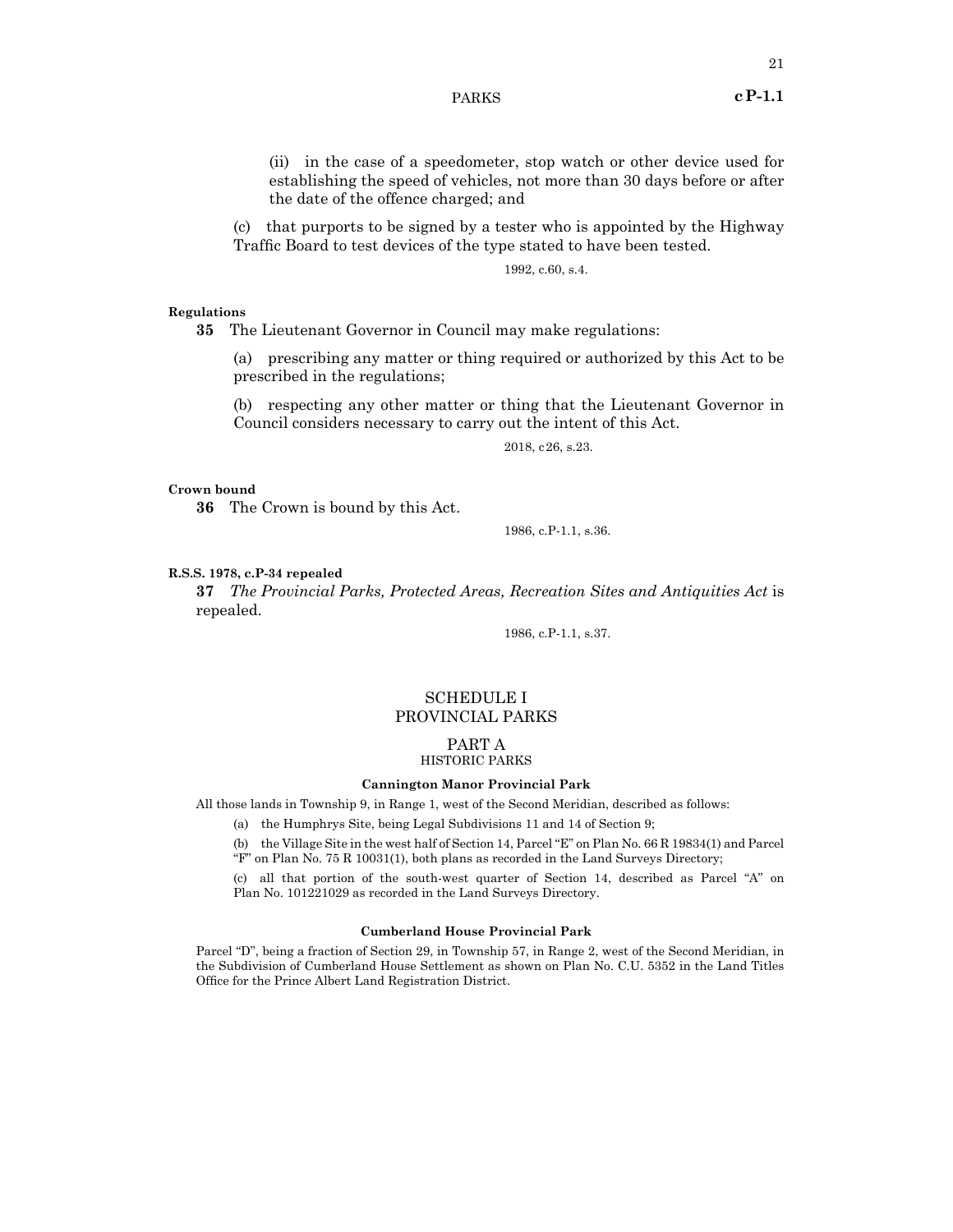# **Fort Carlton Provincial Park**

All those lands in Township 45, in Range 4, west of the Third Meridian, described as follows:

(a) all portions being taken for Ferry Grounds described as follows:

(i) those portions lying north of the North Saskatchewan River as shown on Plan No. BI 222 in the Land Surveys Directory, including that portion of road allowance adjacent to parcels of that plan;

(ii) those portions lying south of the North Saskatchewan River as shown on Plan No. BI 222, including those portions of road referred to as street portions 18 and 19 on Plan No. X 3892 adjacent to parcels of Plan No. BI 222 as shown in the cadastral parcel mapping system for Saskatchewan;

(b) those portions of the Hudson Bay Company's Reserve at Carlton as shown on Plan No. X 3892 in the Land Surveys System, as amended by Master of Titles Order registered as No. 76 PA 11245 described as:

(i) Parcels "T" and "V" as shown on Plan No. 69 PA 05136 in the Land Surveys Directory;

(ii) Parcels "W", "X", "Y" and "Z" as shown on Plan No. 65 PA 16686 in the Land Surveys Directory;

(iii) Parcels 22 and 23 on Plan No. 101489496 in the Land Surveys Directory;

(iv) Parcel 24 on Plan No. 101489519 in the Land Surveys Directory;

(v) those portions of land lying to the north of the areas described in clause (a) and subclauses (b)(i) to (iv) and lying south of the North Saskatchewan River;

(c) the Ferry Access Road as shown on Plan Nos. X3892, 65 PA 16686 and 69 PA 05136, all plans in the Land Surveys Directory;

(d) that portion of the fractional north-east quarter of Section 9 that lies to the north of a surveyed line as shown on Plan No. 76 PA 14763, except that portion taken for roadway as shown on Plan No. G 882, both plans in the Land Surveys Directory;

(e) that portion of the fractional east half of Section 16 that lies to the south of the right bank of the North Saskatchewan River, except that portion taken for a roadway as shown on Plan No. G 882 in the Land Surveys Directory;

(f) those portions of the south-west quarter of Section 16 and the south-east quarter of Section 17 not covered by the waters of the North Saskatchewan River described as follows:

(i) any lands lying north of the North Saskatchewan River and south of Plan No. BI 222 in the Land Surveys Directory and which lie within the south-easterly productions of the western and eastern limits of Plan BI 222, including any portions of road allowances;

(ii) any lands lying south of the North Saskatchewan River and lying to the north of park areas described in subclause (a)(ii) and clauses (b) and (c) and which lie within the northwesterly production of the western limit of Plan No. BI 222 in the Land Surveys Directory and the east limit of the south-west quarter of Section 16, including any portions of road allowances.

# **Fort Pitt Provincial Park**

That portion of the Hudson Bay Company Fort Pitt Reserve in Township 53, in Range 26, west of the Third Meridian, designated as Parcel D, Plan 91 B 08002 in the Land Titles Office for the Battleford Land Registration District.

#### **Last Mountain House Provincial Park**

The north-east quarter of Section 8, in Township 21, in Range 21, west of the Second Meridian, not covered by the waters of Last Mountain Lake, except:

(a) that portion taken for right of way and extra land for the Canadian Pacific Railway as shown on Plan No. B0 4870 in the Land Surveys Directory;

(b) that portion taken for additional right of way of the Canadian Pacific Railway as shown on Plan Nos. ET1071 and 94 R O2835 in the Land Surveys Directory;

(c) that portion taken for roadway as shown on Plan No. 61 R 21433 in the Land Surveys Directory.

#### **St. Victor Petroglyphs Provincial Park**

That portion of the south-east quarter of Section 29, in Township 5, in Range 29, west of the Second Meridian, shown as Parcel "A" on Plan No. 65 MJ 01632 in the Land Titles Office for the Moose Jaw Land Registration District.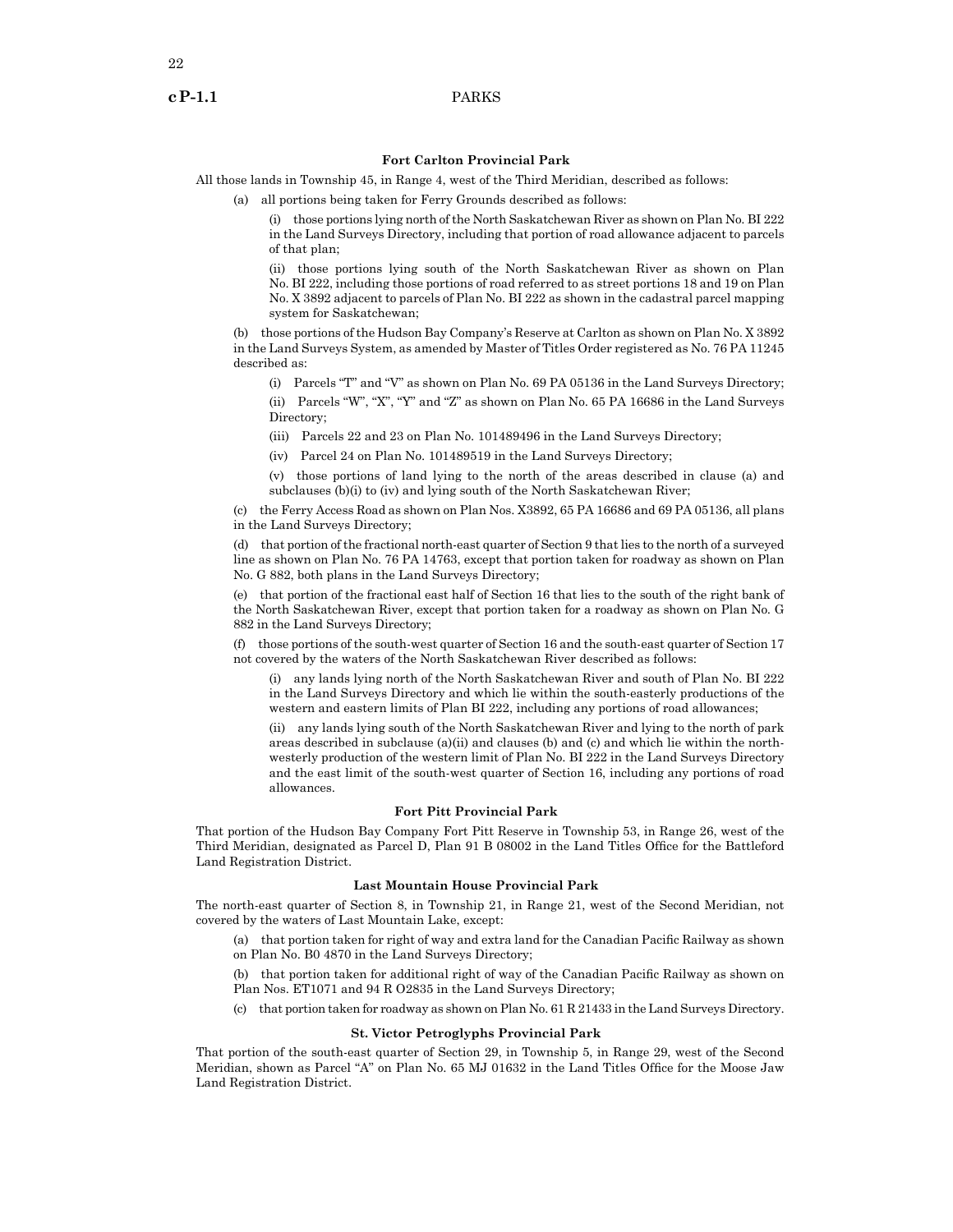23

### **Steele Narrows Provincial Park**

All those lands in Township 58, in Range 23, west of the Third Meridian not covered by the waters of Makwa Lake, described as follows:

(a) the east half of Section 26, except 4.74 acres taken for roadway as shown on Plan No. 71B00635 in the Land Surveys Directory;

(b) the east half of Legal Subdivision 3 in Section 26 lying east of the waters of Sanderson Bay;

(c) that portion of Legal Subdivision 6 in Section 26 lying north of the roadway as shown on Plan No. 71B00635 in the Land Surveys Directory;

(d) that portion of Legal Subdivision 6 in Section 26 lying south of the roadway as shown on Plan No. 71B00635 in the Land Surveys Directory and east of the waters of Makwa Lake;

(e) Legal Subdivision 11.

### **Touchwood Hills Post Provincial Park**

That portion containing approximately 6.76 hectares of Section 29, in Township 27, in Range 15, west of the Second Meridian, described as Parcels "A", "B" and "C" on Plan No. 101809425 in the Land Surveys Directory.

### **Wood Mountain Post Provincial Park**

That portion of Legal Subdivision 11 of Section 20, in Township 4, in Range 3, west of the Third Meridian, described as Parcel "B" as shown on Plan No. 101128159 and Parcel "A" as shown on Plan No. EX812, both plans in the Land Surveys Directory.

> 1986, c.P-1.1; 1989-90, c.50, s.11; 1994, c.43, s.3; 2003, c.35, s.7; 2008, c.19, s.4; 2013, c.22, s.4.

#### PART B

# RECREATION PARKS

# **The Battlefords Provincial Park**

All those lands lying west of the Third Meridian, described as follows:

(a) that portion of the north-east quarter of Section 35 in Township 47, in Range 17, lying north‑east of Jackfish Lake, including the road allowance to the east;

- (b) in Township 48, in Range 17:
	- (i) in Section 1:
		- (A) the west half;

(B) those portions of the east half lying to the west of Highway No. 4 as shown on Plan No. 61 B 07835 in the Land Surveys Directory;

(ii) those portions of the north half and south-east quarter of Section 2 lying east and north-east of Jackfish Lake;

(iii) those portions of the east half of Section 10 lying east of Jackfish Lake;

(iv) the north half and south-east quarter of Section 11, including the road allowance to the east;

(v) that portion of the south-west quarter of Section 11 lying north-east of Jackfish Lake.

#### **Blackstrap Provincial Park**

All those lands lying west of the Third Meridian, described as follows:

(a) in Township 32, in Range 3:

(i) those portions of the north half and south-west quarter of Section 31 lying south-east of the reservoir and west of the west limit of a roadway as shown on Plan No. 68 S 21859 in the Land Titles Office for the Saskatoon Land Registration District;

(ii) that portion of the road allowance west of and adjacent to the south-west quarter of Section 31 as shown as Parcel "A" on Plan No. 101416531 in the Land Surveys Directory; and (iii) the radial production south-west of the north-west limit of the roadway as shown on Plan No. 68 S 21859 in the Land Titles Office for the Saskatoon Land Registration District;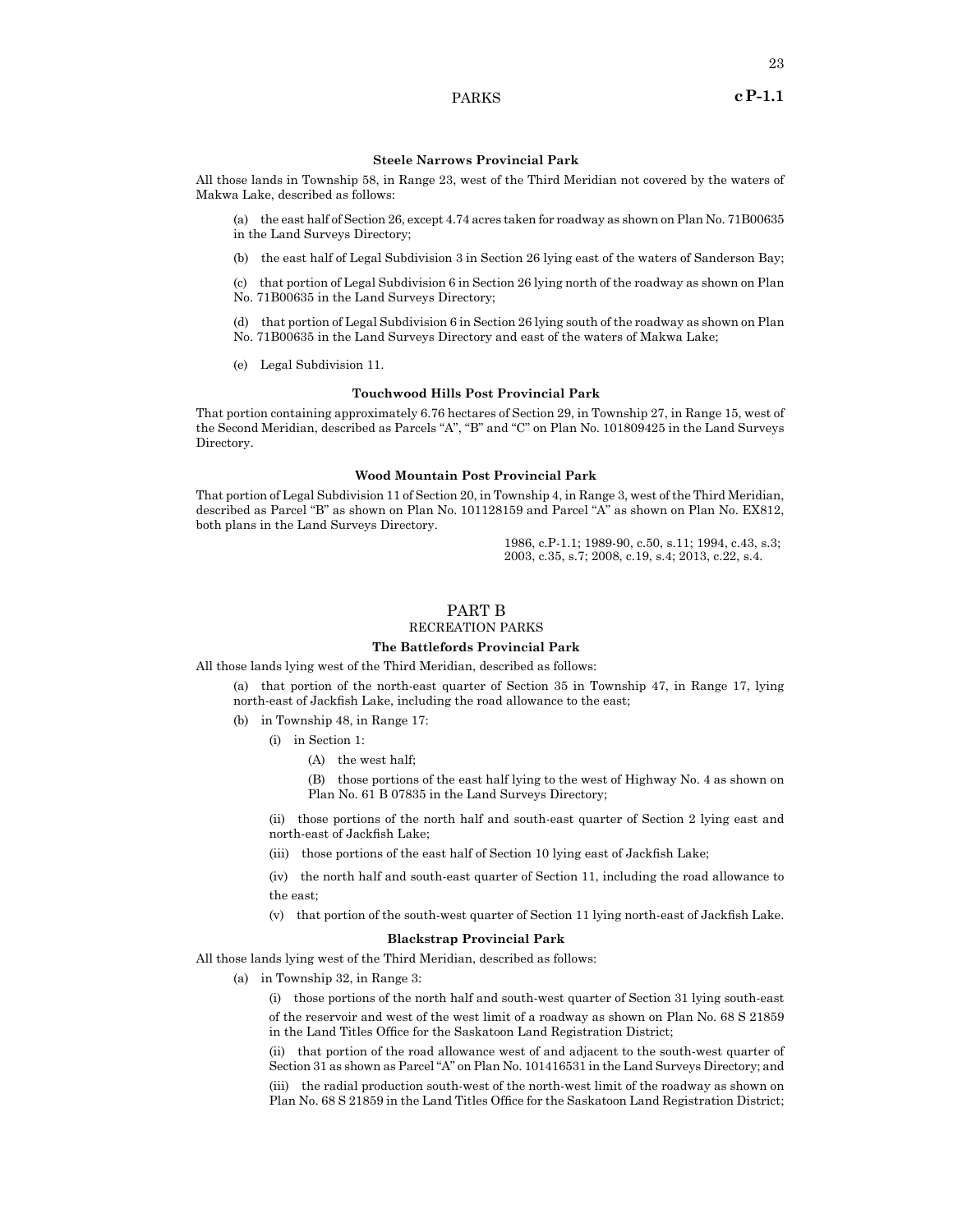(b) in Township 32, in Range 4:

(i) the east half of Section 11, except those portions taken for roadway as shown on Plan No. 70 S 05122 in the Land Titles Office for the Saskatoon Land Registration District;

(ii) that portion of the north-west quarter of Section 13 taken for the right of way shown as Parcel "A" on Plan No. 70 S 16014 in the Land Titles Office for the Saskatoon Land Registration District;

(iii) those portions of Section 14, the east half of Section 23, the north-west quarter of Section 25, the east half of Section 26 and the south half of Section 36 lying to the south and east of the reservoir;

(iv) in Section 25:

(A) that portion of Legal Subdivision 4 taken for the right of way shown as Parcel "B" on Plan No. 71 S 02586 in the Land Titles Office for the Saskatoon Land Registration District;

(B) that portion of the west half of Legal Subdivision 5 taken for right of way shown as Parcel "A" on Plan No. 71 S 02586 in the Land Titles Office for the Saskatoon Land Registration District;

- (C) Legal Subdivision 15;
- (D) that portion of Legal Subdivision 16 taken for right of way as shown on Plan No. 70 S 16014 in the Land Titles Office for the Saskatoon Land Registration District;

(v) that portion of the road allowance south of and adjacent to Section 14 lying between the production south-west of the north-west limit of the right of way in Section 14 and the production north of the most eastern limit of the right of way in the north-east quarter of Section 11 as that right of way is shown on Plan No. 70 S 16014 in the Land Titles Office for the Saskatoon Land Registration District;

(vi) the road allowance lying east of and adjacent to Sections 14 and 23;

(vii) the road allowance that is enclosed by a straight line joining the north-west corner of the north-west quarter of Section 24 with the north-east corner of the north-east quarter of Section 23 and a straight line joining the north-east corner of the north-east quarter of Section 23 with the south-east corner of the south-east quarter of Section 26;

(viii) a straight line joining the south-east corner of the south-east quarter of Section 26 with the south-west corner of the south-west quarter of Section 25 and a straight line joining the south-west corner of the south-west quarter of Section 25 with the north-west corner of the north-west quarter of Section 24;

(ix) that portion of the road allowance south of and adjacent to the south-east quarter of Section 26 lying east of the production south-west of the north-west limit of the right of way in that quarter as that right of way is shown on Plan No. 70 S 16014 in the Land Titles Office for the Saskatoon Land Registration District;

(x) that portion of the road allowance west of and adjacent to Section 25 lying south of the production south-west of the right of way in Legal Subdivision 12 of that section as that right of way is shown on Plan No. 70 S 16014 in the Land Titles Office for the Saskatoon Land Registration District.

#### **Buffalo Pound Provincial Park**

All those lands lying west of the Second Meridian, described as follows:

(a) in Township 18, in Range 24:

(i) all that portion of the north-west quarter of Section 20 shown as Parcel "A" on Plan No. 71MJ00294 in the Land Surveys Directory, known as the Stoney Beach Midden Site;

(ii) the east half and north-west quarter of Section 30, except that portion taken for a roadway as shown on Plan No. 87MJ12524-2 in the Land Surveys Directory;

(iii) Section 31, except that portion taken for a roadway shown on Plan No. 87MJ12524-2 in the Land Surveys Directory;

- (iv) the road allowances east of Section 30 and east and north of Section 31;
- (b) in Township 18, in Range 25:

(i) those portions of the north-west quarter of Section 26 shown as Parcel "A" on Plan No. 74MJ01758 in the Land Surveys Directory;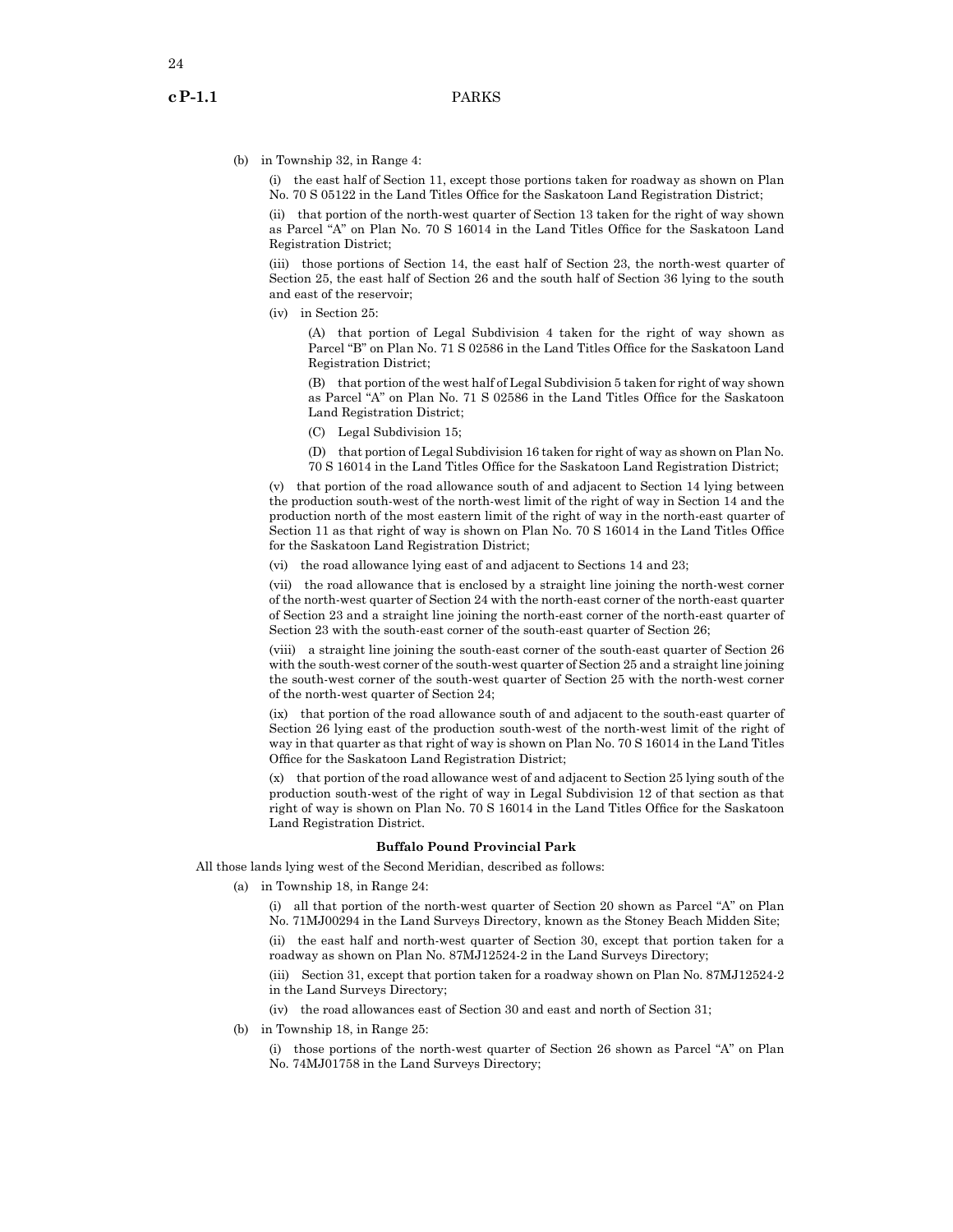(ii) those portions of the north-east quarter of Section 34:

(A) shown as Parcel "A" on Plan No. 64MJ00840, except that portion taken for roadway as shown on Plan No. 67MJ01489, both plans in the Land Surveys Directory;

(B) required for flooded area of the Buffalo Pound Lake Storage Project as shown on Plan No. EX774 in the Land Surveys Directory;

(iii) that portion of Section 35 not covered by the waters of Buffalo Pound Lake, except those portions taken for roadway as shown on Plan Nos. EX770 and CT3401 in the Land Surveys Directory;

(iv) Section 36;

(v) the road allowances north and east of Sections 35 and 36 not covered by the waters of Buffalo Pound Lake;

(c) those portions of the south halves of Sections 5 and 6, in Township 19, in Range 24, taken for the Buffalo Pound Lake Storage Project as shown on Plan No. CU3035 in the Land Surveys Directory, except that portion taken for roadway in the most south-west corner of Legal Subdivision 4 of Section 6 as shown on Plan No. CT3401 in the Land Surveys Directory;

(d) in Township 19, in Range 25:

(i) that portion of Section 1 lying north-east of Buffalo Pound Lake, including that portion of the original road allowance east of section 1 lying south of the projection of the northern limit of Plan CU3035 across the road allowance, except those portions taken for roadway as shown on Plan No. 101896892 and Plan No. CT3401, both plans in the Land Surveys Directory;

(ii) that portion of Section 2 not covered by the waters of Buffalo Pound Lake, except those portions taken for roadway as shown on Plan Nos. P1068 and AC1008, both plans in the Land Surveys Directory;

(iii) that portion of the north half of Section 3 lying south-west of Buffalo Pound Lake, except Parcels "A" , "B" and "C" shown on Plan No. CX1058 in the Land Surveys Directory, and the south-east quarter of Section 3, except:

(A) that portion lying south and east of the north and west limits of the surveyed road shown on Plan No. 84MJ11970 in the Land Surveys Directory;

(B) Parcel "E" as shown on Plan No. CX1058 in the Land Surveys Directory;

(C) Parcels "X" and "Y" as shown on Plan No. 59MJ07158 in the Land Surveys Directory;

(D) Parcel "B" as shown on Plan No. 101551003 in the Land Surveys Directory;

(iv) that portion of the original road allowance south of Section 2 and between Sections 2 and 3, bounded:

(A) commencing at the south-east corner of the south-east quarter of Section 3;

(B) thence north along the east boundary of that quarter 1338.282 feet;

(C) thence north 67 degrees, 55 minutes east 71.21 feet, more or less, to the west boundary of the south-west quarter of Section 2;

(D) thence south along the said western boundary of the south-west quarter of Section 2 1365.078 feet, more or less, to the south-west corner of that quarter;

(E) thence east along the south boundary of Section 2 to a point 1519.81 feet east of the south-west corner of the south-east quarter of that section;

(F) thence south 60 degrees, 37 minutes east, 134.64 feet, more or less, to the north boundary of Section 34, in Township 18, Range 25, west of the Second Meridian;

(G) thence west along the north boundary of Sections 33 and 34 to a point due south of the point of commencement, in Township 18, in Range 25, west of the Second Meridian;

(H) thence north 66 feet to the point of commencement;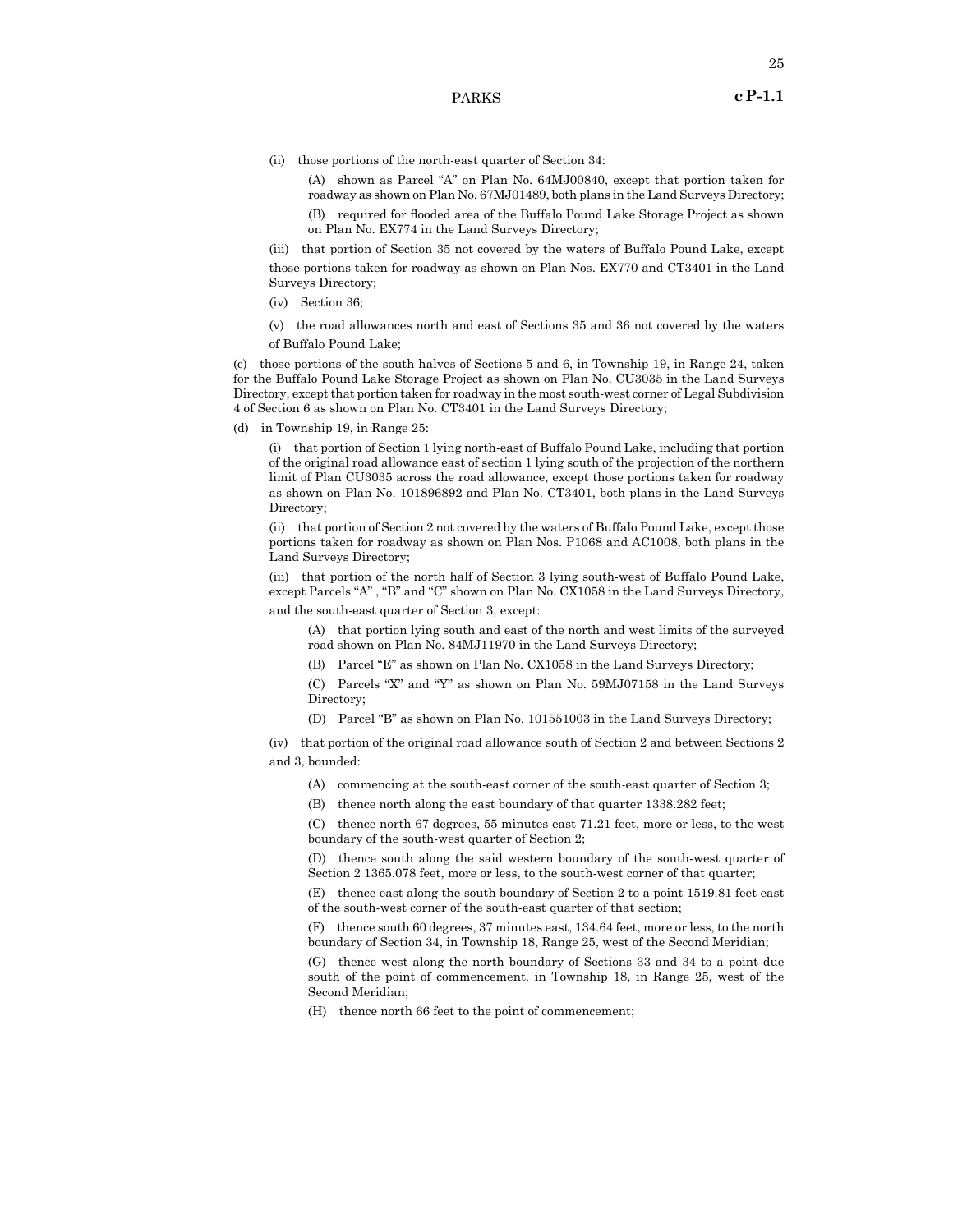26

- (v) the south-west quarter of Section 3;
- (vi) the north half and south-east quarter of Section 4, including:
	- (A) the road allowance that lies east of and adjacent to the east half of Section 4;

(B) that portion of the road allowance that lies east of and adjacent to the north-east quarter of Section 5 and of the west limit of a surveyed road as shown on Plan No. 63 MJ 01419 in the Land Surveys Directory;

but not including:

(C) that portion of the north-west quarter taken for roadway as shown on Plan No. 63 MJ 01419 in the Land Surveys Directory;

(vii) the north half of Section 8, including:

(A) the road allowance that lies north of and adjacent to the north half of Section 8, except that portion lying between the production south of the east and west limits of the surveyed road shown on Plan No. 62 MJ 11908 in the Land Surveys Directory;

(B) the road allowance that lies east of and adjacent to the east half of Section 8, except that portion that lies between the production south of the south-west and north-east limits of the surveyed road as shown on Plan No. 62 MJ 11908 in the Land Surveys Directory;

but not including:

(C) that portion of the north-east quarter taken for a roadway as shown on Plan No. 62 MJ 11908 in the Land Surveys Directory;

(viii) that portion of Section 9 lying south-west of Buffalo Pound Lake, including:

(A) all that portion of the road allowance lying north of and adjacent to the north-west quarter of Section 9 and that lies west of the south-west limits of Buffalo Pound Lake;

(B) that portion of the road allowance that lies east of and adjacent to the south-east quarter of Section 9 and south of the south-west bank of Buffalo Pound Lake;

- but not including:
	- (C) those portions of the west half taken for roadway as shown on Plan No. 62 MJ 11908 in the Land Surveys Directory;

(ix) that portion of the south-west quarter of Section 10 lying south-west of Buffalo Pound Lake;

(x) that portion of the south half of Section 11 lying north-east of Buffalo Pound Lake;

(xi) that portion of the south-west quarter of Section 16 lying south-west of Buffalo Pound Lake;

(xii) that portion of Section 17 lying south-west of Buffalo Pound Lake, including:

(A) that portion of the road allowance that lies east of and adjacent to the south-east quarter of Section 17 and south of the south-west bank of Buffalo Pound Lake;

but not including:

(B) that portion of the south-east quarter taken for roadway as shown on Plan No. 62 MJ 11908 in the Land Surveys Directory;

(xiii) the north-east quarter of Section 18, except:

(A) those portions shown on Plan Nos. 60MJ05024, 60MJ05026, 66MJ06870 and 71MJ09631, all plans in the Land Surveys Directory;

(B) that portion lying north-west of the north-west limit of Nokomis Drive as shown on Plan No. 60MJ05024 in the Land Surveys Directory;

(xiv) in the south-east quarter of Section 19:

(A) that portion lying south of Buffalo Pound Lake and south-east of a line drawn in a north-west direction from an iron post marked RW144 perpendicular to a straight line joining that iron post and iron post marked RW144A as those iron posts are shown on Plan No. EX774 in the Land Surveys Directory;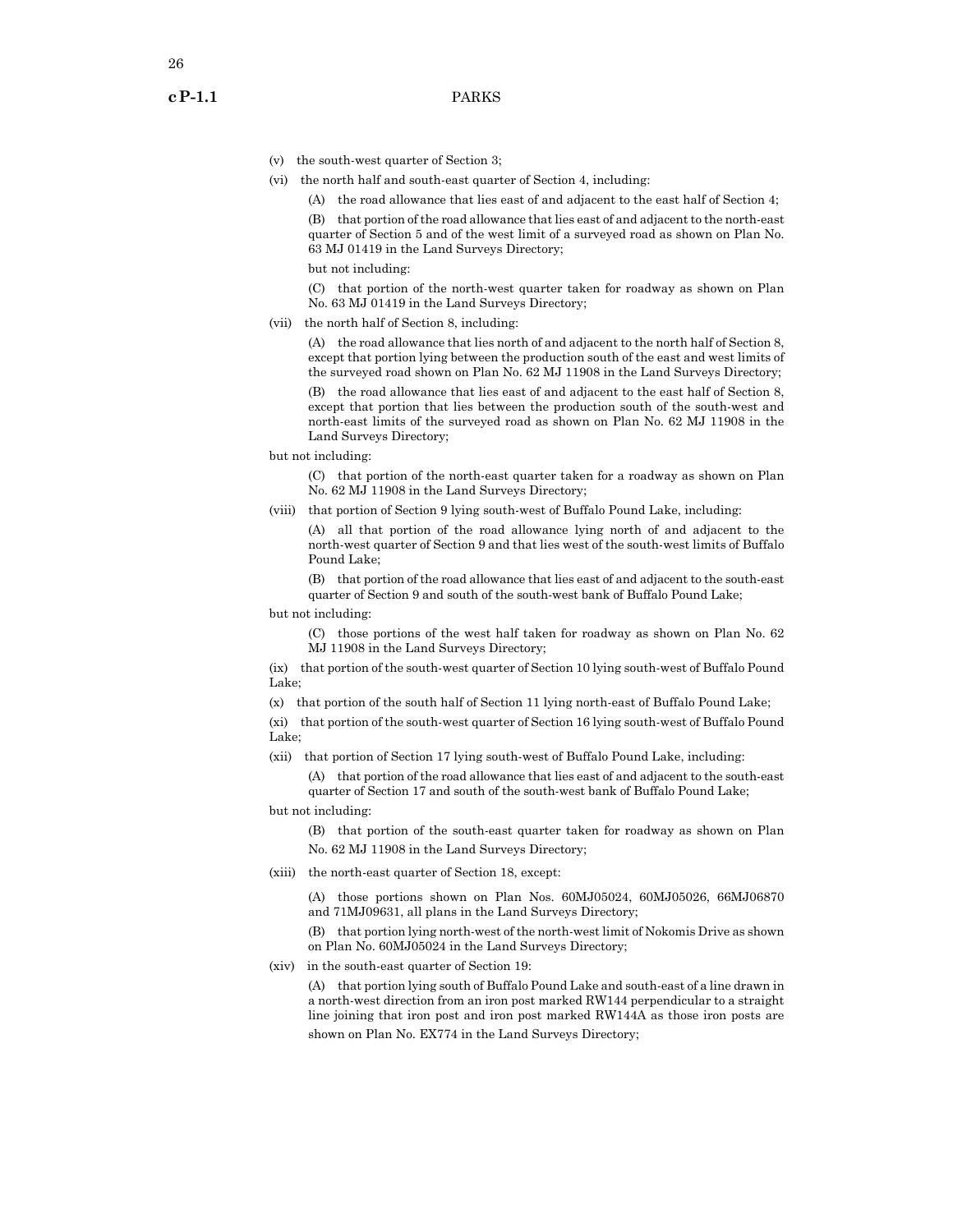(B) that portion lying south-east, south-west and north-west of the south-west limits of Nokomis Drive, Block 5 and Block 6, respectively, as Nokomis Drive, Block 5 and Block 6 are shown on Plan No. 60MJ05026 in the Land Surveys Directory; and

(C) that portion lying south-east of the south-east limits of Block 6 and southwest of the south-west Limits of Block 7 and Block 8, as Block 6 is shown on Plan No. 60MJ05026 and as Block 7 and Block 8 are shown on Plan No. 66MJ06870, both plans in the Land Surveys Directory.

### **Candle Lake Provincial Park**

All those lands lying west of the Second Meridian, described as follows:

(a) those portions of Sections or projected Sections 23 to 27 inclusive, in Township 55, in Range 22, not covered by Candle Lake and lying west of the western limit of Highway No. 120 as shown on Plan No. 70 PA 12752 in the Land Surveys Directory, except out of Section 23, the south-west quarter, and out of Sections 25 and 26:

(i) the surveyed roadway as shown on Plan No. 85 PA 23089 in the Land Surveys Directory;

(ii) the Minowukaw Beach Subdivision as shown on Plan No. 60 PA 04290 and Parcel "A" on Plan No. 72 PA 04826, both plans in the Land Surveys Directory; and

(iii) Parcels "B" and "C" on Plan No. 88 PA 16571 in the Land Surveys Directory;

(a.1) Parcel B as shown on plan No. 80PA18337, in Section 13, in Township 55, in Range 23;

(b) all those portions of the southern half and north-east quarter of Section 26, in Township 55, in Range 23, not covered by Candle Lake and lying south and south-east of the surveyed subdivision as shown on Plan Nos. 101848327, 72PA06478, 83PA21522, 86PA01007, 86PA03059, 88PA06011 and 95PA14736, all plans in the Land Surveys Directory, except:

(i) that portion of Highway No. 265 as shown on Plan No. 85PA12767 in the Land Surveys Directory; and

(ii) that portion of the surveyed roadway as shown on Plan No. 65PA12013 lying to the north-east of Plan Nos. 83PA21522, 86PA01007, 86PA03059, 88PA06011 and 95PA14736, all plans in the Land Surveys Directory;

(c) the eastern half of Section 27, in Township 55, in Range 23;

(d) the north-east quarter of Section 33, the north-west quarter of Section 34, all those portions of the east half of Section 34 and the south half and north-west quarter of Section 35, in Township 55, in Range 23, not covered by Candle Lake, except:

(i) that portion of Highway No. 265 as shown on Plan No. 73 PA 09796 in the Land Surveys Directory;

(ii) Roadway Parcel "B" in the south-west quarter of Section 35 as shown on Plan No. 73 PA 09796 in the Land Surveys Directory and referred to as Lakeview Drive;

(e) that portion of the south-west quarter of Section 2 and of Legal Subdivisions 1 and 2 of Section 3, in Township 56, in Range 23, not covered by Candle Lake, including that portion of the road allowance to the south lying east of the intersection of the road shown on Plan No. 66PA 06606, except that portion of Legal Subdivisions 1 and 2 taken for Onechassa Subdivision according to Plan No. 66 PA 06606 in the Land Surveys Directory and those portions lying west of this Subdivision and east of Highway No. 265;

(f) all that portion of the south half of Section 3, and the south-east quarter of Section 4, in Township 56, in Range 23, lying south-west of Highway No. 265, as shown on Plan No. 85 PA 23088 in the Land Surveys Directory;

(g) contained within the boundary commencing at the intersection of the east bank of Hanin Creek and the bank of Candle Lake; thence north-westerly along the bank of Hanin Creek to the north boundary of the north-east quarter of Section 31, in Township 56, in Range 23, west of the Second Meridian; thence east along the north boundary of the north-east quarter of Sections 31 and 32, in Township 56, in Range 23, west of the Second Meridian to the east boundary of Section 5, in Township 57, in Range 23, west of the Second Meridian; thence north along said Section 5 to the north boundary of Section 4, in Township 57, in Range 23, west of the Second Meridian; thence east along the north boundary of said Section 4 to the east boundary of Section 9, in Township 57, in Range 23, west of the Second Meridian; thence north along the east boundary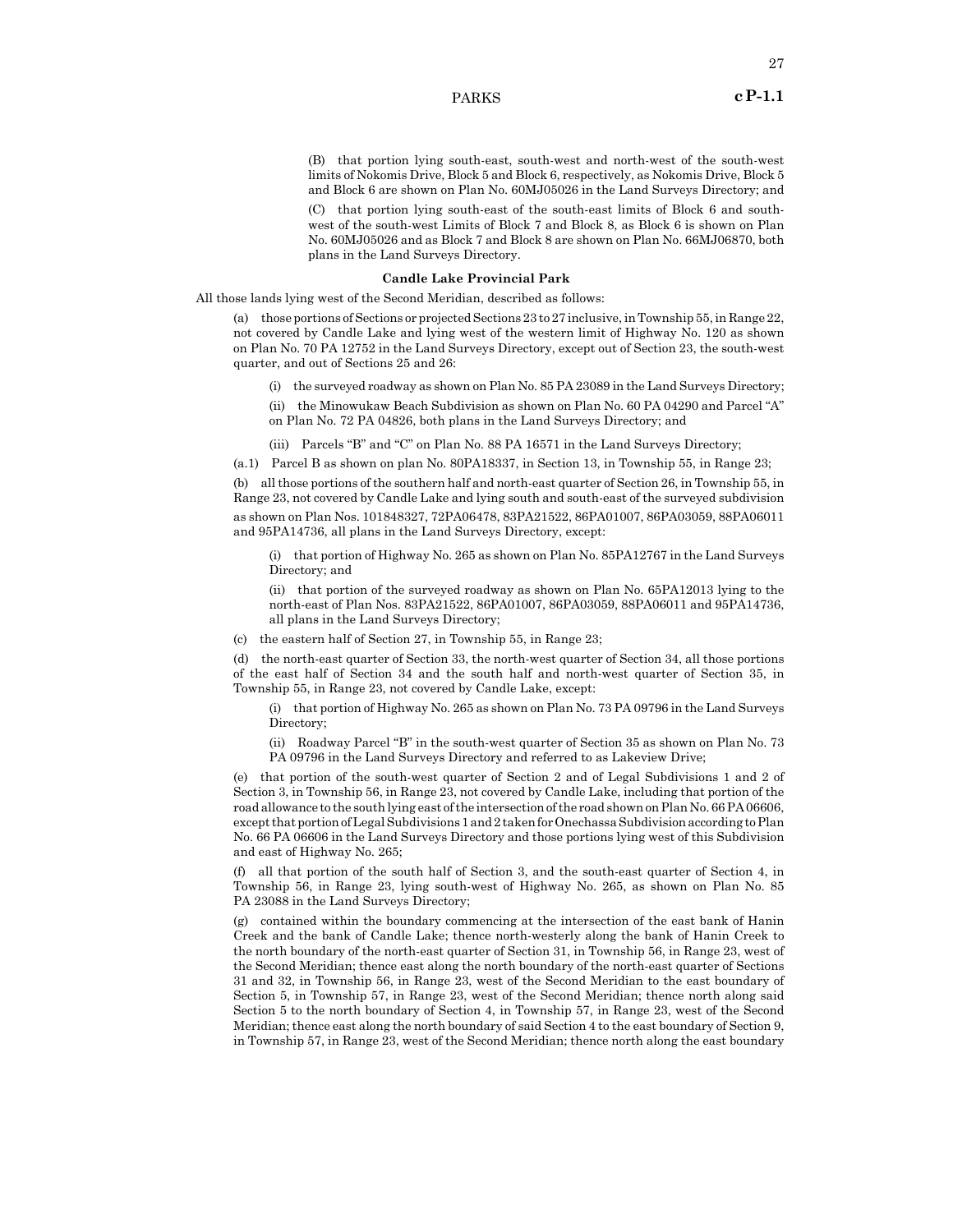of said Section 9 to the north boundary of Section 10, in Township 57, in Range 23, west of the Second Meridian; thence east along the north boundary of Sections 10, 11 and 12, in Township 57, in Range 23, west of the Second Meridian and Section 7, in Township 57, in Range 22, west of the Second Meridian to the east boundary of said Section 7; thence south along the east boundary of said Section 7 to the north boundary of Section 5, in Township 57, in Range 22, west of the Second Meridian; thence east along the north boundary of said Section 5 to the east boundary of said Section 5; thence south along the east boundary of said Section 5 and Section 32, in Township 56, in Range 22, west of the Second Meridian to the north boundary of the north-west quarter of Section 28, in Township 56, in Range 22, west of the Second Meridian; thence east along the north boundary of said north-west quarter of Section 28 to the east boundary of the west half of Section 28, in Township 56, in Range 22, west of the Second Meridian; thence south along the east boundary of the said west half of Section 28 and Section 21, in Township 56, in Range 22, west of the Second Meridian to the north boundary of the north-east quarter of Section 16, in Township 56, in Range 22, west of the Second Meridian; thence east along the north boundary of said Section 16 to the east boundary of said Section 16; thence south along the east boundary of said Section 16 to the north boundary of the north-west quarter of Section 10, in Township 56, in Range 22, west of the Second Meridian; thence east along the north boundary of the said northwest quarter of Section 10 to the east boundary of said north-west quarter of Section 10; thence south along the east boundary of said north-west quarter of Section 10 to the north boundary of the south-east quarter of Section 10, in Township 56, in Range 22, west of the Second Meridian; thence east along the north boundary of said south-east quarter of Section 10 and south half of Section 11, in Township 56, in Range 22, west of the Second Meridian to the east boundary of said south half of Section 11; thence south along the east boundary of said south half of Section 11 to the north boundary of Section 1, in Township 56, in Range 22, west of the Second Meridian; thence east along the north boundary of said Section 1 to the west boundary of Highway No. 120 right-of-way; thence south along said west boundary of Highway No. 120 right-of-way to the north boundary of Section 25, Township 55, in Range 22, west of the Second Meridian; thence west along the north boundary of Sections 25, 26 and 27 to the bank of Candle Lake; thence northerly and westerly along the bank of Candle Lake to the point of commencement;

(h) those lands known as the Curly Islands situated within Candle Lake.

# **Crooked Lake Provincial Park**

All those lands in Township 19, in Range 5, west of the Second Meridian, not covered by the waters of Crooked Lake, described as follows:

(a) the north-west quarter of Section 4, the north half of Section 5 and the west half of Section 8, excepting:

(i) that portion taken for Highway No. 247 as shown on Plan No. 71 R 27757 in the Land Surveys Directory;

- (ii) that portion taken for the Organized Hamlet of Greenspot;
- (iii) Parcel No. 131598388 in the cadastral parcel mapping system for Saskatchewan;

(iv) that portion taken for the Organized Hamlet of Moose Bay; and

(v) that portion of the west road allowance lying south of Highway No. 247, in the southwest quarter of Section 8.

#### **Danielson Provincial Park**

All those lands lying west of the Third Meridian, not covered by the waters of Lake Diefenbaker, described as follows:

- (a) in Township 26, in Range 6:
	- (i) the north-east quarter of Section 19;
	- (ii) Sections 20 and 30;

(iii) those portions of Sections 29, 31 and 32 lying south-west of the south-west limit of Highway No. 44 as shown on Registered Plan No. 67 MJ 11001, in the Land Surveys Directory;

(b) in Township 27, in Range 6:

(i) that portion of the south-west quarter of Section 5 lying to the south-west of the south-west limit of Highway No. 44 as shown on Registered plan No. 67 S 22415;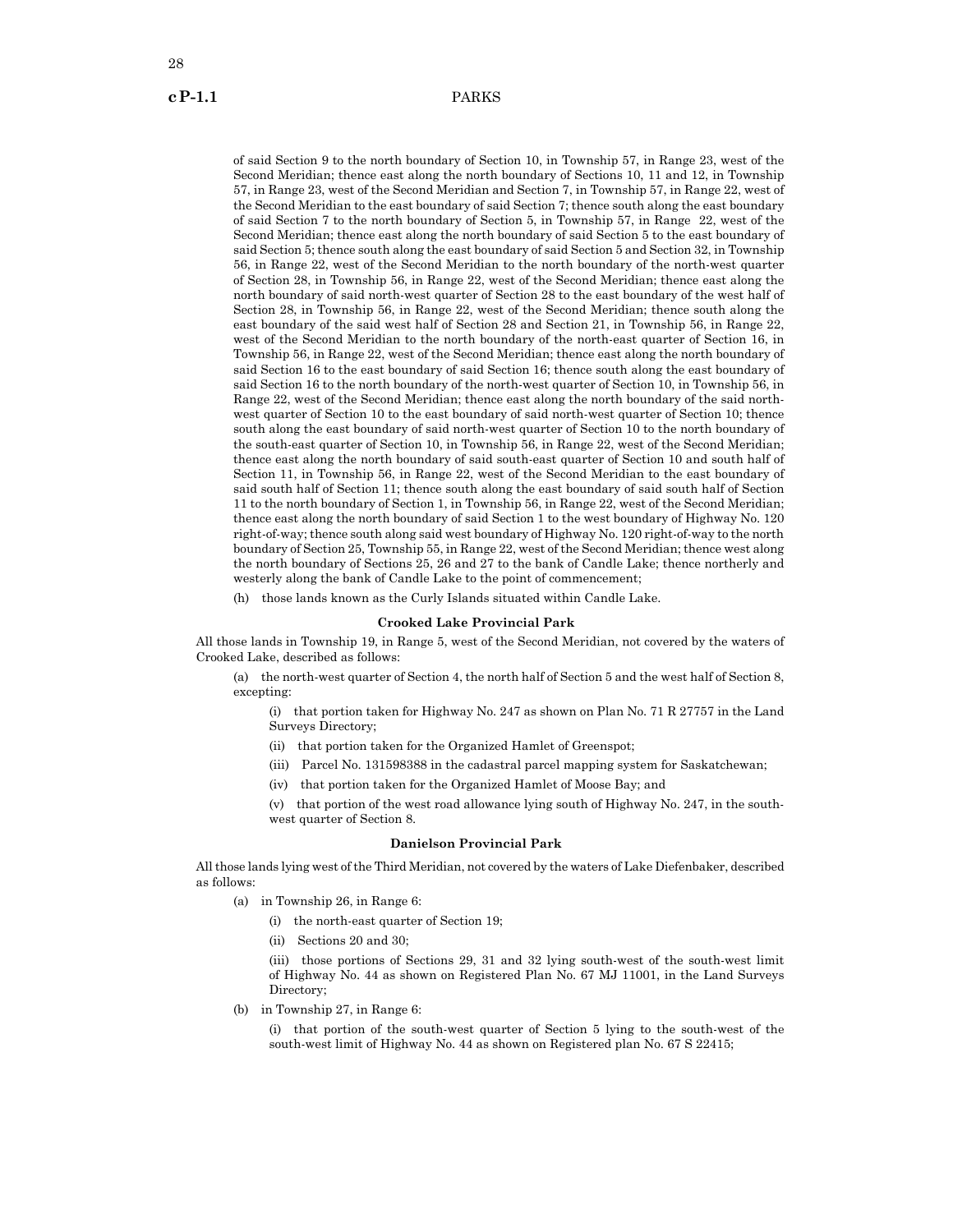(ii) that portion of Section 6 lying south, east and south-east of a line drawn 100 feet (30.48 metres) perpendicularly south, east and south-east from the centre line of Highway No. 44 as shown on Plan No. 73S10325, in the Land Surveys Directory, excepting:

- (A) Parcel "A" as shown on Plan No. 102190812; and
- (B) those portions west of Parcel "A".
- (c) in Township 26, in Range 7:
	- (i) in Section 20:
		- (A) Legal Subdivisions 1 and 8, except out of Legal Subdivision 8 that portion bounded as follows:

(I) commencing at a point on the east boundary of the Legal Subdivision south thereon 880 feet from the north boundary of the south-east quarter of Section 20;

- (II) thence north along that east boundary to that north boundary;
- (III) thence west along the north boundary 305 feet;
- (IV) thence south-east in a straight line to a point of commencement;

(B) that portion of the north-east quarter lying east of the east limit of the CNR right of way as shown on Registered Plan No. X 5565;

(ii) all of Section 21, except:

(A) that portion of the south-west quarter taken for CNR pipeline and right-of-way as shown on Registered Plan No. X 5565;

(B) that portion of the south-east quarter shown as Parcel "A" on Registered Plan No. 64 MJ 04649;

(C) Legal Subdivisions 7 and 8;

(D) that portion of the south-west quarter shown as Parcel "A" Plan No. 101124694 in the Land Surveys Directory;

- (iii) Legal Subdivisions 9, 10, 11, 12, 14, 15, and 16 of Section 23;
- (iv) the north-west quarter of Section 24;
- (v) the west half of Section 25;

(vi) Sections 26, 27 and 28, except, in Section 28, Legal Subdivision 16 and the east half of Legal Subdivision 15;

(vii) that portion of the south half lying north of the north limit of the CNR right of way as shown on Registered Plan No. X 5565 and Legal Subdivisions 9, 10, 11 and 12 of Section 29;

(viii) those portions of the south half and north-east quarter of Section 30 lying east of the east limit of Highway No. 45 as shown on Registered Plan No. 62 MJ 01094, except that portion taken for the CNR right of way as shown on Registered Plan No. X 5565;

(ix) the south-east quarter of Section 33, except the south-east quarter of Legal Subdivision 2 and the south half of Legal Subdivision 1;

- (x) the south half of Section 34, except:
	- (A) the roadway for Highway No. 44 as shown on Plan No. 73 MJ 10635; and
	- (B) the access road from Highway No. 44 to Sandy Shores Resort subdivision;

(xi) those portions of the south-west quarter and the east half of Section 35 lying south-west, south and south-east of a line drawn 100 feet perpendicularly distant south-west, south and south-east from the centre line of Highway No. 44 as shown on Plan No. 73MJ10635 in the Land Surveys Directory.

(d) **Repealed.** 1992, c.60, s.5.

#### **Echo Valley Provincial Park**

All those lands in Township 21, in Range 14, west of the Second Meridian, described as follows:

(a) Section 16 and that portion of the road allowance lying west of and adjacent to the south-west quarter of that section, except:

(i) that portion of the north-west quarter of Section 16 taken for Highway No. 210 as shown on Plan No. 62R39736 in the Land Surveys Directory; and

(ii) that portion of the north-east quarter and south half of Section 16 shown as area "A" on Plan No. 62R39736 in the Land Surveys Directory;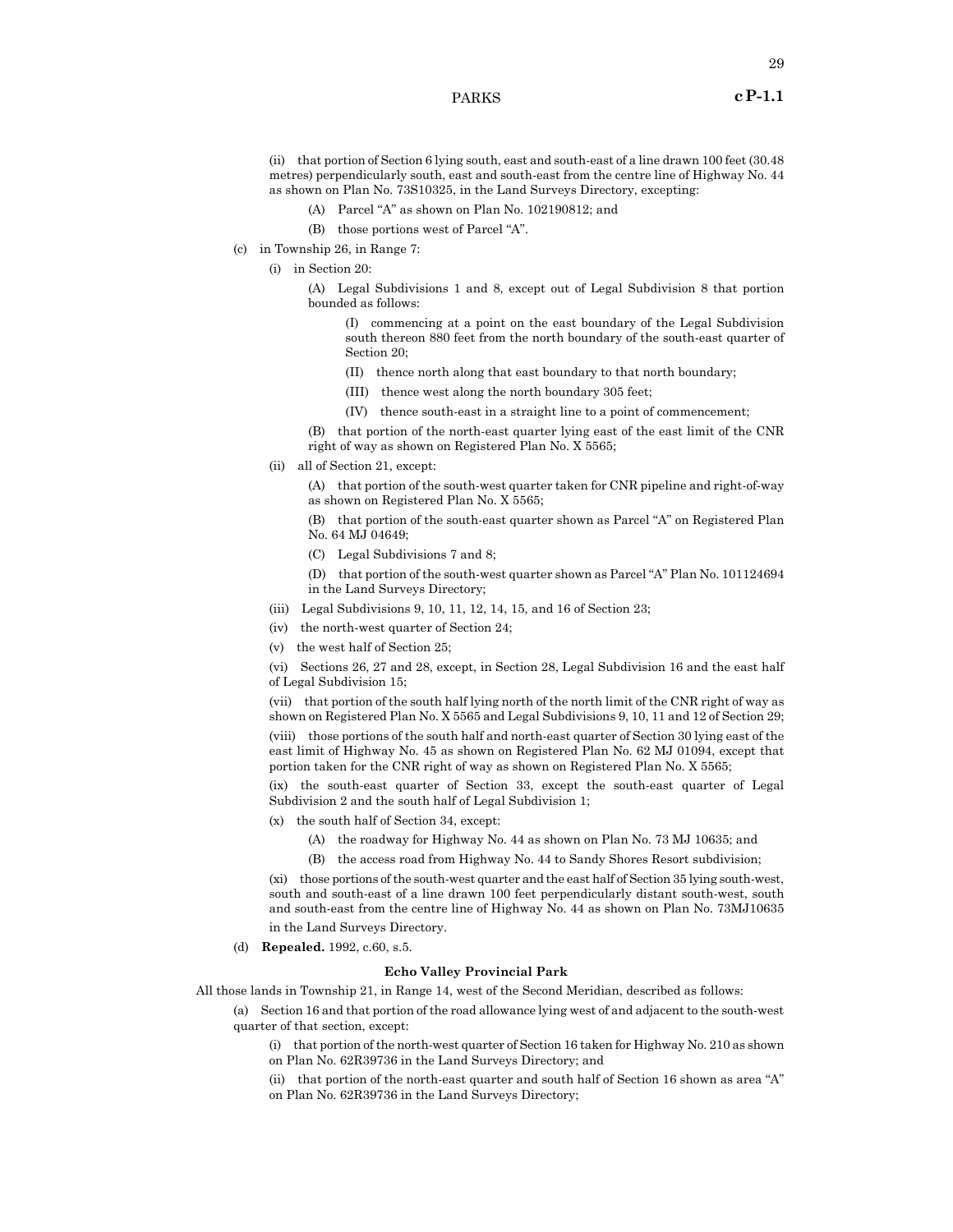30

(b) the north-east, fractional north-west and south-west quarters of Section 17;

(c) those portions of the fractional south-east and south-west quarters of Section 20 not covered by the waters of Pasqua Lake;

(d) the fractional north-west, south-east and south-west quarters of Section 21 lying south of the Fishing Lakes, except:

(i) out of the south-east quarter:

(A) the subdivision of Bartlett Place as shown on Plan No. GC2504 in the Land Surveys Directory, as well as parcels shown on Plan Nos. 101514956 and 101514989;

(B) the addition to the subdivision of Bartlett Place as shown as Lots 1 and 3 on Plan No. 61R08990 in the Land Surveys Directory;

(C) that portion of the subdivision of Bartlett Place as shown as Lots 4, 5 and 6 on Plan No. 67R11027 in the Land Surveys Directory; and

(D) that portion taken for Highway 210 as shown on Plan No. GC2502 in the Land Surveys Directory;

(ii) out of the south-west quarter, those portions taken for Highway 210 as shown on Plan No. 62 R 39736 in the Land Surveys Directory; and

(iii) out of the north-west quarter, those portions taken for roadways as shown on Plan Nos. 62 R 39736 and 73 R 40912, both plans in the Land Surveys Directory; and

(e) in the subdivision of Qu'Appelle Park, in Section 22:

(i) Parcels "G" and "K" as shown on Plan No. AP4426 in the Land Surveys Directory and amended by Master of Titles' Order 60R08817;

(ii) Lots 16, 17 and 19 and Parcel "A"as shown on Plan No. AP4426 in the Land Surveys Directory;

(iii) Parcels "A", "H"and "J"as shown on Plan No. 59R24661 in the Land Surveys Directory and amended by Master of Titles' Order 60R08817; and

(iv) Parcel "X"as shown on Plan No. 66R30405 in the Land Surveys Directory.

#### **Katepwa Point Provincial Park**

All those lands in Section 4, in Township 20, in Range 12, west of the Second Meridian described as follows:

(a) Parcel "A" in the north-east quarter as shown on Plan No. FF 2701 in the Land Titles Office for the Regina Land Registration District;

(b) the fractional north-west quarter not covered by the waters of Katepwa Lake lying west of Highway No. 56 as shown on Plan Nos. 68 R 5639664 and BK635 and north of Plan No. 67 R 35958, all plans in the Land Surveys Directory.

#### **Pike Lake Provincial Park**

All those lands in Township 34, in Range 6, west of the Third Meridian, described as follows:

(a) the east half, south-west quarter, Legal Subdivisions 11 and 14 of Section 5 and Parcel "U" as shown on Plan No. 92 S 08433, except those roadways as shown on Plan Nos. CG5326, 61 S 07096, and 92 S 08433, all plans in the Land Surveys Directory;

(b) Section 8, except those roadways as shown on Plan Nos. 66 S 20050 and 92 S 08433, both plans in the Land Surveys Directory;

(c) that portion of Legal Subdivision 1 of Section 17 lying east of Pike Lake and south of a line drawn parallel to and perpendicularly north 830 feet from the south boundary of Legal Subdivision1.

#### **Rowan's Ravine Provincial Park**

All those lands in Township 23, in Range 23, west of the Second Meridian, described as follows:

(a) the north-west quarter of Section 28, except that portion taken for the roadway shown on Plan No. 62R26523 in the Land Surveys Directory;

- (b) that portion of Section 29 not covered by the waters of Last Mountain Lake;
- (c) in Section 32:

(i) the south-east quarter, except that portion taken for the roadway shown on Plan No. 62R26523 in the Land Surveys Directory; and

(ii) that portion of the south-west quarter not covered by the waters of Last Mountain Lake; and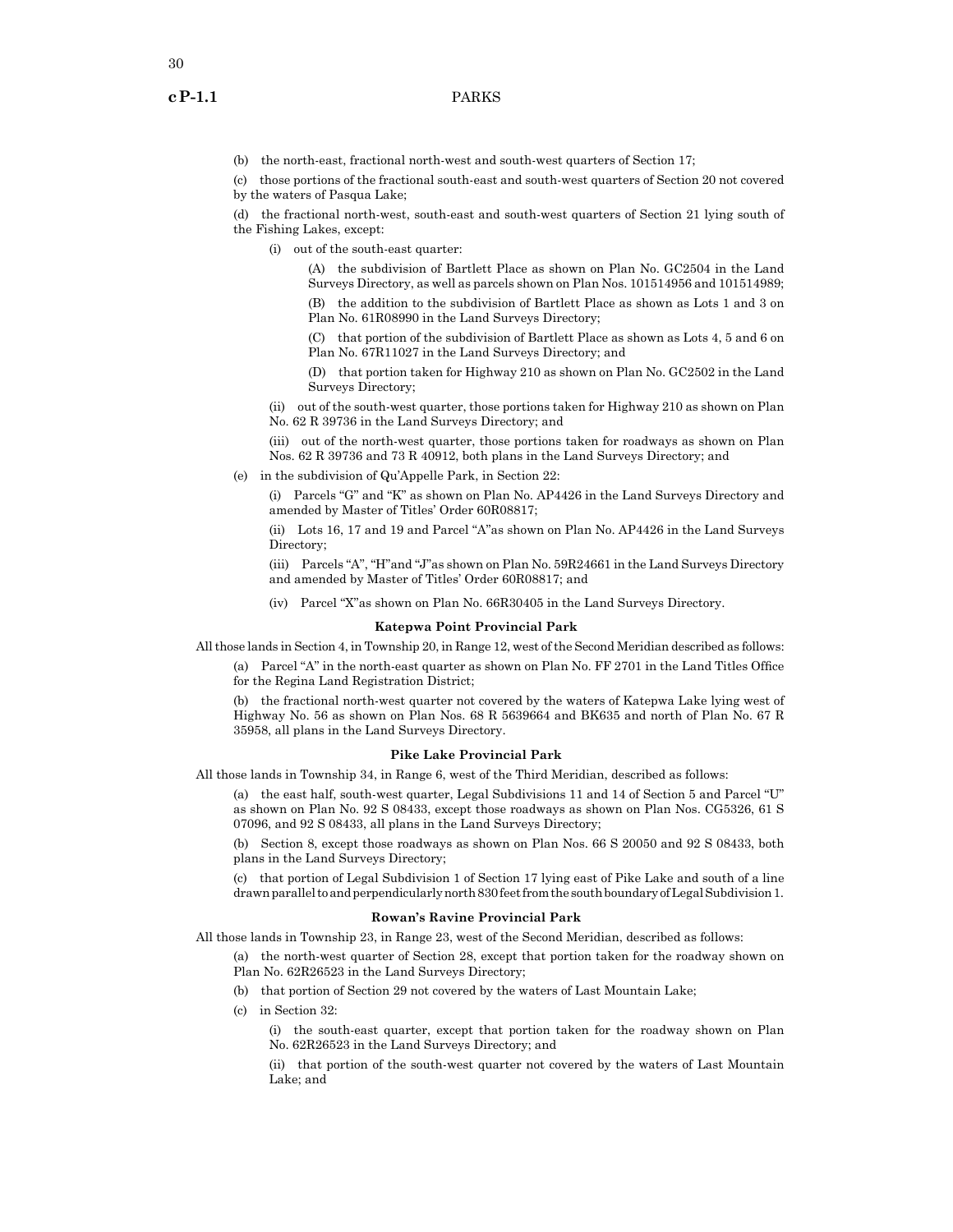(d) the south-west quarter of Section 33, except that portion taken for the roadway shown on Plan No. 62R26523 in the Land Surveys Directory.

#### **Great Blue Heron Provincial Park**

NOTE: All plans referred to are plans of record in the Land Surveys Directory.

All those lands and water lying West of the Second Meridian and excluding the waters of Emma Lake and Christopher Lake as described below:

This area includes all undeveloped road allowance and excludes surveyed and unsurveyed portions of Provincial Highways Nos. 2, 952 and 953 throughout and further described as follows:

- (a) in Projected Township 53, in Range 26:
	- (i) the north-west quarter of section 19;
	- (ii) the west halves of Sections 30 and 31;
- (b) in Projected Township 54, in Range 26:
	- (i) the south-west quarter of section 6;
- (c) in Projected Township 53, in Range 27:
	- (i) Sections 23 to 27 inclusive lying north and east of Highway No. 953;
	- (ii) all that portion of Section 28 excepting:

(A) the Murray Point Summer Resort Subdivision as shown on Plan Nos. 60PA04207, 61PA03380, and 62PA12090;

(B) the Murray Point access road right of way known as Victoria Avenue and the right of way for Highway No. 952;

(C) out of the east half of Legal Subdivision 1, the access road to McIntosh Point and lands lying east of said access road; and

(D) the road allowance west of Section 28;

(iii) Sections 30 and 31;

(iv) Section 32, excepting the lands falling within Fairy Island, and the lands and channel south of Cattle Island;

(v) Section 33, excepting the lands, the portion of road allowance west of Legal Subdivision 4 and the channel, all south of Cattle Island, in Legal Subdivisions 3 and 4;

(vi) Section 34, excepting the surveyed road shown on Plan No. 74PA18365 and the lands south of that road;

- (vii) Sections 35 and 36;
- (d) in Projected Township 54, in Range 27:
	- (i) the south halves of Sections 1, 2 and 3;

(ii) the south half of Section 4 and that portion of the north-west quarter of Section 4 lying west and south of Highway No. 953;

- (iii) that portion of Section 5 lying south and west of Highway No. 953;
- (iv) Sections 6 and 7;

(v) the west half of Section 8 and that portion of the south-east quarter of Section 8 lying south of Highway No. 953;

- (vi) the west halves of Sections, 17, 20, and 29;
- (vii) Sections 18, 19, 30 and 31;
- (viii) those portions of Sections 32 and 33 lying north of Highway No. 953;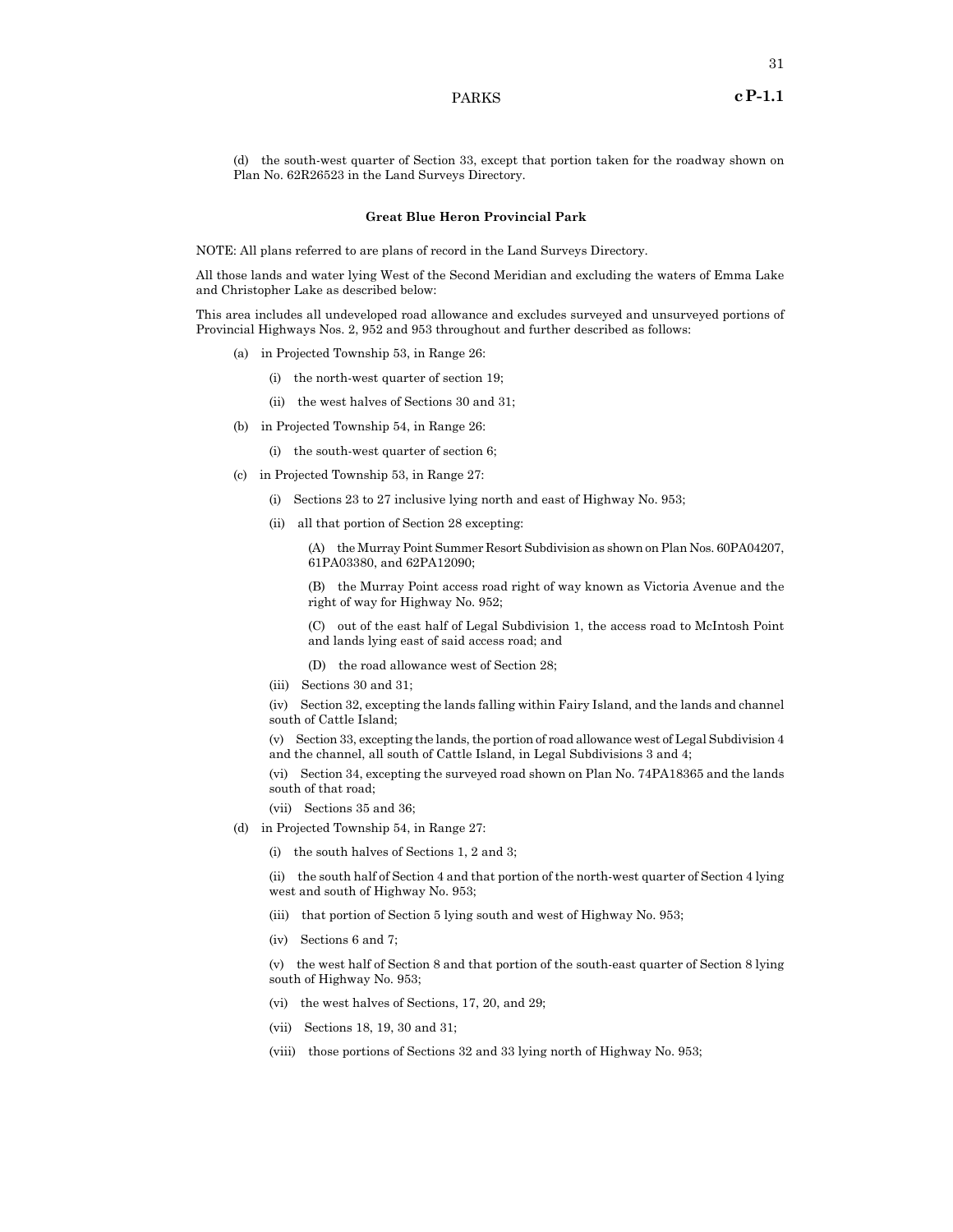excepting out of Sections 29, 30, 31, and 32 the portions of the Anglin Lake Subdivision and not referenced in subclauses (ix) and (x) as shown on Plan Nos. CK5149, 101669687, 101669676, 101669698, 77PA21056, 69PA11214, Plan No. 101977533 and 70PA11141 in the following;

(ix) Parcel "A" in the Anglin Lake Subdivision as shown on Plan No. CK5149, excepting that portion taken out as shown on Plan Nos. 69PA11214 and 77PA21056; and

(x) Parcel "B"as shown on Plan No. 69PA11214 and Parcel "D"as shown on Plan No. 77PA21056;

(e) in Projected Township 55 in Range 27 all lands lying west of Provincial Highway No. 2 as shown on Plan No. 72PA10086 and lying north of Highway No. 953 and described as follows:

- (i) those portions of Sections 2 and 3 that are north of Highway No. 953;
- (ii) Sections 4 and 5;
- (iii) the partial Sections 6 and 7;

(iv) those portions of Sections 8 through 17 inclusive lying west of Provincial Highway No. 2 as shown on Plan No. 72PA10086 and lying north of Highway No. 953;

- (v) the partial Sections 18 and 19;
- (vi) Sections 20 and 21;
- (vii) the south half of Section 29;
- (viii) the partial south-east quarter of partial Section 30;
- (f) in Projected Township 53, in Range 28:
	- (i) the partial Sections 25 and 36;
- (g) in Projected Township 54, in Range 28:

(i) partial Sections 1, 12, 13, 24, 25 and 36 excepting Parcel "A"as shown on Plan No. 71PA07450 in Section 25.

> 1986, c.P-1.1; 1989-90, c.50, s.11; 1994, c.60, s.5; 1996, c.9, s.18; 1998, c.5, s.3; 2000, c.57, s.3; 2003, c.35, s.8; 2008, c.19, s.5; 2013, c.22, s.5; 2018, c26, s.23.

# PART C NATURAL ENVIRONMENT PARKS

# **Cypress Hills Provincial Park**

All those lands west of the Third Meridian, described as follows:

- (a) in Section 31, in Township 7, in Range 28:
	- (i) the south-west quarter, excluding the portion of Highway 271 right of way;
	- (ii) Legal Subdivisions 12 and 13;
- (b) in Township 7, in Range 29:
	- (i) the east half of Section 17;
	- (ii) the north-west quarter of Section 19;
	- (iii) the east half of Section 20;

(iv) Sections 27 to 36, except for Parcel "A"shown on Plan No. 77SC11766 in the Land Surveys Directory;

(c) in Township 8, in Range 26, all those lands described below, except those portions for roadways as shown on Plan Nos. 62 S C04451 and 80 S C08664, both plans in the Land Surveys Directory:

(i) Sections 15 to 20, inclusive, and Legal Subdivisions 1 to 5, inclusive, 12 and 13 of Section 21;

(ii) the west halves of Legal Subdivisions 11 and 14 of Section 21;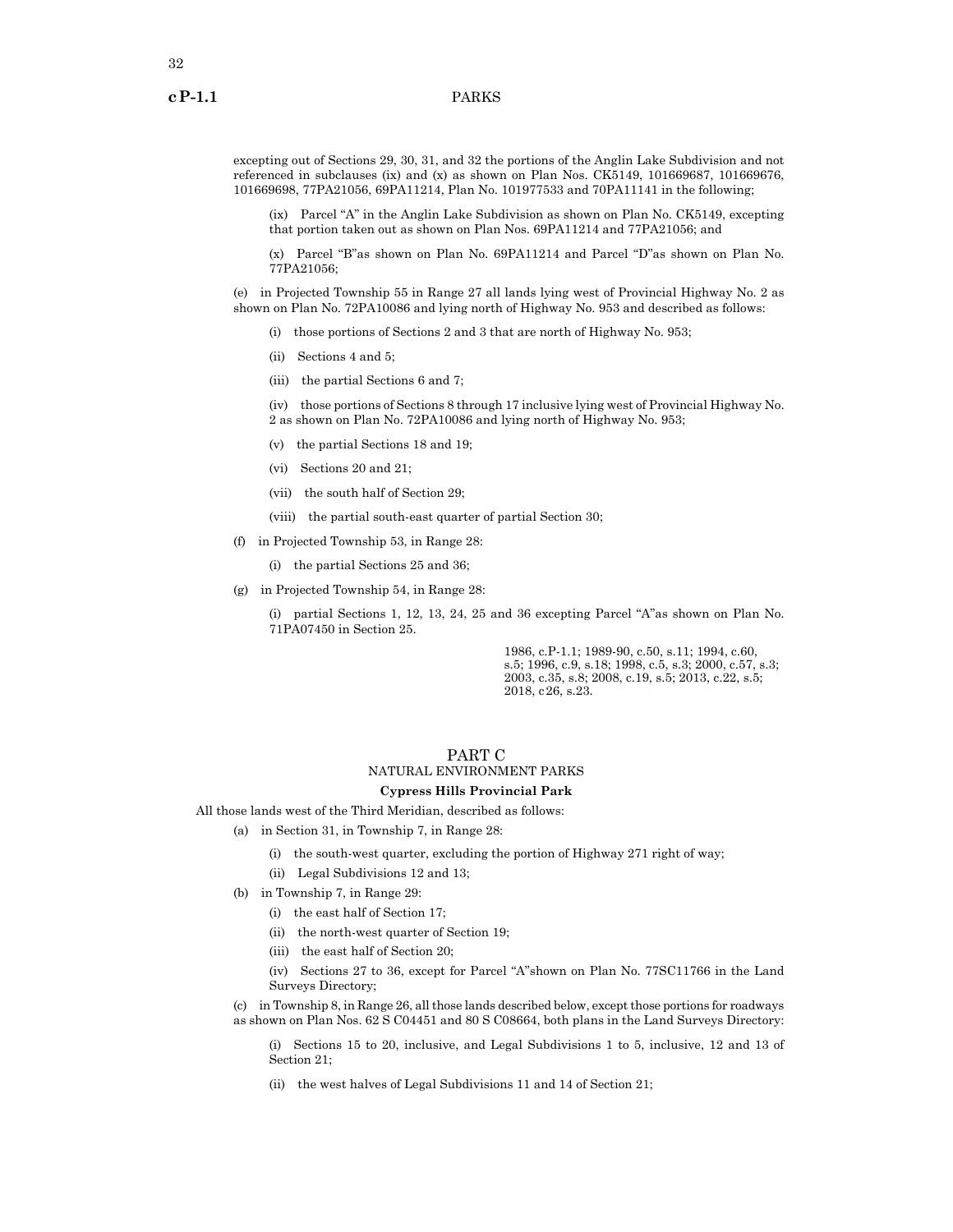(iv) the south half of Section 28 and those portions of the north-east and north-west quarters of that Section contained within the following boundary:

(A) commencing at the south-east corner of the north-east quarter;

(B) thence north along the east boundary of the north-east quarter a distance of 704 feet;

(C) thence west a distance of 2808 feet to a point 628 feet perpendicularly north of the south boundary of the north-west quarter;

(D) thence south perpendicularly to the south boundary of the north-west quarter to the point of intersection with the south boundary;

(E) thence east along the south boundary of the north-west and north-east quarters to the point of commencement;

- (v) Sections 29 to 32, inclusive;
- (d) Sections 13, 14 and 23 to 26, inclusive, in Township 8, in Range 27;
- (e) in Township 8, in Range 29:
	- (i) the south half of Section 1;
	- (ii) Sections 2 to 11, inclusive;
	- (iii) the north half and Legal Subdivisions 1 and 8 of Section 12;
	- (iv) Sections 13 to 19, inclusive;
	- (v) the north-east quarter and the south half of Section 20;
	- (vi) the south-east quarter of Section 21;
	- (vii) Sections 22, 23 and 24;
- (f) in Township 7, in Range 30:
	- (i) the north half of fractional Section 21;
	- (ii) the north halves of Sections 22, 23 and 24;
	- (iii) Sections 25, 26 and 27;
	- (iv) fractional Sections 28 and 33;
	- (v) Sections 34, 35 and 36;
- (g) in Township 8, in Range 30:
	- (i) Sections 1, 2 and 3;
	- (ii) fractional Sections 4 and 9;
	- (iii) Sections 10 to 13, inclusive;
	- (iv) the south half of Section 14;
	- (v) Section 15;
	- (vi) fractional Section 16;
	- (vii) Sections 23 and 24.

#### **Douglas Provincial Park**

All those lands west of the Third Meridian not covered by the waters of Lake Diefenbaker, described as follows and including abandoned railways throughout:

(a) in Township 23, in Range 3, the following lands, except for those portions taken for Highway No. 19 as shown on Plan No. 61 MJ 05157 in the Land Titles Office for the Moose Jaw Land Registration District:

(i) in Section 19, that portion of the north-west quarter lying to the north-west of Highway No. 19;

(ii) in Section 30, those portions of the north half and south-west quarter lying to the west of Highway No. 19;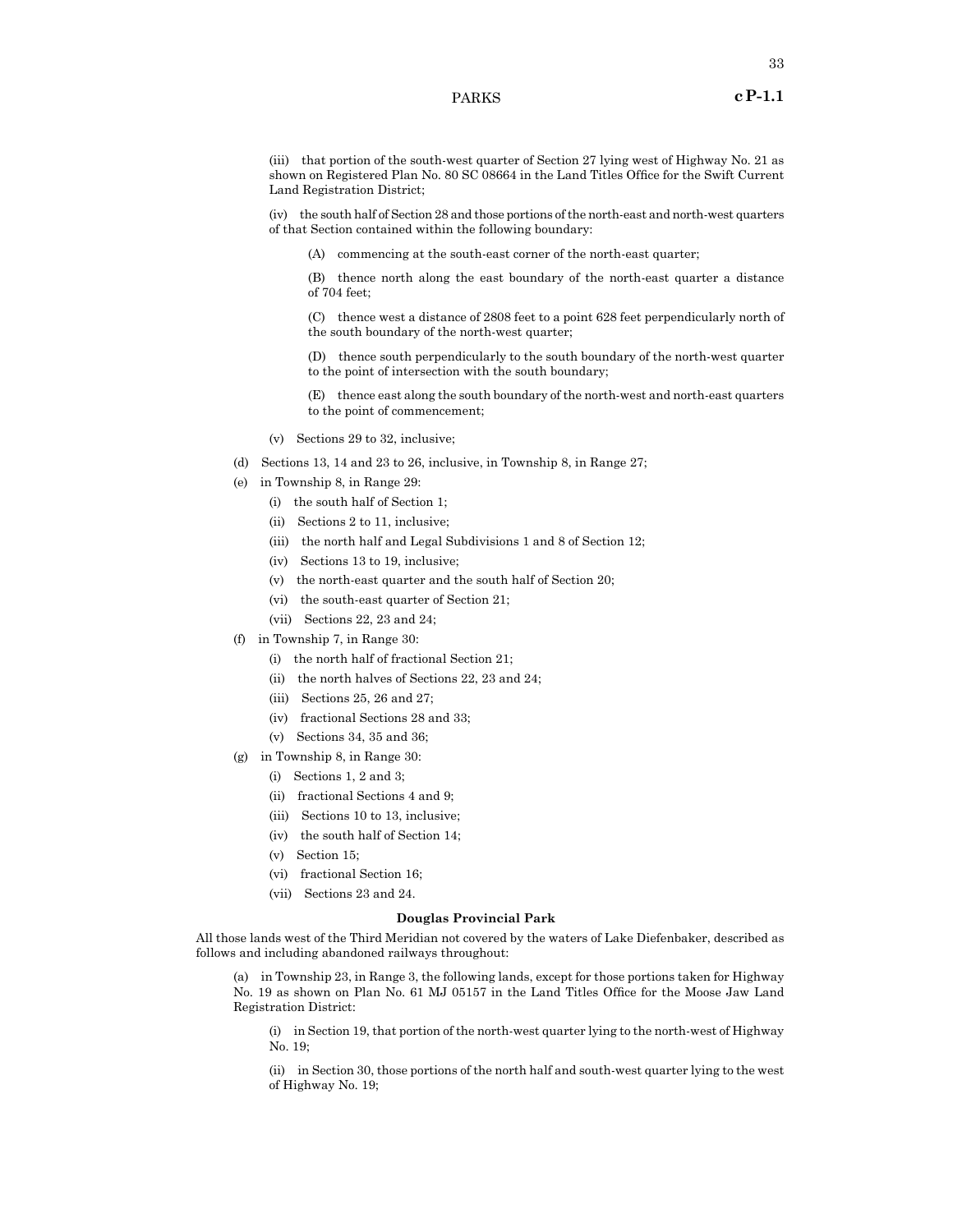34

(iii) in Section 31:

(A) that portion of the north-west quarter lying to the south-west of Highway No. 19;

(B) that portion of the south half lying to the south-west of Highway No. 19, except for those portions taken for the CPR right-of-way and extra right-of-way as shown on Plan No. 67 MJ 11017 in the Land Titles Office for the Moose Jaw Land Registration District;

(b) in Township 23, in Range 4:

(i) those portions of the following lands that from day to day are not covered by the waters of Lake Diefenbaker:

(A) in Section 15, the north half;

(B) in Section 21, the south-east quarter, the north half and Legal Subdivisions 5 and 6 and the most easterly 30 acres of Legal Subdivision 3 in the south-west quarter;

(C) Sections 22, 24, 25, 27, 28, 32, 33, 35 and 36, excepting the developed road allowance to the west of Section 32 and, in Section 36, excepting those portions taken for Highway No. 19 as shown on Plan No. 61 MJ 05157 and for CPR right of way and extra right of way as shown on Plan No. 67 MJ 11017, both plans in the Land Surveys Directory;

(D) Section 23, except for those portions taken for the Canadian Pacific Railway right of way and extra right of way as shown on Plan No. 68 MJ 02578 in the Land Surveys Directory;

- (E) **Repealed.** 2008, c.19, s.6.
- (F) **Repealed.** 2008, c.19, s.6.
- (ii) in Section 13, the north half;

(iii) in Section 29, Legal Subdivisions 1, 8, 9, 13, 14, 15, 16 and that portion of Legal Subdivision 10 lying north and east of a diagonal line from its south-east corner to its northwest corner, excepting the developed road allowance to the west of Section 29;

- (iv) **Repealed.** 2012, c.26, s.7.
- (c) in Township 24, in Range 4:

(i) Sections 1, 11, 15, 21 and those portions of Sections 2, 10 and 16 that from day to day are not covered by the waters of Lake Diefenbaker, except for those portions taken for Highway No. 19 as shown on Plan No. 61 MJ 05157 in the Land Titles Office for the Moose Jaw Land Registration District and for the CPR right-of-way and extra right-of-way as shown on Plan No. 67 MJ 11017 in that office;

(ii) those portions of Sections 3, 4, 5, 8, 9, 19 and the east half of Section 7 that from day to day are not covered by the waters of Lake Diefenbaker;

(iii) in Section 6, Legal Subdivisions 9, 10, 15, 16 and those portions of Legal Subdivisions 1 and 8 lying to the north-east of the south-westerly limit of Qu'Appelle Drive as shown on Plan No. 72 MJ 05497 in the Land Titles Office for the Moose Jaw Land Registration District;

- (iv) Sections 12, 13, 14, 22, 23 and 28;
- (v) in Section 18:

(A) that portion of the east half that from day to day is not covered by the waters of Lake Diefenbaker;

(B) that portion of the north-west quarter that lies to the east of a straight line drawn from the south-east corner of Legal Subdivision 12 to the north-west corner of Legal Subdivision 13 and that from day to day is not covered by the waters of Lake Diefenbaker;

(C) that portion of the south-west quarter that lies to the north and east of a line drawn from the north-west corner of Legal Subdivision 6 to the south-east corner of Legal Subdivision 3 and that from day to day is not covered by the waters of Lake Diefenbaker;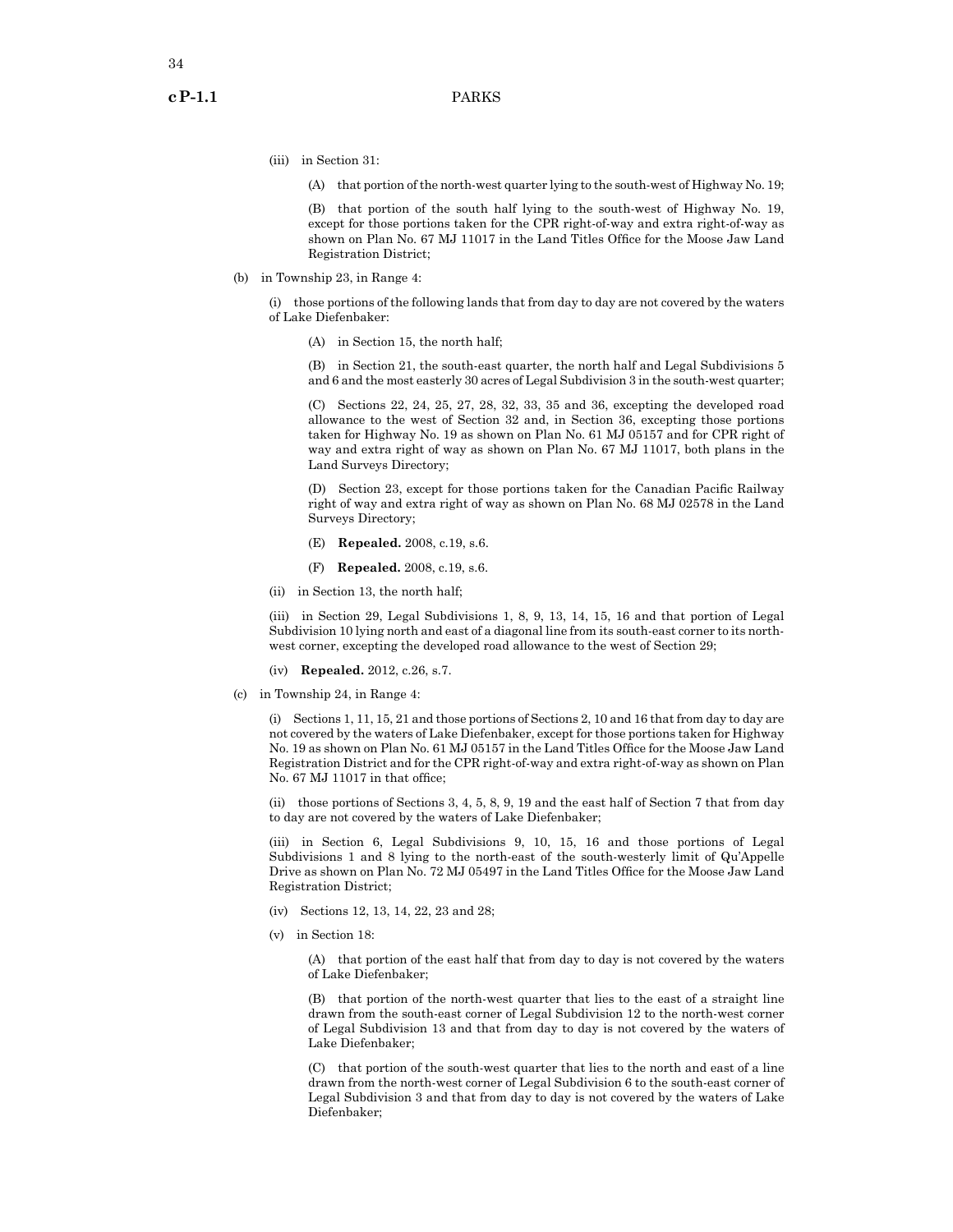(vi) in Section 20, that portion of the north-east quarter to the east of the CPR right-of-way and extra right-of-way as shown on Plan No. 67 MJ 11017 in the Land Titles Office for the Moose Jaw Land Registration District;

- (vii) in Section 24, the south-west quarter;
- (viii) in Section 26, the south half;
- (ix) in Section 27, the south half and the north-west quarter;

(x) in Section 29, that portion of the south-east quarter to the east of the Canadian Pacific Railway right of way and extra right of way as shown on Plan No. 67 MJ 11017 in the Land Surveys Directory;

(d) in Township 24, Range 5, Section 24:

(i) that portion of the north half that from day to day is not covered by the waters of Lake Diefenbaker;

(ii) in the south half, that portion that lies north of a straight line drawn from the south-east corner of the south-east quarter to the north-west corner of the south-west quarter and that from day to day is not covered by the waters of Lake Diefenbaker.

### **Duck Mountain Provincial Park**

All those lands west of the First Meridian described as follows:

- (a) in Township 29, in Range 30:
	- (i) the north half of Section 25;
	- (ii) the north-west quarter of Section 27;
	- (iii) the north halves of Sections 28 and 29;
	- (iv) Sections 32 to 36, inclusive;

(b) Sections 1 to 36, inclusive, in Township 30, in Range 30, excepting throughout Highway No. 57 as shown on Plan Nos. 71 Y 04295 and 73 Y 08466 as well as the developed road allowances west of this area;

- (c) in Township 31, in Range 30:
	- (i) fractional Sections 13 to 18, inclusive;
	- (ii) Sections 19 to 36, inclusive;
- (d) in Township 32, in Range 30:
	- (i) Sections 1 to 24, inclusive;
	- (ii) Section 29;
	- (iii) the south-east quarter of Section 30;
- (e) in Township 31, in Range 31:
	- (i) fractional Section 13;
	- (ii) Sections 24 and 25;
	- (iii) the north-east quarter of Section 26;
	- (iv) the east half of Section 35;
	- (v) Section 36;
- (f) in Township 32, in Range 31:
	- (i) Sections 1, 2 and 3;
	- (ii) the east half of Section 4;
	- (iii) Sections 10, 11 and 12;
	- (iv) the south halves of Sections 13 and 14;

(v) the south-east quarter of Section 15, excepting that portion taken for roadway as shown on Plan No. BO1098 in the Land Surveys Directory.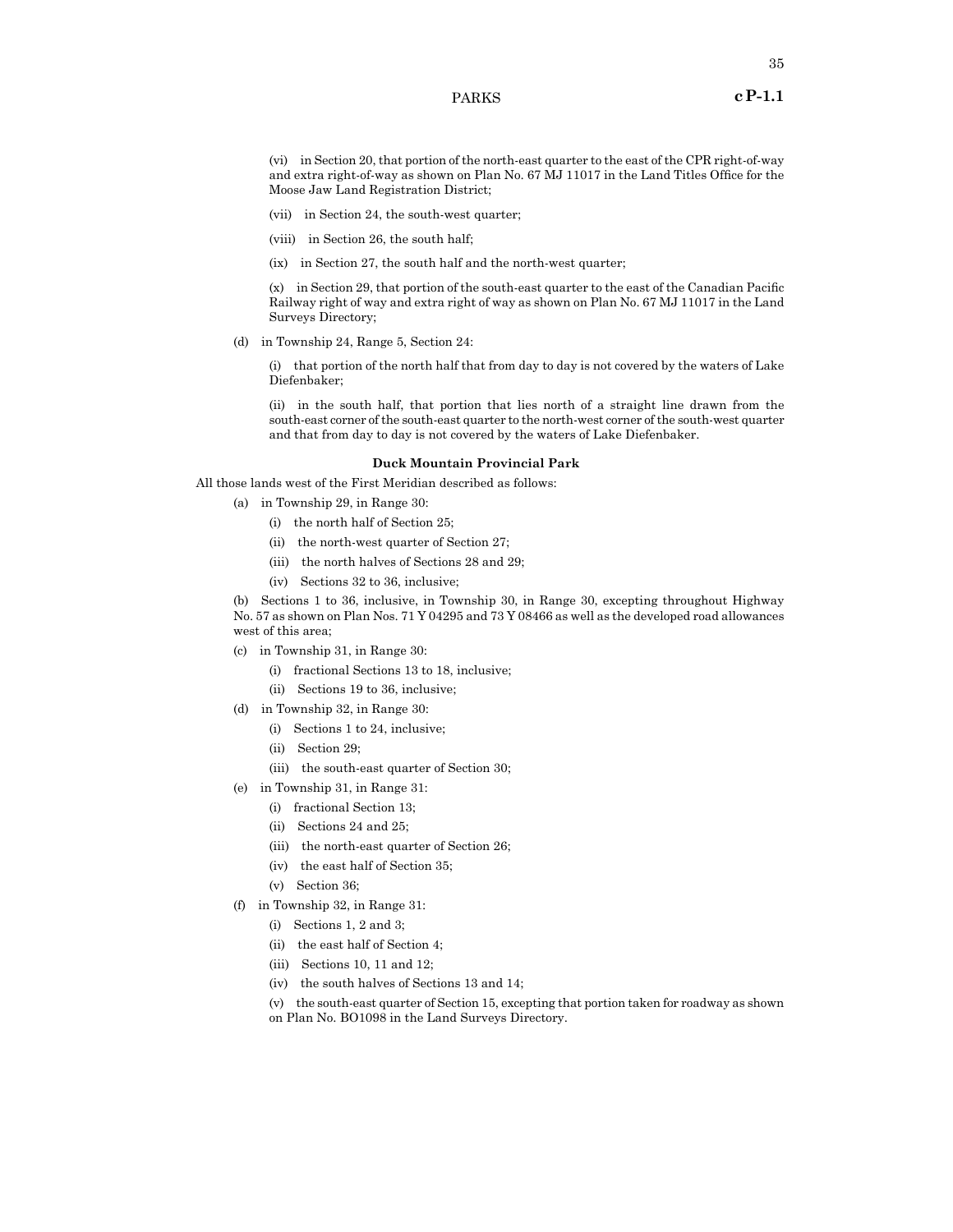# **Good Spirit Lake Provincial Park**

All those lands west of the Second Meridian, described as follows:

- (a) in Township 29, in Range 5:
	- (i) the north-east quarter of Section 7;

(i.1) the north half of Section 9 lying south of Good Spirit Lake, except that portion described as follows:

(A) commencing on the south-west corner of the north-west quarter of Section 9;

(B) thence east along the south boundary of the north-west quarter of Section 9, 603.5 metres;

(C) thence north parallel to the west boundary of the north-west quarter of Section 9, 201.2 metres;

- (D) thence west parallel to that south boundary to that west boundary;
- (E) thence south along that west boundary to the point of commencement;
- (ii) Legal Subdivisions 11 and 14 and north-east quarter of Section 10;

(iii) all that portion of the road allowance lying west of and adjacent to the north-west quarter of Section 10 and lying north of the west production of the south limit of Parcel "C" as shown on Plan No. 88 Y 02203 in the Land Surveys Directory;

(iv) those portions of Section 10 shown as Parcel "A" on Plan No. 74 Y 06950 and as Parcels "B" and "C" on Plan No. 88 Y 02203 in the Land Titles Office for the Yorkton Land Registration District;

- (v) the north-west quarter of Section 11;
- (vi) the west half of Section 14 lying east of Good Spirit Lake;
- (vii) fractional Section 15 lying south-east of Good Spirit Lake;

(viii) those portions of the south-east quarter and fractional south-west quarter of Section 16, including the road allowances west of the south-west quarters lying south of the waters of Good Spirit Lake;

- (ix) fractional Section 17 lying west of Good Spirit Lake;
- (x) the east half of Section 18;
- (xi) the fractional south-west quarter of Section 23 lying east of Good Spirit Lake;
- (xii) fractional Sections 19, 20, 30 and 31 lying west of Good Spirit Lake;

(xiii) all those portions of the west half and south-east quarter of Section 8 designated as Parcel "A" according to a Plan of Record filed in the Land Titles Office for the Yorkton Land Registration District as Plan No. 77 Y 07575;

- (b) in Township 29, in Range 6:
	- (i) the north-east quarter of Section 25;
	- (ii) the east half of Section 36;
- (c) in Township 30, in Range 5:
	- (i) the fractional west halves of Sections 6 and 7 lying west of Good Spirit Lake;
	- (ii) that portion of Section 18 that from day to day is not covered by the waters of Good Spirit Lake;
- (d) in Township 30, in Range 6:
	- (i) the east half of Section 1;
	- (ii) the east half of Section 12 lying west of Good Spirit Lake.

# **Greenwater Lake Provincial Park**

All those lands west of the Second Meridian, excluding those portions throughout taken for Highways No. 38, 678, and 679, and described as follows:

- (a) in Township 40, in Range 10;
	- (i) the north-west quarter of Section 19;
	- (ii) the south-west quarter and north half of Section 30;
	- (iii) Section 31;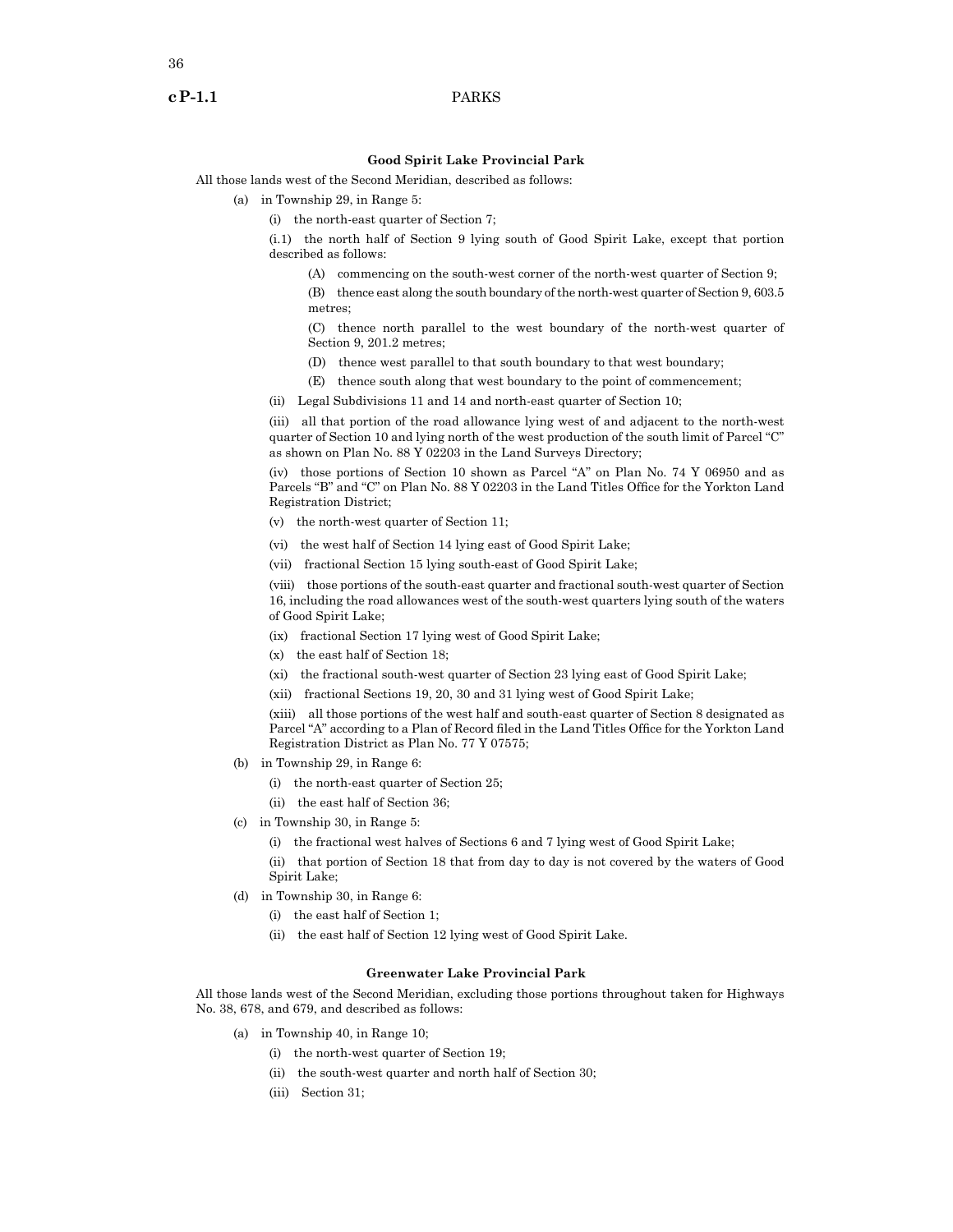- (b) in Township 40, in Range 11:
	- (i) the north-east quarter of Section 24;
	- (ii) the south-east quarter and north half of Section 25;
	- (iii) Section 32, excluding the road on Plan No. AT1262;
	- (iv) the east half of Section 33;
	- (v) the west half of Section 34;
	- (vi) the east half of Section 35;
	- (vii) Section 36;
	- (viii) **Repealed.** 2003, c.35, s.9.
- (c) in Township 41, in Range 9:
	- (i) the north-west quarter of Section 7;
	- (ii) the north-west quarter and south half of Section 16;
	- (iii) Sections 17, 18 and 19;
	- (iv) the south half of Section 20;
- (d) in Township 41, in Range 10:
	- (i) Sections 3 to 24, inclusive, excepting the road allowance and road on Plan No. 78 H 08799 lying south of Sections 3 and 4;
	- (ii) the south half of Section 26;
	- (iii) Sections 27 to 34, inclusive;
- (e) in Township 41, in Range 11:
	- (i) Sections 1 to 33, excepting:
		- (A) that portion of the south-east quarter of Section 3 lying within Parcel "E"as shown on Plan No. 101151425 in the Land Surveys Directory;
		- (B) those portions of land in the north-west quarter of Section 6 within Plan No. 102076523;

(C) the land and portion of road allowance that lie in and west of Legal Subdivision 4 in Section 7;

(D) the land and portion of road allowance that lie in and west of Legal Subdivision 12 in Section 7; and

(E) that portion of section 7 as shown on Plan No. 102070022 in the Land Surveys Directory;

(ii) the road allowance that lies south of and adjacent to Sections 4 and 5, including the road allowance intersection that adjoins the road allowance;

- (iii) the north-west quarter and south half of Section 34;
- (iv) the south half of Section 35;
- (v) the south half and Legal Subdivisions 9 and 16 of Section 36;
- (f) in Township 41, in Range 12:
	- (i) the south-east quarter of Section 1;
	- (ii) the north-west quarter of Section 12, excluding the road on Plan No. 83 PA 10565;

(iii) Section 13, Section 24, excepting the remaining west road allowance not previously excluded as part of highway, and Section 25.

# **Lac La Ronge Provincial Park**

All those lands west of the Second Meridian described as follows and excepting Highways Nos. 102 and 915:

(a) contained within the following boundary:

(i) commencing at the intersection of then north bank of the Montreal River with the east limit of Highway No. 102 as shown on Plan No. CX 2272 in the Land Titles Office for the Prince Albert Registration District;

PARKS **cP-1.1**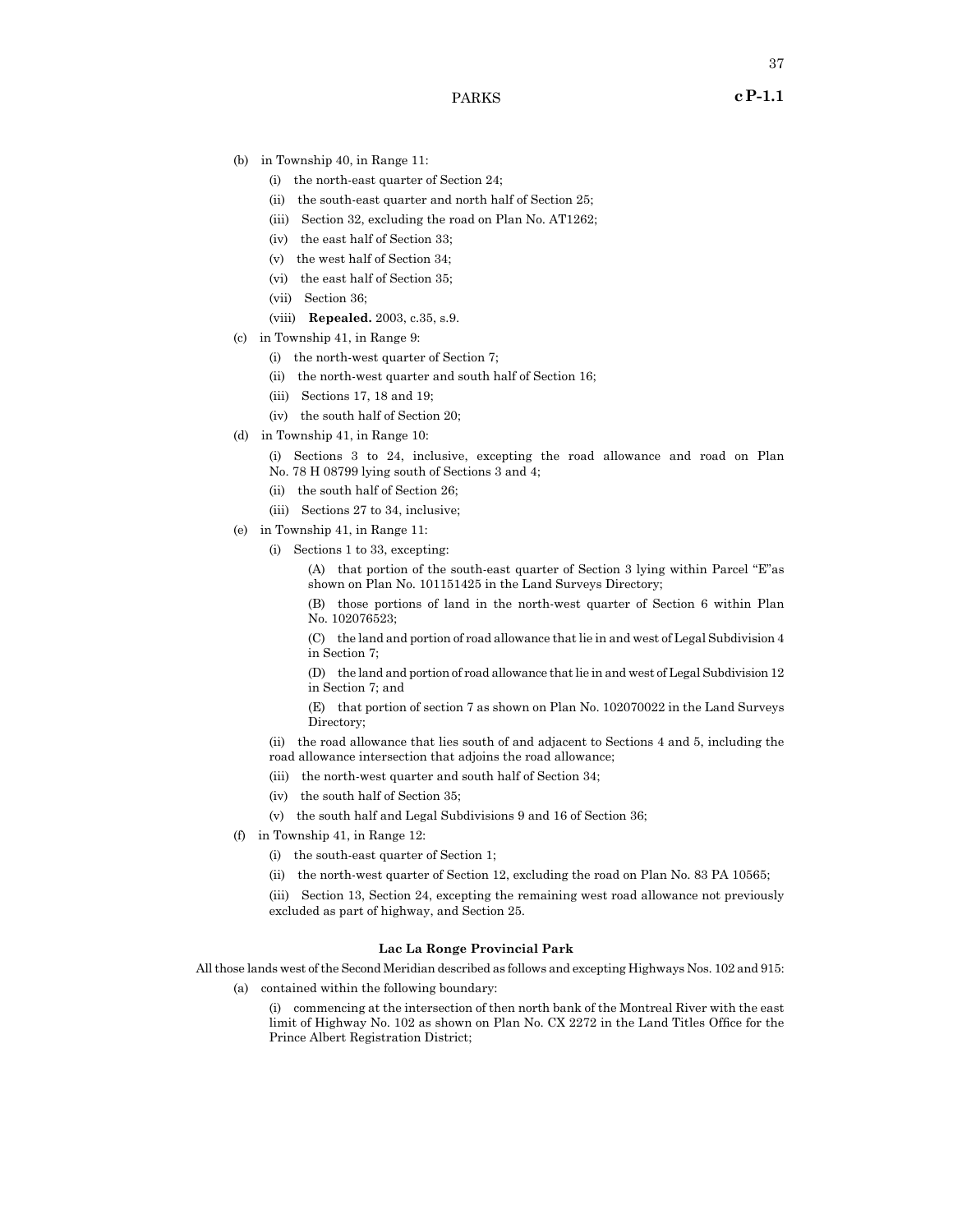(ii) thence north-east along the bank of the Montreal River and the bank of Lac La Ronge to the intersection of the bank of Lac La Ronge with the north-east boundary of Parcel 1A in the Town of Lac La Ronge as shown on Plan No. AQ 777 in the Land Titles Office for the Prince Albert Registration District as amended by Master of Titles Order No. 80 PA 14363;

(iii) thence north-west along the north-east boundary of the said Parcel 1A and Parcel J as shown on Plan No. 70 PA 08594 in the Land Titles Office for the Prince Albert Registration District to the east boundary of projected Section 2, in Township 71, in Range 22;

(iv) thence north along the east boundary of that section to the intersection with the south bank of McGibbon Bay of Lac La Ronge;

(v) thence north-west, north, east, north and west along the bank of McGibbon Bay and Lac La Ronge to the intersection with the north boundary of projected Section 24, in Township 71, in Range 22;

(vi) thence west along the north boundary of projected Sections 24, 23 and 22 to the east boundary of projected Section 21, in Township 71, in Range 22;

(vii) thence south along the east boundary of that Section 21 to a point 30 metres north of the centre line of unsurveyed Highway No. 102;

(viii) thence west and north along a line 30 metres north and east from the centre line of said unsurveyed Highway No. 102 to the intersection of the east production of a line 15 metres north of the centre line of an unsurveyed road commonly known as Nemeiben Lake Road;

(ix) thence west along a line 15 metres north of the centre line of Nemeiben Lake Road to the intersection with the south bank of Midway Creek;

(x) thence west along the south bank of Midway Creek to the south bank of Nemeiben Lake;

(xi) thence north and east along the south bank of Nemeiben Lake to the north bank of Nemeiben Creek;

(xii) thence east along the north bank of Nemeiben Creek to the intersection with a line drawn 30.5 metres east of the centre line of the unsurveyed portion of Highway No. 102;

(xiii) thence north along a line 30.5 metres south-east of the centre line of the unsurveyed portion of Highway No. 102 to the intersection of the south-east boundary of the surveyed part of Highway No. 102 as shown on Plan No. 76 PA 03489 in the Land Titles Office for the Prince Albert Registration District;

(xiv) thence north along the east boundary of said Highway No. 102 as shown on Plan Nos. 76 PA 03489, 76 PA 03488, 76 PA 25420 and 76 PA 25421, all in the Land Titles Office for the Prince Albert Registration District, to the north bank of Wheeler Creek, thence east along the north bank of Wheeler Creek to the west bank of Otter Lake, thence north along the west bank of Otter Lake to the north boundary of the Northern Hamlet of Missinipe, as shown on Plan 76 PA 25424 in the same office, thence north along the east boundary of Highway No. 102 to the intersection with the east bank of the Churchill River at the Otter Rapids;

(xv) **Repealed.** 2001, c.8, s.14.

(xv) thence north along the east bank of the Churchill River to its intersection with the north boundary of projected Section 4, in Township 77, in Range 18;

(xvi) thence east along the north boundaries of Sections 4 and 3, in Township 77, in Range 18, to a point 30 metres inland from the bank of Johnson Bay on Otter Lake;

(xvii) thence north, east, south and west along a line 30 metres inland from the bank of Otter Lake to its intersection with the north boundary of Grandmother's Bay Indian Reserve No. 219 as shown on Plan No. 67 PA 16519 in the Land Titles Office for the Prince Albert Registration District;

(xviii) thence east along that north boundary to the east boundary of that Indian Reserve;

(xix) thence south along that east boundary of that Indian Reserve to a point 30 metres inland from the bank of Otter Lake;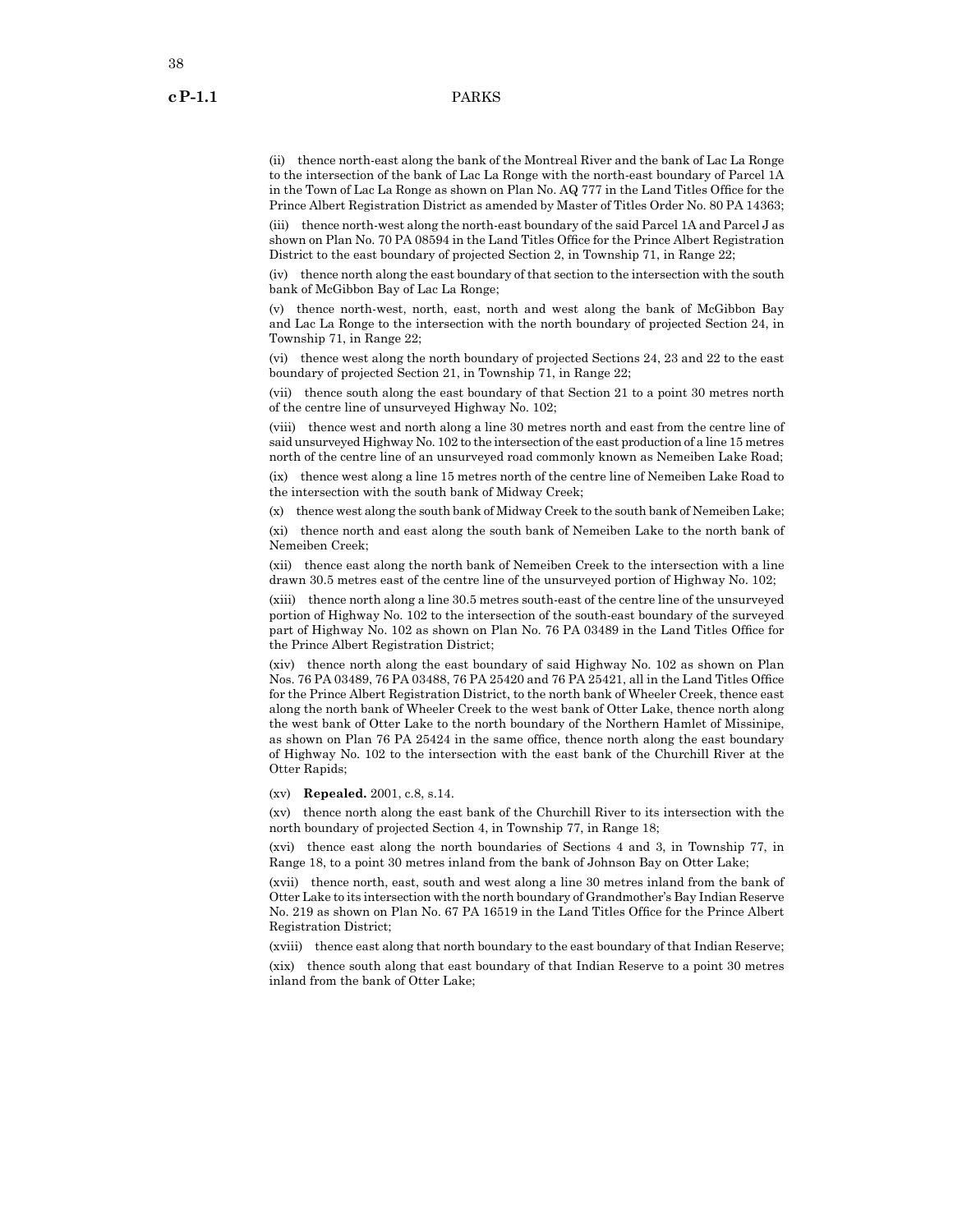(xx) thence east, south, west and north along a line 30 metres inland from the banks of Otter Lake, Churchill River, Mountain Lake, Churchill River, Nistowiak Lake and Drinking Lake to the south-east extremity of the peninsula;

(xxi) thence due south to the south bank of Drinking Lake;

(xxii) thence east along the south bank of Drinking Lake to a point 30 metres east of the east bank of White Moose River;

(xxiii) thence south along a line 30 metres east of the east banks of White Moose River, Little White Moose Lake, White Moose River and Big White Moose Lake to an unnamed river at the southern-most end of Big White Moose Lake that connects Big White Moose Lake with Picket Lake;

(xxiv) thence south along a line 30 metres distant east of the east bank of that unnamed river and Picket Lake to an unnamed river at the southern-most end of Picket Lake;

(xxv) thence south-west in a straight line to a point where that line intersects with the north-east corner of projected Section 36, in Township 70, in Range 17;

(xxvi) thence west along the north boundary of Township 70, in Range 17 and projected Sections 36 and 35, in Township 70, in Range 18;

(xxvii) thence south-west in a straight line to a point where that line intersects with the north-east corner of projected Section 12, in Township 70, in Range 19;

(xxviii) thence south along the east boundary of Township 70, in Range 19 and Township 69, in Range 19 to its intersection with a line 15 metres distant north of the centre line of an unsurveyed road commonly known as Northern Wappawekka Pulp Haul Road;

(xxix) thence south-west along a line 15 metres north of the centre line of that unsurveyed road to the intersection with the south-west boundary of the south-western most portage between Wappawekka Lake and Lac La Ronge;

(xxx) thence north-west along the south-west limit of that portage to a point 30 metres inland from the bank of Lac La Ronge;

(xxxi) thence west and north along a line 30 metres inland from the bank of Lac La Ronge to the south boundary of the Northern Village of Air Ronge, thence east along the south boundary of the Northern Village of Air Ronge to the bank of Lac La Ronge, thence north and west along the bank of Lac La Ronge to the east boundary of Highway No. 102 as shown on Plan No. CX 2272 in the Land Titles Office for the Prince Albert Land Registration District;

(xxxii) thence north along the east limit of Highway No. 102 as shown on Plan No. CX2272 in the Land Surveys Directory and the north production of that east limit to the point of commencement, except:

(A) those lands leased pursuant to instruments filed in the Sustainable Lands Branch of the Ministry of Environment at Prince Albert and numbered 300040, 300044, 300055, 300241, 300490, 301657 and 301859;

(B) Parcel "E"as shown on Plan No. 71 PA06488, Parcel "A" as shown on Plan No. 101851871, Parcel "A" as shown on Plan No. 71PA12958, Parcel "A" as shown on Plan No. 78PA21024, Parcels "A", "B", "C", "D", "E", "H", "J", "K", "L", "M" and "N" as shown on Plan No. 71PA05063, Parcel "A" as shown on Plan No. 72PA00883, Parcels "F" and "G" as shown on Plan No. 71PA11929, Parcels "A", "B" and "C" as shown on Plan No. 71PA06489, Parcels "P" and "Q" as shown on Plan No. 71PA12303, Parcel "V" as shown on Plan No. 68PA01273, Parcel "G" as shown on Plan No. 88PA03373, Parcel "A" as shown on Plan No. 93PA20256, Parcel "A" as shown on Plan No. 87PA05716, Parcels "S" and "T" as shown on Plan No. 91PA20557, Parcel "D" as shown on Plan No. 87PA04225, Parcel "F" as shown on Plan No. 87PA10620, Parcel "E" as shown on Plan No. 87PA10622, Parcel "B" as shown on Plan No. 91PA07163, Parcel "B" as shown on Plan No. 93PA14286, Parcel "A" as shown on Plan No. 97PA22312 and Parcel "A" as shown on Plan No. 01PA08612, all plans in the Land Surveys Directory;

(C) Wadin Bay Settlement as shown on Plan Nos. CZ1083, 69PA07890, 101823690, 101823713, 101823689 and 73PA00567 except Parcel "R" as shown on said Plan No. CZ1083, all plans in the Land Surveys Directory;

(D) any portions of Napatak Recreational Subdivisions "A" and "B" as shown on Plan Nos. 80PA20696 and 80PA21126, respectively, both plans in the Land Surveys Directory, that may fall within the described boundaries;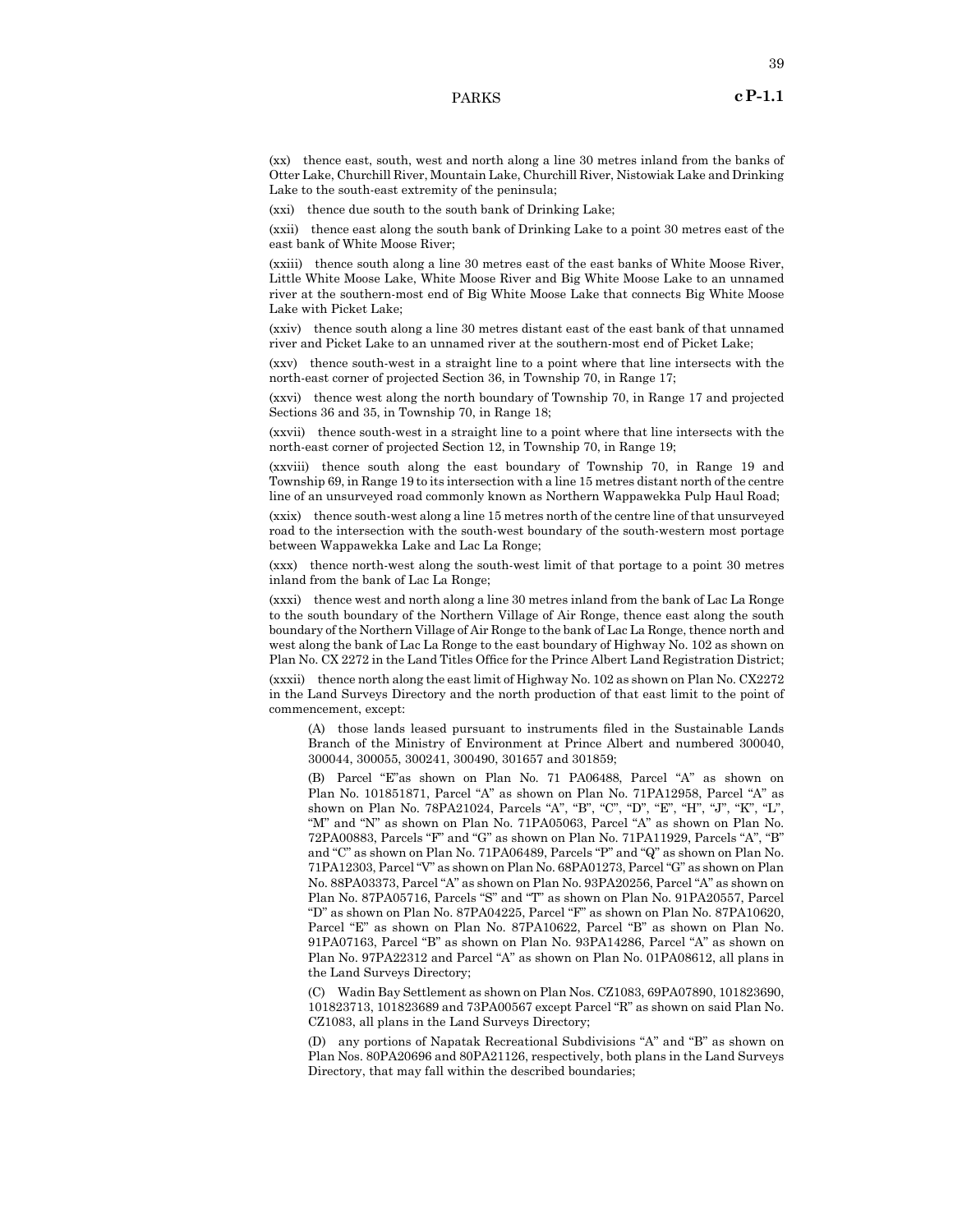(E) those lands shown on Plan Nos.70PA14544, 84PA00099 and 101428848, all plans in the Land Surveys Directory;

(F) projected Section 9, that portion of projected Section 8 that is not covered by the waters of McCaffrey Lake, and those portions of projected Sections 16, 17, 20 and 21 described as lying south of Mountain Lake, Harvesting Bay, Churchill River Bay, Churchill River and the unnamed creek from Harvesting Bay to the southwest through Section 17, all in Township 74, in Range 17;

(F.1) those portions of parcels identified with legal land descriptions "St/L 1-Plan CZ4364 Ext 0", "St/L 1-Plan CY3604 Ext 0", and "St/L 2-Plan CY3604 Ext 0", all as shown in the cadastral parcel mapping system for Saskatchewan, and the bridge between those parcels;

(G) all Indian Reserves wholly or partially within the described boundaries;

(b) Stanley Mission Church, Lot 4A as shown on Plan No. 80PA02803 in the Land Surveys Directory.

#### **Makwa Lake Provincial Park**

All those lands lying west of the Third Meridian, described as follows:

(a) in Township 58, in Range 22:

(i) the north half of Section 5, including the abandoned railway as shown on Plan No. AQ4312 and not covered by the waters of the unnamed lake in Legal Subdivision 12;

(ii) Sections 6, 7 and 8, including the abandoned railway as shown on Plan No. AQ4312 and not covered by the waters of Perch Lake and the unnamed lake to the east;

(iii) the north half and the south-west quarter of Section 9, including the abandoned railway as shown on Plan No. AQ4312;

(iv) the north half and the south-west quarter of Section 15 not covered by the waters of Big Jumbo Lake;

- (v) those portions of Sections 16 and 17 not covered by the waters of Big Jumbo Lake;
- (vi) Section 18;

(vii) that portion of Section 21 not covered by the waters of Big and Little Jumbo Lakes lying to the south of the northern edge of these lakes;

(viii) in Section 22, all land lying south and east of the northern edge of Big and Little Jumbo Lakes and west and south of Plan Nos. BQ 4712 and 72 B 06286 not covered by the waters of Big and Little Jumbo Lakes or Makwa Lake but including Parcel "C" as shown on Plan No. 60 B 07794 and including Public Reserve R1 as shown on the Makwa Resort Subdivision Plan No. BQ 4721, all plans in the Land Surveys Directory;

- (ix) **Repealed.** 1989-90, c.50, s.11.
- (b) in Township 58, in Range 23:

(i) that portion of the south half of Section 1 not covered by the waters of Goose Lake and including the abandoned railway as shown on Plan No. AQ4312;

- (ii) **Repealed.** 1994, c.43, s.4.
- (c) in Township 59, in Range 22:

(i) those portions of Sections 2 and 3, of the north-west quarter of Section 4, and of Sections 9, 10, 11 and 15 lying south and west of Highway No. 26 and not covered by the water of Makwa Lake, except in Sections 10 and 15, the Makwa North Subdivision, as shown on Plan Nos. 61 B 02007 and 82 B 04362;

(ii) that portion of the south half of Section 16 not covered by the waters of Makwa Lake.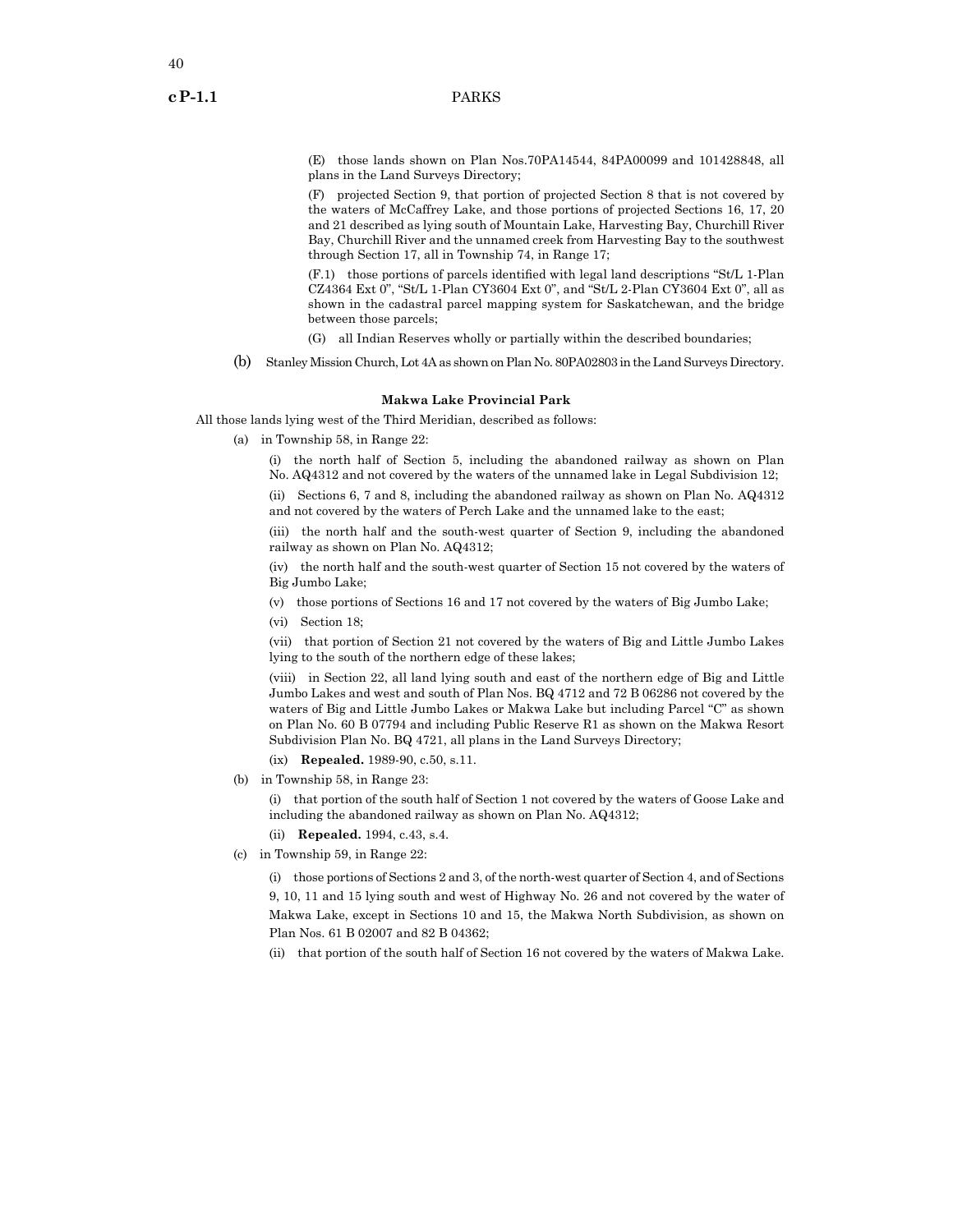#### **Meadow Lake Provincial Park**

All those lands lying west of the Third Meridian, described as follows and excepting Highway Nos. 4, 21, 26, 224, 904, 919, 941, 950, 951 and 954:

- (a) Section 31, in Township 62, in Range 16;
- (b) Township 63, in Range 16, including the waters of Waterhen Lake, except that portion included
- in the Waterhen Reserve No. 130;
- (c) in Township 64, in Range 16:
	- (i) the road allowances south of and adjacent to Sections 1 and 2;
	- (ii) those portions of Sections 6 and 7 covered by the waters of Waterhen Lake;
	- (iii) Sections 17 to 20; and
	- (iv) the road allowances south of and adjacent to Sections 17 and 18, including those portions covered by the waters of Waterhen Lake;
- (d) in Township 62, in Range 17:
	- (i) the north half of Section 31;
	- (ii) Sections 32 to 36, inclusive;
- (e) Township 63, in Range 17, including the waters of Waterhen Lake, except:
	- (i) that portion included in the Waterhen Indian Reserve No. 130;
	- (ii) the north-east quarter of Legal Subdivision 8 of Section 20;

(f) Township 64, in Range 17, except that portion included in the Waterhen Indian Reserve No. 130;

(g) Sections 1 to 36, inclusive, in projected Township 65, in Range 17;

(g.1) in projected Township 66, in Ranges 17 and 18; commencing at the point where the west limit of Highway No. 904 meets the south boundary of projected Township 66, thence north-west along the west limit of Highway No. 904 to the north boundary of projected Township 66, thence west along the north boundary of projected Township 66 to a point 1 000 metres west of Young Creek, thence south-east along a line parallel to and 1 000 metres west and south of Young Creek until it meets the south boundary of projected Township 66, thence east along the south boundary of projected Township 66 until it meets the west limit of Highway No. 904;

(h) in Township 62, in Range 18:

- (i) the north half and south-west quarter of Section 31;
- (ii) the north halves of Sections 32 to 36, inclusive;

(iii) all that portion of the south-east quarter of Section 33 shown as Parcel "B" on Plan No. 64 B 04280 in the Land Titles Office for the Battleford Land Registration District;

(iv) all that portion of the road allowance lying east of and adjacent to the south-east quarter of Section 33 lying north of a straight line perpendicular to the east limit of that quarter section at the south corner of Parcel "B" as shown on Plan No. 64 B 04280 in the Land Titles Office for the Battleford Land Registration District;

- (i) in Township 63, in Range 18:
	- (i) Sections 1 to 16;

(ii) all that portion of the road allowance lying west of and adjacent to the subdivision of Greig Lake Resort in the south-west quarter of Section 17 as shown on Plan No. 64B01263 in the Land Surveys Directory and lying between the banks of Greig Lake;

(iii) Sections 17 to 36, except Greig Lake Resort out of the west half of Section 17 as shown on Plan Nos. 101568966, 101569046, and 64 B 01263, all plans in the Land Surveys Directory, and Lots 2, 3, 6, 7, 9, 10, 22, 23 and 24 in Block 1 and Lots 4 and 7 in Block 3 as shown on Plan Nos. BQ 8006, 101569035, 101569024 and 101569013 in the Land Surveys Directory;

(iv) the south-west quarter of Section 21;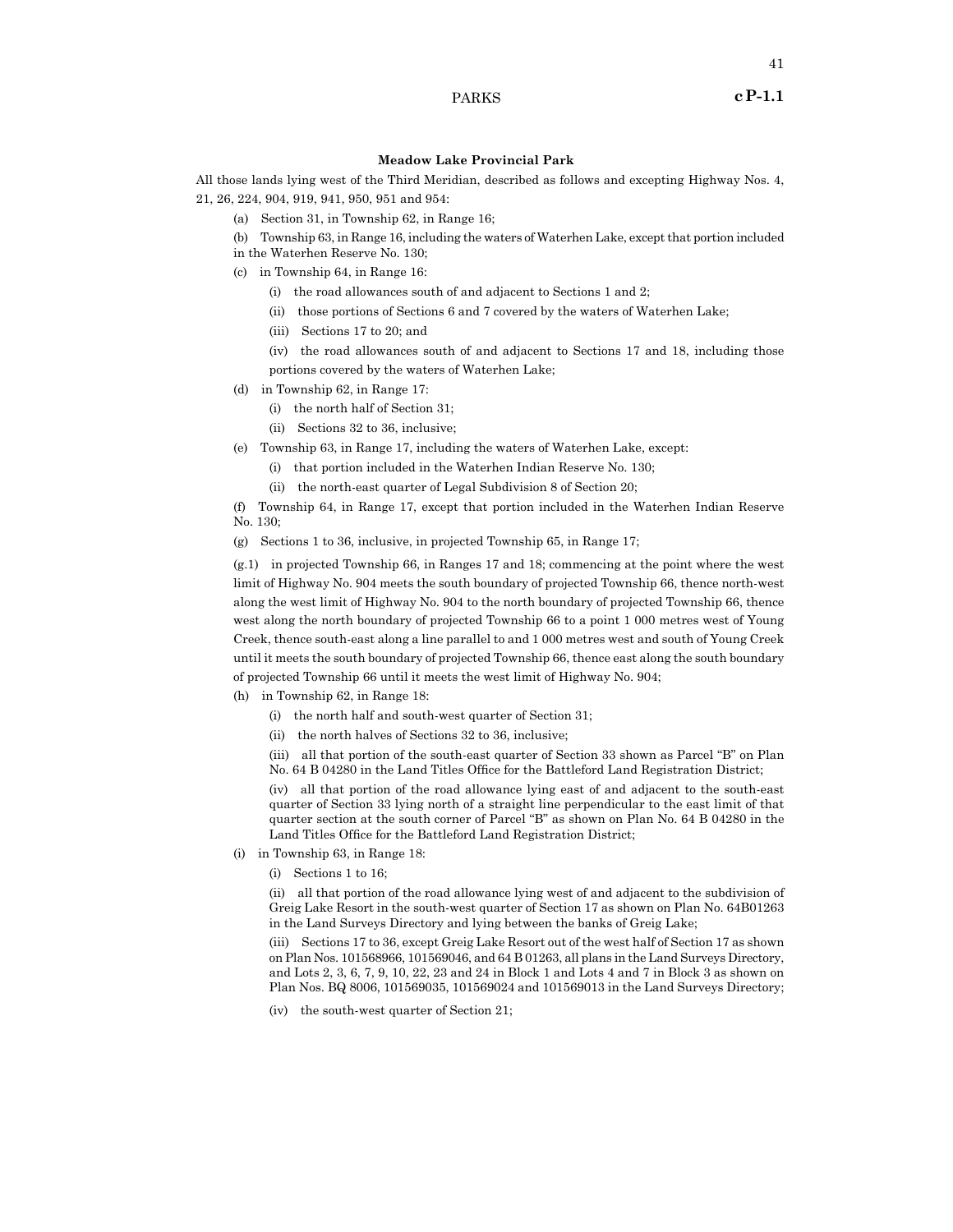- (j) in projected Township 64, in Range 18:
	- (i) Sections 1 to 6, inclusive;
	- (ii) Sections 10 to 15, inclusive;
	- (iii) Sections 22 to 27, inclusive;
	- (iv) Sections 34, 35 and 36;
- (k) in projected Township 65, in Range 18:
	- (i) Sections 1, 12, 13, 24, 25 and 36;

(ii) commencing at the north-west corner of Section 36, thence west along the north boundary of projected Township 65 to a point 1 000 metres west of Young Creek, thence south-east along a line parallel to and 1 000 metres west and south of Young Creek until it meets the west boundary of Section 24, thence north along the west boundaries of Sections 24, 25 and 36 until it meets the north boundary of projected Township 65;

(l) in Township 62, in Range 19:

(i) the west half of Section 17 and all of Section 18, except those portions taken for a roadway as shown on Plan No. 90B13375 in the Land Surveys Directory and those portions taken for the southern road allowance;

- (ii) Sections 19 and 20;
- (iii) the west half of Section 21;
- (iv) the north-west quarter of Section 25;
- (v) the north half of Section 26;
- (vi) the north half and south-west quarter of Section 27;
- (vii) Sections 28 to 36;
- (m) in Township 63, in Range 19:
	- (i) Sections 1 to 30; and
	- (ii) Sections 34, 35 and 36;
- (n) Sections 1, 2 and 3, in Projected Township 64, in Range 19;
- (o) in Township 62, in Range 20:
	- (i) Sections 13, 14 and 15, except those portions taken for a roadway as shown on Plan No. 90B14288 in the Land Surveys Directory;
	- (ii) Sections 19 to 36, inclusive;
- (p) Sections 1 to 30, inclusive, in Township 63, in Range 20;
- (q) in Township 62, in Range 21:

(i) that portion of the north half of Section 20 lying north of the south bank of the Waterhen River;

(ii) the north-east quarter and that portion of the north-west quarter of Section 24 lying north-east of the south-west bank of the Waterhen River;

- (iii) Sections 25, 26 and 27;
- (iv) the north half and south-west quarter of Section 28;
- (v) that portion of Section 29 lying east of the west bank of the Waterhen River; and
- (vi) Sections 31 to 36;
- (r) Sections 1 to 31, inclusive; in Township 63, in Range 21;
- (s) in Township 62, in Range 22:
	- (i) the north half of Section 35;
	- (ii) Section 36;
- (t) in Township 63, in Range 22:
	- (i) Section 1;
	- (ii) that portion of the north half of Section 7 covered by the waters of Lac des Iles;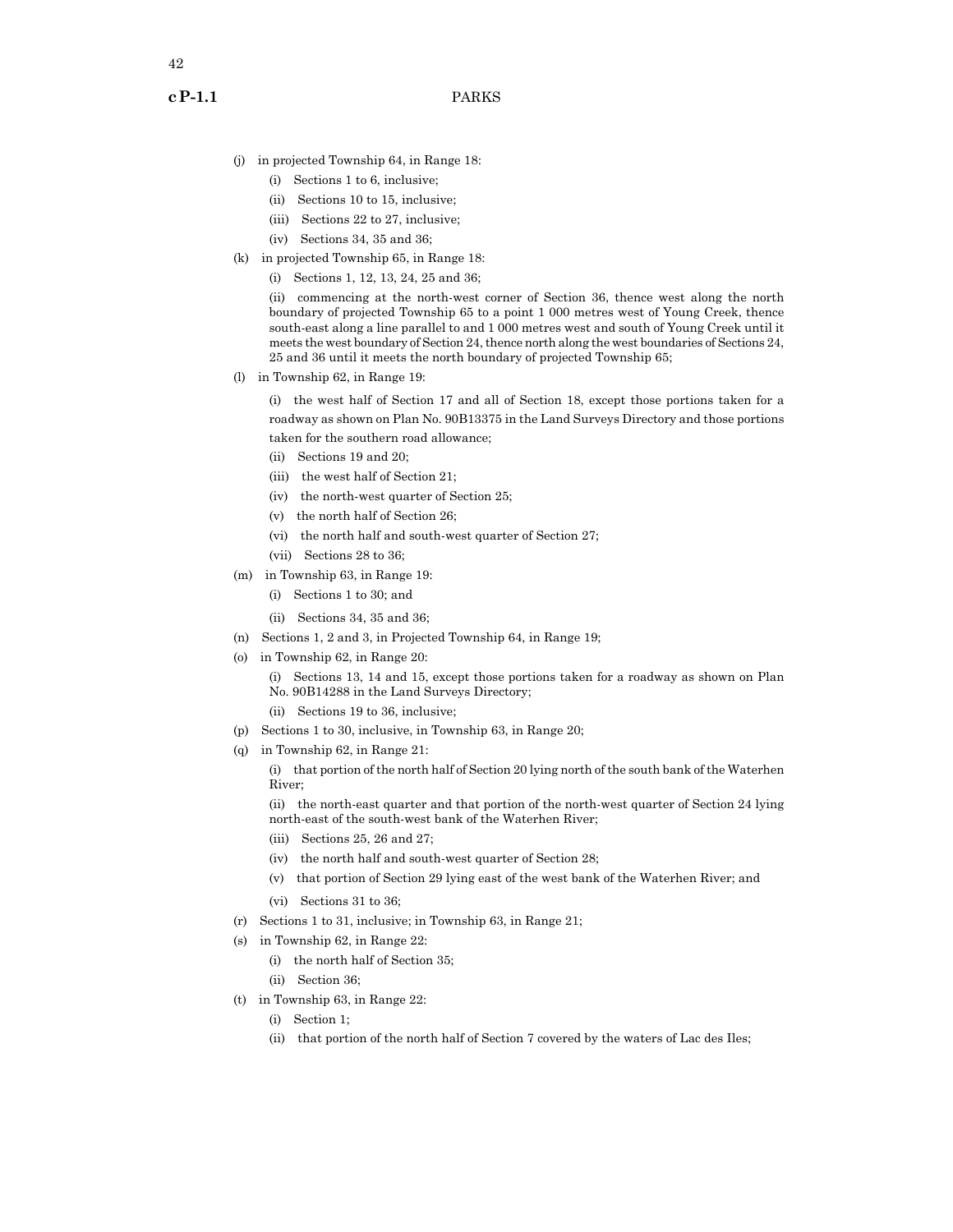- (iv) Sections 12 to 15, inclusive;
- (v) the north half and that portion of the south-west quarter of Section 16 lying north-west
- of the south bank of Lac des Iles; (vi) Sections 17 to 36, inclusive;
- (u) in Township 62, in Range 23:
	- (i) the north half and south-west quarter of Section 29, excluding the developed road allowance to the south;
	- (ii) Sections 30, 31 and 32;
	- (iii) the north half and south-west quarter of Section 33;
- (v) in Township 63, in Range 23:
	- (i) Sections 2 to 11, inclusive;
	- (ii) the north half of Section 12;
	- (iii) Sections 13 to 36, inclusive;
- (w) in Township 62, in Range 24:
	- (i) Sections 25 and 26;
	- (ii) those portions of Sections 32, 33 and 34 lying north of the south bank of Lac des Iles;
	- (iii) Sections 35 and 36;
- (x) Township 63, in Range 24, except that portion included in the Big Island Lake Cree Territory;
- (y) Sections 3 to 7, inclusive, in Township 64, in Range 24;
- (z) in Township 63, in Range 25:
	- (i) Sections 19, 20, 21 and 22;
	- (ii) the north half and south-west quarter of Section 23;
	- (iii) Sections 24 to 36, inclusive;
- (aa) Sections 1 to 24, inclusive, in projected Township 64, in Range 25;
- (bb) Sections 13 to 36, inclusive, in projected Township 63, in Range 26;
- (cc) Sections 1 to 36, inclusive, in projected Township 64, in Range 26;
- (dd) in Township 65, in Range 26:
	- (i) Sections 4 to 8, inclusive;
	- (ii) the west half of Section 17;
	- (iii) Sections 18 and 19;
- (ee) in projected Township 63, in Range 27:
	- (i) fractional Sections 3, 10, 15, 22, 27 and 34;
	- (ii) Sections 11, 13, 14, 23, 24, 25, 26, 35 and 36;
- (ff) fractional projected Township 64, in Range 27;
- (gg) in projected Township 65, in Range 27:
	- (i) Sections 1 and 2;
	- (ii) fractional Sections 3 and 10;
	- (iii) Sections 11, 12, 13 and 14;
	- (iv) fractional Sections 15 and 22;
	- (v) Sections 23 and 24;
	- (vi) the south halves of Sections 25 and 26;
	- (vii) south half of fractional Section 27.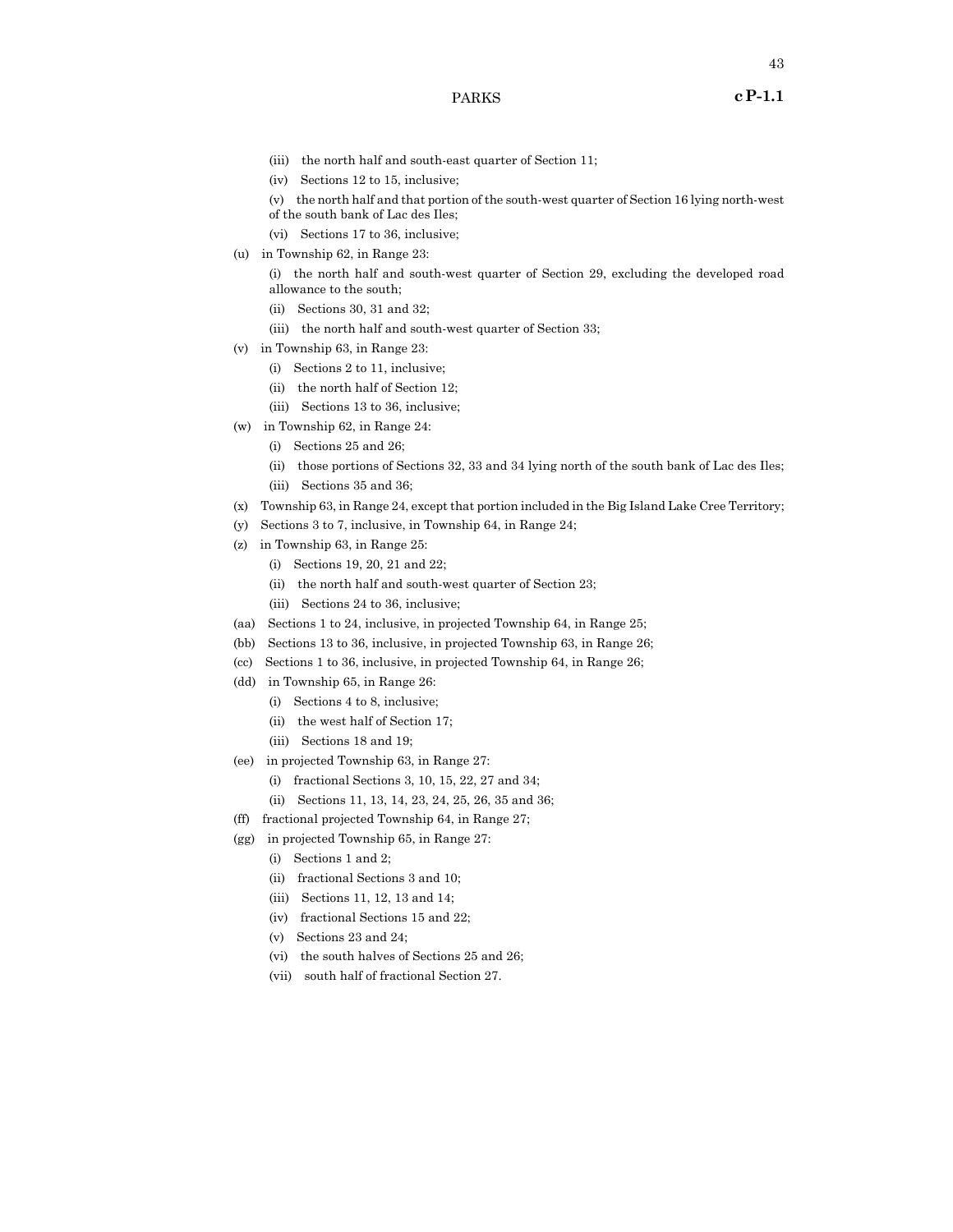# **Moose Mountain Provincial Park**

All those lands lying west of the Second Meridian, excepting Highway No. 9 as shown on Plan No. 62 R 27639 in the Land Surveys Directory, and described as follows:

- (a) in Township 10, in Range 2:
	- (i) the north half of Section 7, including the small roadway off Highway No. 9 as shown on Plan No. 62 R 27639 in the Land Surveys Directory;
	- (ii) that portion of Section 8 not included in Indian Reserve No. 70;
	- (iii) the north halves of Sections 9, 10 and 11;
	- (iv) Sections 14 to 23, inclusive, including the small roadway off Highway No. 9 in Section 18 as shown on Plan No. 62 R 27639 in the Land Surveys Directory;
	- (v) Sections 27 to 31, inclusive;
- (b) in Township 9, in Range 3:
	- (i) that portion of the north-west quarter of Section 15 not included in Indian Reserve No. 70;
	- (ii) the north half of Section 16;
	- (iii) Sections 17, 19, 20 and 21, excepting the developed road allowances west of Section 19;
	- (iv) those portions of Sections 22 and 27 not included in Indian Reserve No. 70;
	- (v) Sections 28 to 33, inclusive, excepting the developed road allowances west of the south-west quarter of Section 30;
	- (vi) that portion of Section 34 not included in Indian Reserve No. 70;
- (c) in Township 10, in Range 3:
	- (i) that portion of Section 3 not included in Indian Reserve No. 70;
	- (ii) Sections 4 to 9, inclusive;
	- (iii) those portions of Sections 10, 11 and 12 not included in Indian Reserve No. 70;
	- (iv) Sections 13 to 23, inclusive;
	- (v) those portions of Section 24 described as:
		- (A) the north half;

(B) in Legal Subdivisions 1 and 2, those lands lying south of the main southern road of the Kenosee Lake Subdivision as shown on Plan No. 62 R 26324 and the portion of Legal Subdivision 1 lying north of Plan No. 66 R 26324 and east of Plan No. 70 R 06940, both plans in the Land Surveys Directory, and Parcels "E", "F" and "G" as shown on Plan No. 66 R 26324, except that portion taken for a roadway as shown on Plan No. 85 R 51577 in the Land Surveys Directory;

(C) those portions of Legal Subdivision 8 north and east of the Village of Kenosee Lake municipal limit in this area as shown on Plan Nos. 101953087, 69 R 15162, 66 R 26324, 70 R 06940 and 101227722, excluding Parcel "Y" as shown on Plan No. 102045169 and including the road right of way shown on Plan No. N2021 between said Parcel "Y" and the Highway No. 9 right of way;

- (vi) Sections 25 to 36, inclusive;
- (d) in Township 11, in Range 3:
	- (i) the west half of Section 1;
	- (ii) Sections 2 to 6, inclusive;
	- (iii) the east half of Section 8;
	- (iv) Sections 9, 10 and 11;
- (e) in Township 9, in Range 4:
	- (i) Sections 19, 20 and 21;
	- (ii) the north half and south-west quarter of Section 25;
	- (iii) Sections 26 to 36, inclusive;
- (f) Sections 1 to 36, inclusive, in Township 10, in Range 4;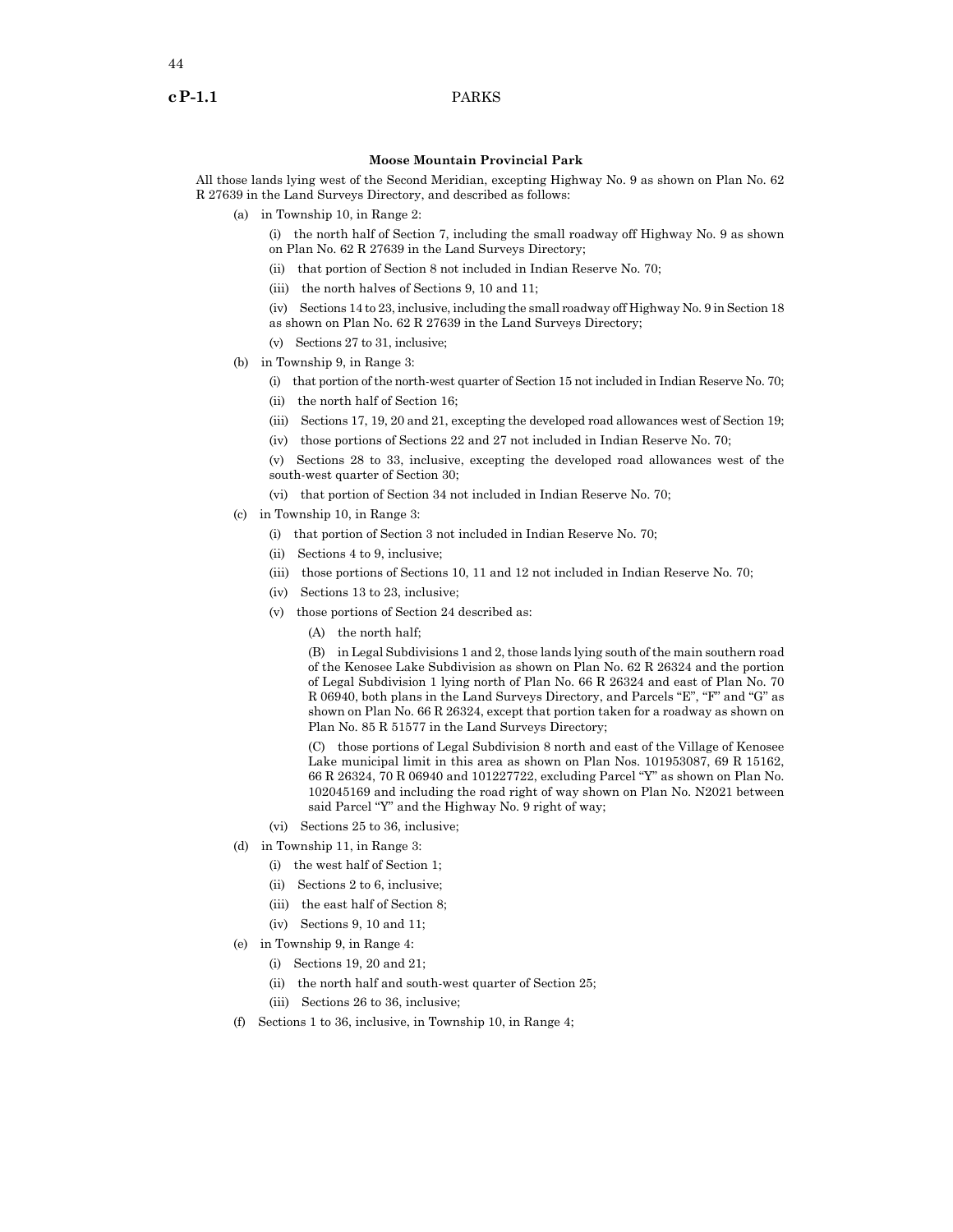(g) in Township 11, in Range 4:

(i) Sections 1 to 9, inclusive, excepting the developed road allowance west of Sections 6 and 7;

- (ii) the north-west quarter and south half of Section 10;
- (iii) the south half of Section 11;
- (iv) the south-west quarter of Section 12;
- (h) in Township 9, in Range 5:
	- (i) the north half and south-east quarter of Section 23;
	- (ii) Sections 24, 25 and 26;
	- (iii) the north half and south-east quarter of Section 27;
	- (iv) those portions of the north-east quarter of Section 28 and of the east half of Section 33 not included in former Indian Reserve No. 69;
	- (v) Sections 34, 35 and 36;
- (i) in Township 10, in Range 5:
	- (i) Sections 1, 2 and 3;

(ii) those portions of the east halves of Sections 4 and 9 not included in former Indian Reserve No. 69;

(iii) Sections 10, 11, 12, 13, 14, 23, 24, 25 and 36.

# **Narrow Hills Provincial Park**

All those lands lying west of the Second Meridian, described as follows, excepting throughout Highway No. 120 as shown on Plan No. 72 PA 04894, Highway No. 920 as shown on Plan Nos. 73 PA 11961 and 73 PA 11941 and unsurveyed Highways No. 106 and No. 913:

- (a) in Township 57, in Range 17:
	- (i) Sections 4 and 5;
	- (ii) those portions of Sections 6 and 7 lying east of Stewart Creek;
	- (iii) Sections 8 and 9;
	- (iv) Sections 16 to 21, inclusive;
	- (v) Sections 28 to 33, inclusive;
- (b) in Township 57, in Range 18:
	- (i) those portions of Sections 12, 13, 23, 24, 26, 34 and 35 lying east of Stewart Creek;
	- (ii) Sections 25 and 36;
- (c) in Township 58, in Range 17:
	- (i) Sections 4 to 9, inclusive;
	- (ii) Sections 16 to 21, inclusive;
	- (iii) Sections 28 to 33, inclusive;
- (d) Township 58, in Range 18;
- (e) in Township 58, in Range 19:
	- (i) Sections 1 and 2;
	- (ii) Sections 11 to 14, inclusive;
	- (iii) Sections 23 to 26, inclusive;
	- (iv) Sections 35 and 36;
	- (v) the east halves of Sections 3, 10, 15, 22, 27 and 34;
- (f) in Township 59, in Range 17:
	- (i) Sections 5 and 6;
	- (ii) those portions of Sections 3, 4, 7, 8, 9, 17, 18, 19 and 30 lying west of McDougal Creek;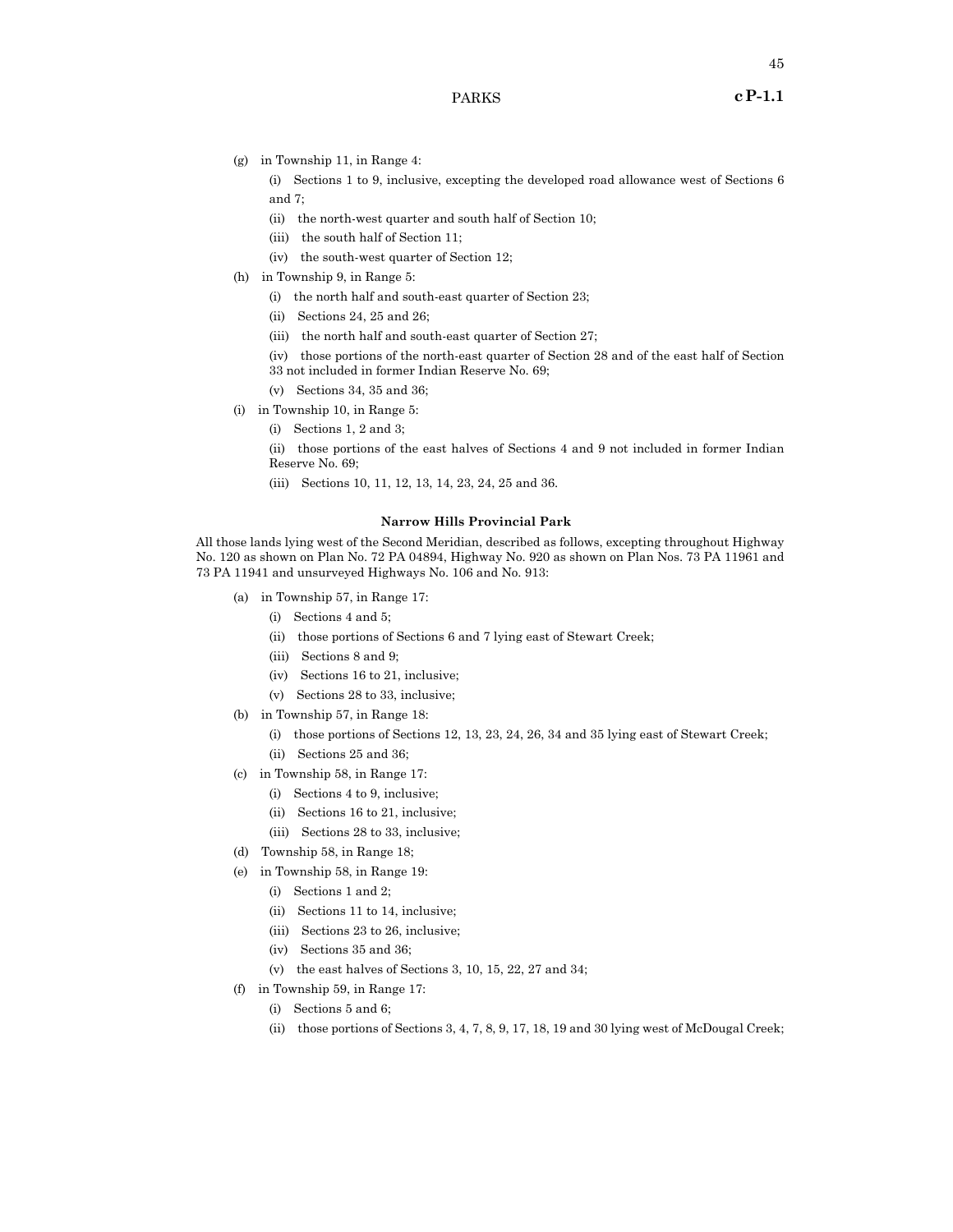- (g) in Township 59, in Range 18:
	- (i) Sections 1 to 24, inclusive;
	- (ii) Sections 27 to 34, inclusive;
	- (iii) those portions of Sections 25, 26 and 35 lying west of McDougal Creek;
- (h) in Township 59, in Range 19:
	- (i) Sections 1 and 2;
	- (ii) the north half and south-east quarter of Section 3;
	- (iii) the north halves of Sections 4 and 5;
	- (iv) Sections 8 to 17, inclusive;
	- (v) Sections 20 to 29, inclusive;
	- (vi) Sections 32 to 36, inclusive;
- (i) in Township 60, in Range 18:
	- (i) Sections 3 to 10, inclusive;
	- (ii) Sections 15 to 22, inclusive;
	- (iii) Sections 27 to 34, inclusive;
	- (iv) those portions of Sections 2, 11 and 12 lying west of McDougal Creek;
	- (v) the west halves of Sections 14, 23, 26 and 35;
- (j) in Township 60, in Range 19:
	- (i) Sections 1 to 5, inclusive;
	- (ii) Sections 8 to 17, inclusive;
	- (iii) Sections 20 to 25, inclusive;
	- (iv) Section 36;
- (k) in Township 61, in Range 18:
	- (i) Sections 3 to 10, inclusive;
	- (ii) the west halves of Sections 2 and 11;
	- (iii) the south-west quarter of Section 14;
	- (iv) the south halves of Sections 15, 16, 17 and 18;
- (l) in Township 61, in Range 19:
	- (i) Sections 1 and 12;
	- (ii) the south half of Section 13.

Note: All Townships and Ranges are projected.

# **Porcupine Hills Provincial Park**

#### **West Block:**

All those lands including all areas covered by waters and excepting unsurveyed Highway Nos. 982 and 983 throughout described as follows:

- (a) in Township 39, in Range 2, west of the Second Meridian:
	- (i) in Sections 10, 11 and 12, the north halves;

(ii) Sections 13, 14, 15, 22, 23, 24, 25, 26, 27, 34, 35 and 36, including Parcel "A", and Parcel "R1" and excepting the remainder of the Parr Hill Lake Subdivision, as shown on Plan No. CI 4653 in Sections 23 and 26; and excluding both Parcel "B" Plan No. 95Y03035 in Section 25 and in Section 36, all those portions of Plan Nos. 83YO1772, 83YO1050 and 102147612, all plans in the Land Surveys Directory;

- (b) in Township 40, in Range 2, west of the Second Meridian:
	- (i) Sections 1, 2 and 3;
	- (ii) the north-east quarter of Section 4;
	- (iii) the north-east quarter of Section 7;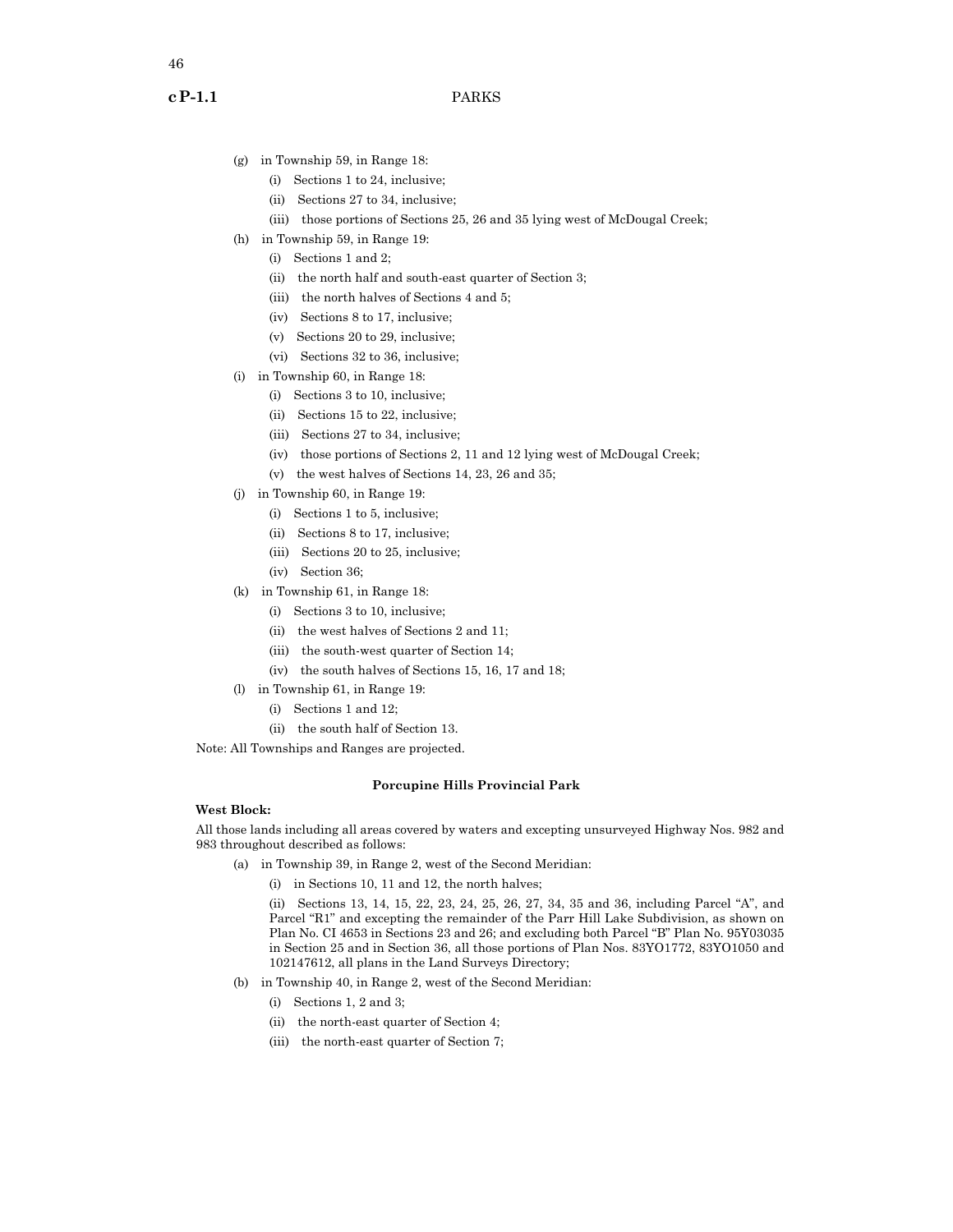(iv) the north half of Section 8;

(v) Sections 9, 10, 11 and 12, excepting Parcel No. 161582081 in Section 10 as recorded in the cadastral parcel mapping system for Saskatchewan;

(vi) the south halves of Sections 13 and 14;

(vii) in Section 15, the south-east quarter and that portion of the south-west quarter lying to the west of Highway No. 982;

(viii) in Section 16, the west half and that portion of the east half lying to the west of Highway No. 982;

- (ix) Sections 17 to 20, inclusive;
- (x) those portions of Sections 21, 28, 33 and 34 lying to the west of Highway No. 982;

(c) in Township 41, in Range 2, west of the Second Meridian:

(i) those portions of Sections 3, 4, 9 and 16 lying to the west of Highway No. 982;

(ii) in Section 17, Legal Subdivisions 1 and 8, and that portion of the north-east quarter lying to the south-west of Highway No. 982;

- (d) in Township 40, in Range 3, west of the Second Meridian:
	- (i) the east half of Section 8;
	- (ii) Sections 9 and 10;

(iii) Sections 13 to 24, inclusive, including Parcel "B" as shown on Plan No. CJ 413 in the Land Surveys Directory, and excluding:

(A) the remainder of the McBride Lake Subdivision as shown on Plan No. CJ 413 in the Land Surveys Directory;

(B) both the small portion of land in Legal Subdivisions 8 and 9 in Section 21 south-east of Plan No. CJ 413 and north of the north shore of McBride Lake as well as Parcel "A" as shown on Plan No. 101911980; and

(C) that portion of Parcel "B" lying east of a line drawn perpendicularly from the iron pin located 466 feet (142.02 metres) west of the eastern edge as shown on Plan No. CJ 413 in the Land Surveys Directory;

- (iv) Sections 27 to 30, inclusive;
- (e) in Township 40, in Range 4, west of the Second Meridian:
	- (i) Sections 13 to 17, inclusive;
	- (ii) Sections 20 to 29, inclusive.

# **East Block:**

All those lands including all areas covered by waters and excepting the unsurveyed Highway No. 980 right-of-way throughout described as follows:

- (a) in Township 39, in Range 30, west of the First Meridian:
	- (i) in Section 25, Legal Subdivisions 13 to 16, inclusive;
	- (ii) in Section 26, Legal Subdivisions 13 to 16, inclusive;
	- (iii) Sections 35 and 36;
- (b) in Township 40, in Range 30, west of the First Meridian:

(i) Sections 1, 2, 11, 12, 13, 14, and 23 to 36, inclusive, excepting from Section 33 the following parcels:

(A) the Elbow Lake Subdivision, as shown on Plan No. 70Y03944 in the Land Surveys Directory; and

(B) from the south-west quarter, that land leased pursuant to instruments filed in the Resource Lands Branch of the Ministry of Environment at Regina and numbered 350078 and as shown on Plan No. 96Y01589 in the Land Surveys Directory;

- (ii) the north half and the south-east quarter of Section 22, excepting Parcel No. 162087970;
- (c) Sections 1 to 24, inclusive, in Township 41, in Range 30, west of the First Meridian.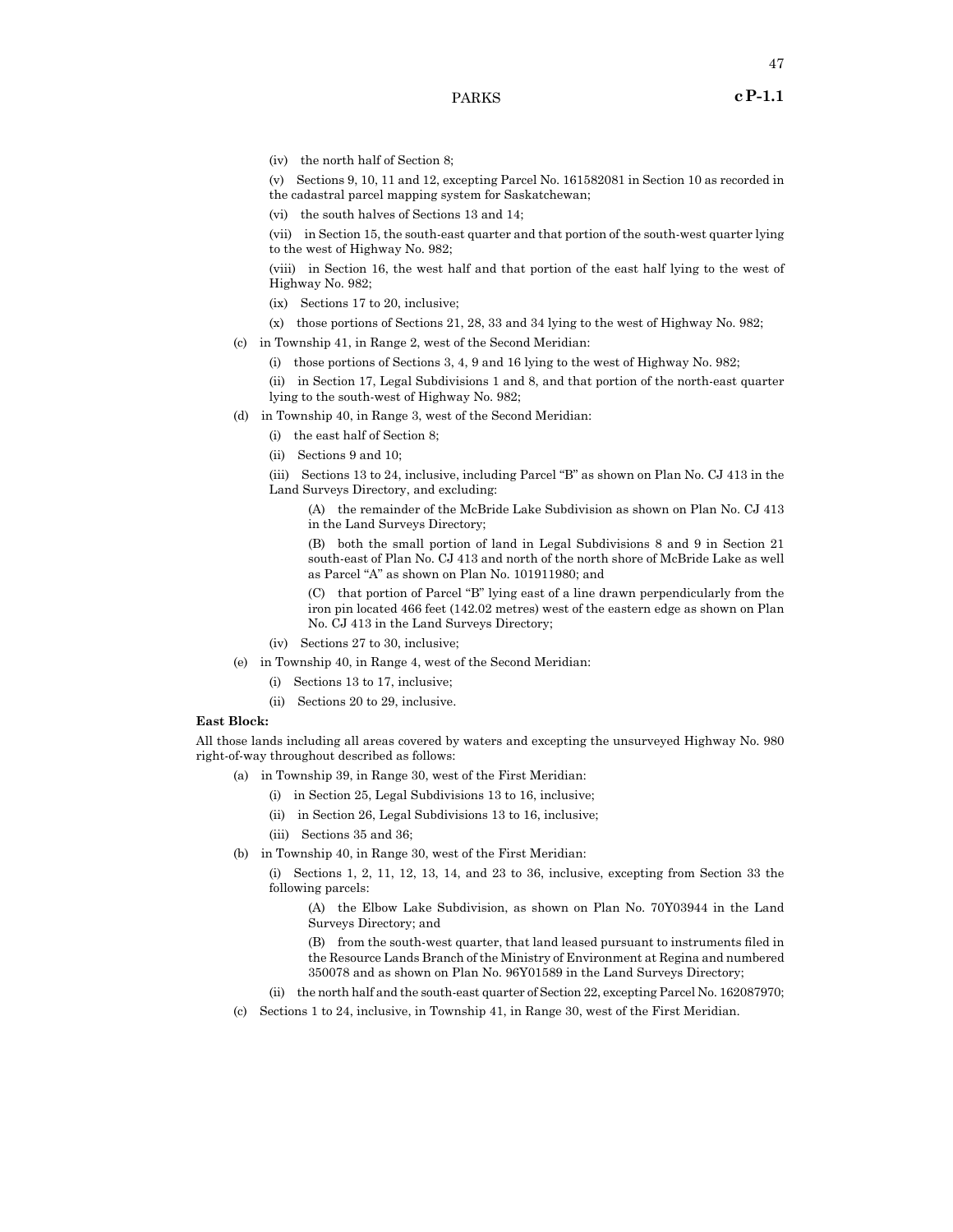### **Saskatchewan Landing Provincial Park**

All those lands lying west of the Third Meridian, described as follows:

- (a) in Township 19, in Range 14:
	- (i) in Section 30:

(A) that portion of the south-west quarter lying west of the west limit of Highway No. 4 as shown on Plan No. 102049152 in the Land Titles Office for the Swift Current Land Registration District;

(B) that portion of the north-west quarter lying north of the north limit of Parcel "C" as shown on Plan No. 68 SC 11500 in the Land Titles Office for the Swift Current Land Registration District;

(ii) that portion of Section 31 that from day to day is not covered by the waters of Lake Diefenbaker;

- (b) in Township 20, in Range 14:
	- (i) the west half of Section 5;

(ii) those portions of Sections 6 to 9 and 17 and the south half of Section 18 that from day to day are not covered by the waters of Lake Diefenbaker;

- (c) in Township 19, in Range 15:
	- (i) the north half of Section 22;
	- (ii) the north half and south-west quarter of Section 24;

(iii) Section 25, except Highway No. 4 as shown on Plan No. 102049152 in the Land Surveys Directory;

- (iv) Sections 26 and 27;
- (v) the north-east quarter of Section 28;
- (vi) the north halves of Sections 31 and 32;

(vii) those portions of Sections 33 and 34 that from day to day are not covered by the waters of Lake Diefenbaker;

(viii) those portions of Sections 35 and 36 that from day to day are not covered by the waters of Lake Diefenbaker, except Highway No. 4 as shown on Plan No. 64 MJ 09500 and Plan No. 63 MJ 03629, and including that portion of the road east of Highway No. 4 as shown on Plan No. 63 MJ 03629, all plans in the Land Surveys Directory;

(d) in Township 20, in Range 15:

(i) Section 2, except Highway No. 4 as shown on Plan No. 64 MJ 09500, including the portion of the road east of Highway No. 4 as shown on Plan No. 63 MJ 03629;

(ii) that portion of Section 3 that from day to day is not covered by the waters of Lake Diefenbaker, except Highway No. 4 as shown on Plan No. 64 MJ 09500 in the Land Surveys Directory;

(iii) the south halves of Section 10, except Highway No. 4 as shown on Plan No. 63 MJ 03629 and Plan No. 64 MJ 09500, both plans in the Land Titles office for the Moose Jaw Land Registration District;

(iv) the south halves of Sections 17 and 18;

(v) those portions of Sections 1, 4, 5, 6, 7 and 8 that from day to day are not covered by the waters of Lake Diefenbaker;

(vi) those portions of the west half and south-east quarter of Section 9 that from day to day are not covered by the waters of Lake Diefenbaker;

(vii) those portions of the east half and south-west quarter of Section 12 that from day to day are not covered by the waters of Lake Diefenbaker;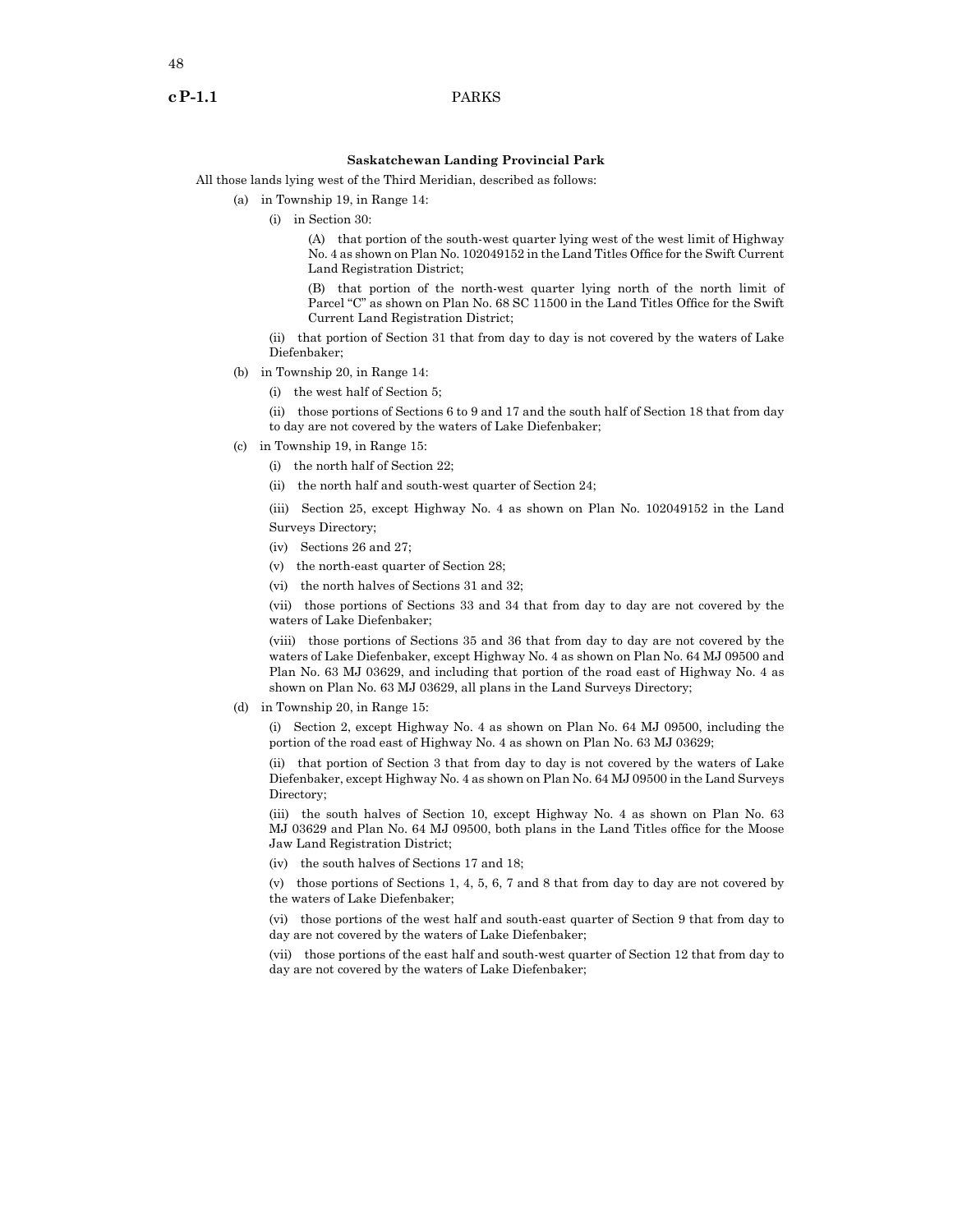- (e) in Township 20, in Range 16:
	- (i) the north-east quarter of Section 1;
	- (ii) in Section 12:

(A) that portion of the east half that from day to day is not covered by the waters of Lake Diefenbaker;

(B) that portion of the west half lying north of Lake Diefenbaker from day to day is not covered by the waters of that lake;

(iii) the south half and north-west quarter of Section 13.

1986, c.P-1.1; 1989-90, c.50, c.11; 1992, c.60, s.6; 1994, c.43, s.4; 1998, c.5, s.4; 2000, c.57, s.4; 2001, c.8, s.14; 2003, c.35, s.9; 2006, c.29, s.6; 2008, c.19, s.6; 2012, c.26, s.7; 2018, c26, s.24.

### PART D WILDERNESS PARKS

#### **Athabasca Sand Dunes Provincial Park**

All those lands:

(a) within the boundaries described as follows:

(i) commencing at a point at the intersection of the north bank of Guthrie Bay on Davy Lake with the east bank of the east channel from Guthrie Bay into the MacFarlane River at approximate latitude 58°56'20" longitude 108°10'00";

(ii) thence due west approximately 70 kilometres along the line of approximate latitude 58°56'20" to a point at longitude 109°23'00";

(iii) thence due north approximately 3.3 kilometres along the line of longitude 109°23'00" to a point of latitude 58°58'10";

(iv) thence north-westerly approximately 4.6 kilometres on a line parallel to and one kilometre south-west from Ennuyeuse Creek to a point at latitude 59°00'00" longitude 109°26'40";

(v) thence westerly approximately 3.2 kilometres to a point at latitude 59°00'00" longitude 109°30'00";

(vi) thence due north approximately 3.8 kilometres along the line of longitude 109°30'00" to a point one kilometre south-west from Ennuyeuse Creek at approximate latitude 59°01'30";

(vii) thence north-westerly approximately five kilometres on a line parallel to and one kilometre west from Ennuyeuse Creek to a point on the bank of Lake Athabasca one kilometre south-west from the mouth of Ennuyeuse Creek at approximate latitude 59°03'40" longitude 109°30'40";

(viii) thence in a north-westerly direction perpendicular to the bank exactly three kilometres into Lake Athabasca to a point at approximate latitude 59°05'10" longitude 109°33'25";

(ix) thence easterly approximately 107.5 kilometres on a line parallel to and perpendicularly distant three kilometres north from the bank of Lake Athabasca to a point at approximate latitude 59°14'40" longitude 107°56'40" which is three kilometres due north from a point on the south bank of Lake Athabasca which is one kilometre east of the east bank of the mouth of the MacFarlane River;

(x) thence due south three kilometres to a point on the bank of Lake Athabasca one kilometre east of the east bank of the mouth of the MacFarlane River at approximate latitude 59°12'50" longitude 107°56'40";

(xi) thence south-easterly approximately four kilometres on a line parallel to and one kilometre east from the east bank of the MacFarlane River to a point at latitude 59°11'00" and approximate longitude 107°54'40";

(xii) thence easterly approximately 3.6 kilometres to a point at latitude 59°11'00" longitude 107°51'00";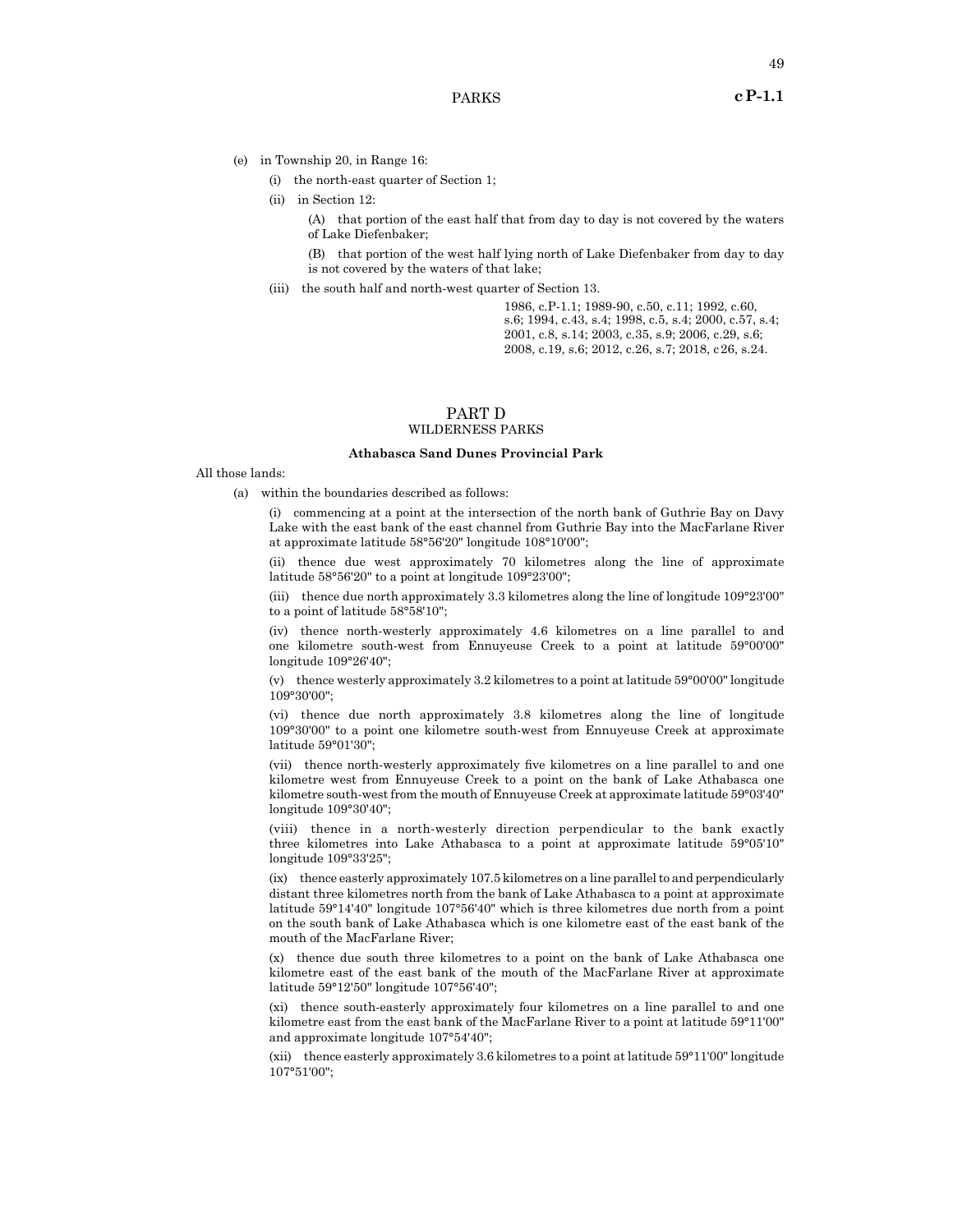(xiii) thence due south approximately 2.8 kilometres along the line of longitude 107°51'00" to a point at latitude 59°09'30";

(xiv) thence westerly approximately 2.6 kilometres to the northernmost corner of Indian Reserve Number 231 as shown on Registered Plan Number 82 B0 6651 in the Land Titles Office for the Battlefords Land Registration District;

(xv) thence south-westerly, south-easterly and north-easterly along the north-west, southwest and south-east boundaries respectively of Indian Reserve No. 231 to a point on the south-east boundary one kilometre north-east of the east bank of the MacFarlane River;

(xvi) thence south-westerly and southerly approximately 30.5 kilometres on a line parallel to and one kilometre south-east and east from the east bank of the MacFarlane River and the east channel from Guthrie Bay to the MacFarlane River to a point on the north bank of Guthrie Bay at approximate latitude 58°56'20" longitude 108°09'00";

(xvii) thence westerly approximately one kilometre along the northerly bank of Guthrie Bay to the point of commencement;

(b) constituting the bed of the portion of the MacFarlane River that is bounded on both sides by Indian Reserve Number 231 as the Reserve is shown on Plan No. 82 B0 6651 in the Land Titles Office for the Battlefords Land Registration District; and

(c) constituting Long Island, Foster Island and the small island at the east end of Long Island, all situated within Lake Athabasca.

#### **Clarence-Steepbank Lakes Provincial Park**

All those lands west of the Second Meridian contained within the following boundary:

(a) commencing at a point 30 metres south of the intersection of the centre line of unsurveyed Highway No. 927 and the east boundary of the projected south-west quarter of Section 29, in projected Township 60, in Range 20;

(b) thence south along the east boundary of the north-west quarter of Section 20, in projected Township 60, in Range 20;

(c) thence west along the south boundaries of the north-west quarter of Section 20 and the north half of Section 19, in projected Township 60, in Range 20;

(d) thence west along the south boundaries of the north halves of Sections 24, 23 and 22 and the north-east quarter of Section 21, in projected Township 60, in Range 21;

(e) thence north along the west boundary of the north-east quarter of Section 21, in projected Township 60, in Range 21;

(f) thence west along the south boundary of the south-west quarter of Section 28, in projected Township 60, in Range 21;

(g) thence north along the west boundary of Section 28, in projected Township 60, in Range 21;

(h) thence west along the south boundary of Section 32, in projected Township 60, in Range 21;

(i) thence north along the west boundary of the south-west quarter of Section 32, in projected Township 60, in Range 21;

(j) thence west along the south boundary and north along the west boundary of the north-east quarter of Section 31, in projected Township 60, in Range 21;

(k) thence north along the west boundaries of the east half of Section 6 and the south-east quarter of Section 7, in projected Township 61, in Range 21;

(l) thence west along the south boundary of the north-west quarter of Section 7, in projected Township 61, in Range 21;

(m) thence west along the south boundaries of the north halves of Section 12 and 11, in projected Township 61, in Range 22;

(n) thence north along the west boundary of the north-west quarter of Section 11, in projected Township 61, in Range 22;

(o) thence north along the west boundary of the south-west quarter of Section 14, in projected Township 61, in Range 22;

(p) thence west along the south boundaries of the north half of Section 15 and the north-east quarter of Section 16, in projected Township 61, in Range 22;

(q) thence north along the west boundaries of the north-east quarter of Section 16, and the south-east quarter of Section 21, in projected Township 61, in Range 22;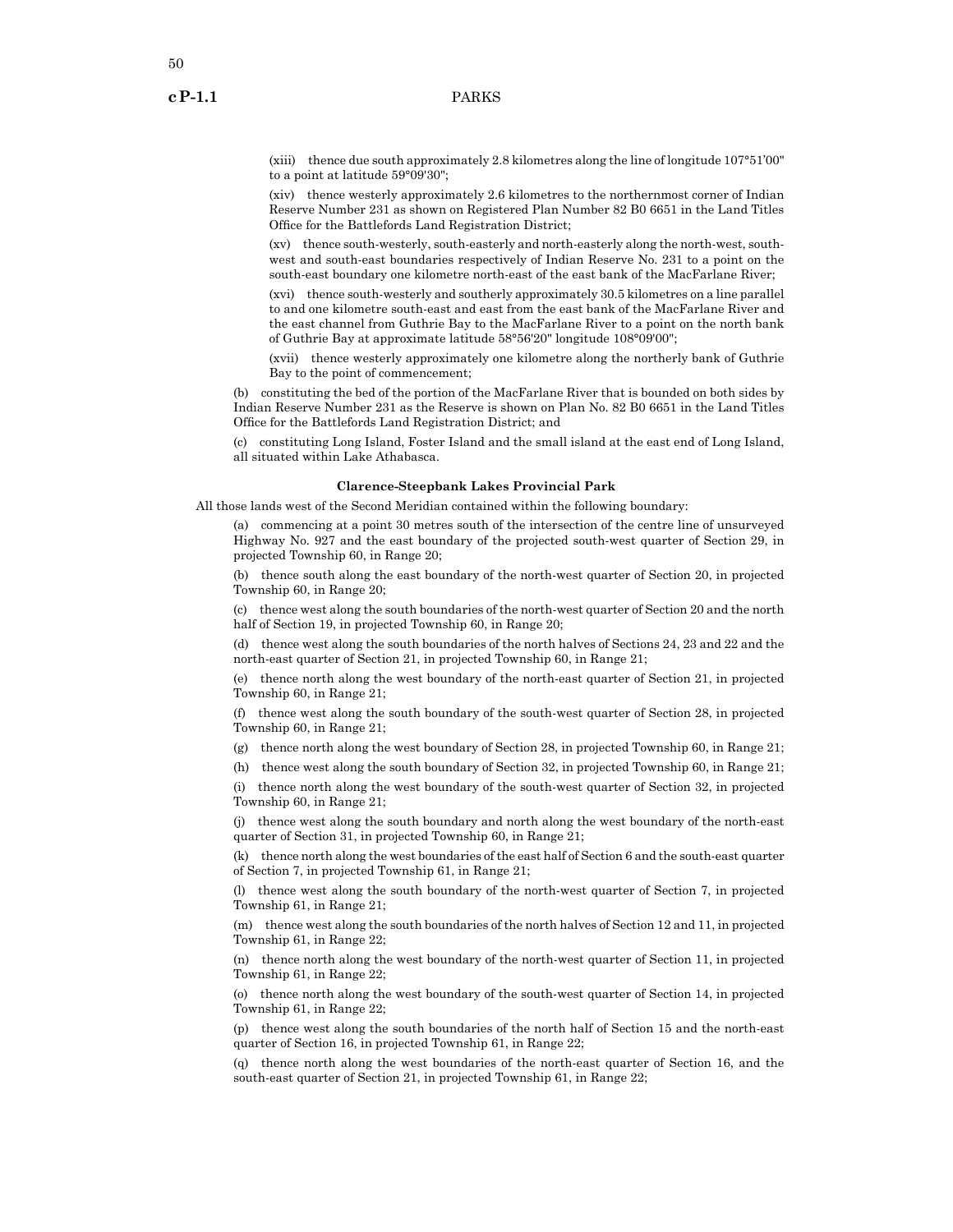(s) thence north along the west boundaries of Sections 28 and 33, in projected Township 61, in Range 22;

(t) thence north along the west boundaries of Sections 4 and 9, in projected Township 62, in Range 22;

(u) thence east along the north boundaries of Sections 9 and 10 and the north-west quarter of Section 11, in projected Township 62, in Range 22;

(v) thence south along the east boundary of the north-west quarter of Section 11, in projected Township 62, in Range 22;

(w) thence east along the north boundary and south along the east boundary of the south-east quarter of Section 11, in projected Township 62, in Range 22;

(x) thence south along the east boundary of the north-east quarter of Section 2, in projected Township 62, in Range 22;

(y) thence east along the north boundary of the south half of Section 1, in projected Township 62, in Range 22;

(z) thence east along the north boundary and south along the east boundary of the south-west quarter of Section 6, in projected Township 62, in Range 21;

(aa) thence south along the east boundary of the north-west quarter of Section 31, in projected Township 61, in Range 21;

(bb) thence east along the north boundary and south along the east boundary of the south-east quarter of Section 31, in projected Township 61, in Range 21;

(cc) thence south along the east boundary of the north-east quarter of Section 30, in projected Township 61, in Range 21;

(dd) thence east along the north boundary and south along the east boundary of the south half of Section 29, in projected Township 61, in Range 21;

(ee) thence east along the north boundaries of Sections 21 and 22, in projected Township 61, in Range 21;

(ff) thence south along the east boundary of Section 22, in projected Township 61, in Range 21;

(gg) thence east along the north boundaries of Sections 14 and 13, in projected Township 61, in Range 21;

(hh) thence east along the north boundaries of Sections 18 and 17, in projected Township 61, in Range 20 to a point 30 metres west of the centre line of unsurveyed Highway No. 927;

(ii) thence in a southerly direction 30 metres west of the centre line of unsurveyed Highway No. 927 to the point of commencement.

# **Clearwater River Provincial Park**

All those lands contained within boundaries described as follows:

(a) commencing at the intersection of the 23rd Base Line and the Alberta-Saskatchewan boundary;

(b) thence north approximately 9.7 kilometres along the Alberta-Saskatchewan boundary to the north-east corner of Section 36, in Township 89, in Range 1, west of the Fourth Meridian;

(c) thence east 14.5 kilometres to a point at Latitude  $56^{\circ}$  46' 10", Longitude  $109^{\circ}$  45' 40";

(d) thence north east 29.2 kilometres to a point at Latitude  $56°53'$  40", Longitude  $109°20'30"$ ;

(e) thence north-east 12.5 kilometres to a point at Latitude  $56^{\circ}57'30''$ , Longitude  $109^{\circ}10'20''$ ;

(f) thence north to a point at Latitude  $56^{\circ}$   $57'$   $45''$ , Longitude  $109^{\circ}$   $10'$   $20''$ ;

(g) thence east, north-east, east, south-east and south a total of approximately three kilometres along a line which is parallel to and 500 metres from the east bank of the Descharme River to the point where the line intersects with the north bank of a creek flowing from the east into the Descharme River at approximate Latitude 56° 56' 30", Longitude 109° 07' 50";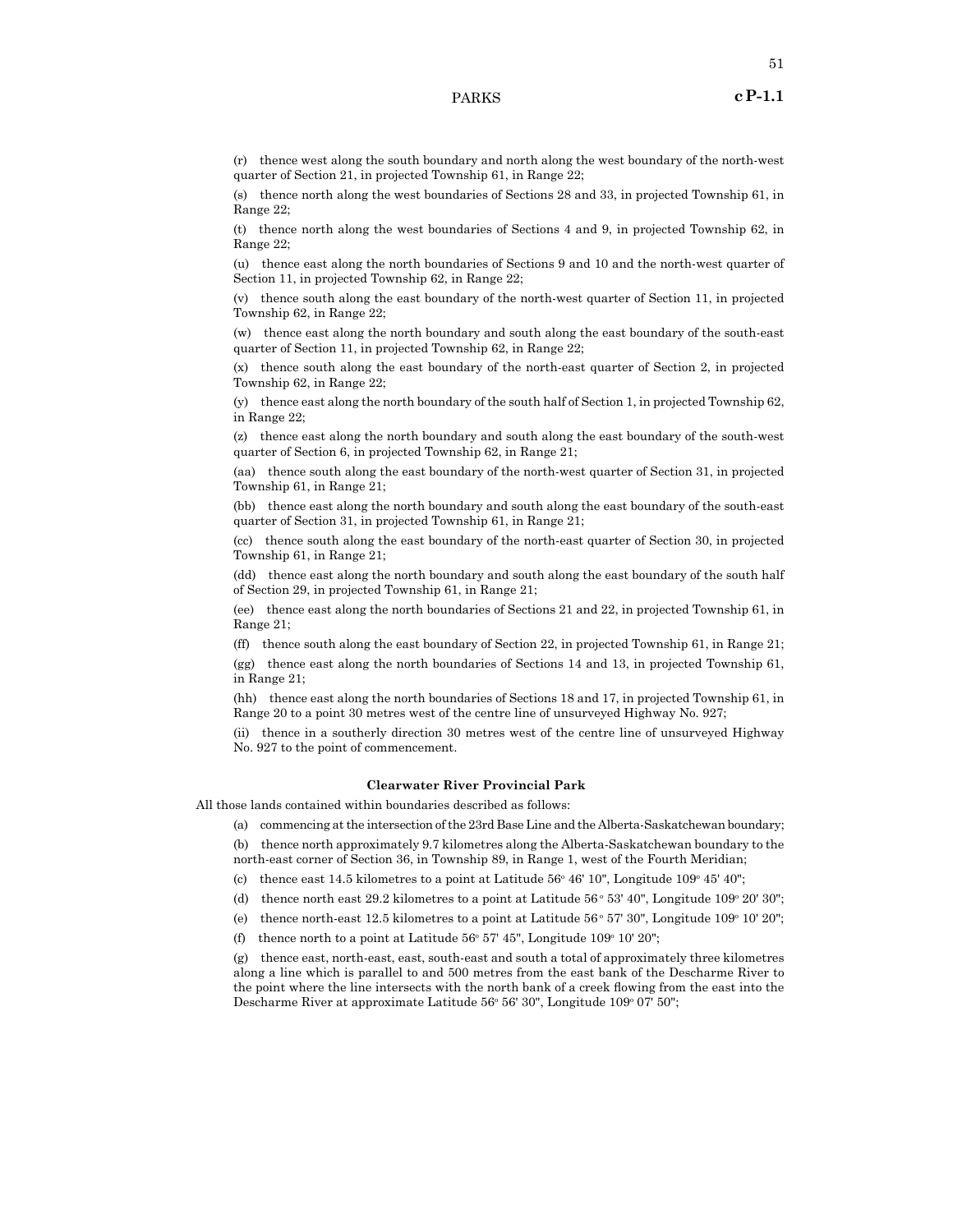52

(h) thence north-east approximately 37 kilometres to the point where the south bank of Carlson Lake intersects the centre line of an unnamed creek from the south at approximate Latitude 57° 00' 10", Longitude 108° 33' 50";

(i) thence north-east approximately six kilometres to the most southerly extremity of a chain of lakes lying immediately west of Fournier Lake approximate Latitude 57° 02' 20", Longitude  $108°29'10"$ ;

(j) thence north approximately eight kilometres along the west bank of the chain of lakes and the west bank of the creeks connecting the chain of lakes lying immediately west of Fournier Lake to the northern extremity of the second lake immediately north-west of Fournier Lake at approximate Latitude 57° 05' 10", Longitude 108° 28' 30";

(k) thence north-west approximately 21.7 kilometres to the southern extremity of the south west Bay of Vogelsang Lake at approximate Latitude 57° 09' 20", Longitude 108° 48' 40";

(l) thence northwesterly approximately 2.7 kilometres to the point where the centre line of an unnamed creek from the south-west intersects with the west extremity of Sveinson Lake at approximate Latitude 57° 10' 20", Longitude 108° 51' 00";

(m) thence north-east approximately 7.7 kilometres to the west extremity of Kilgaard Lake at approximate Latitude 57° 14' 40", Longitude 108° 53' 10";

(n) thence north approximately 9.2 kilometres to the point where the southern bank of Gibson Bay on Lloyd Lake intersects with the centre line of an unnamed creek from the south at approximate Latitude 57° 19' 20", Longitude 108° 53' 20";

thence north-east approximately 2.8 kilometres across Gibson Bay to the point where the northerly bank of Gibson Bay intersects with the north-west bank of an unnamed creek from the north-east at approximate Latitude 57° 20' 10", Longitude 108° 51' 00";

(p) thence north-east approximately 1.5 kilometres along the north-west bank of unnamed creek to its intersection with the southerly bank of a small unnamed lake lying immediately north-east of the northerly bank of Gibson Bay, at approximate Latitude 57° 20′ 40″, Longitude 108° 49′ 50″;

(q) thence east approximately .4 kilometres along the southerly bank of small unnamed lake to its south-east extremity at approximate Latitude 57<sup>°</sup> 20' 40", Longitude 108° 49' 30";

(r) thence east approximately 2.5 kilometres to the point where the easterly bank of a small unnamed lake intersects with the northwesterly bank of an unnamed creek from the north-east at approximate Latitude 57° 20′ 40″, Longitude 108° 47′ 00″;

(s) thence north-east approximately 3.5 kilometres along the north-west bank of the unnamed creek to the point where it intersects with the westerly bank of an unnamed lake at approximate Latitude 57° 21′ 40", Longitude 108° 44′ 00";

(t) thence east approximately 2.5 kilometres along the north bank of the unnamed lake to its eastern extremity at approximate Latitude 57° 21′ 40", Longitude 108° 42′ 00";

(u) thence south-east approximately 4.2 kilometres to the point where the east bank of an unnamed creek from the south intersects with the south-west bank of an unnamed lake at approximate Latitude 57° 20′ 50″, Longitude 108° 38′ 00″;

(v) thence south approximately three kilometres along the east bank of the unnamed creek, the east bank of a small unnamed lake and continuing south along the east bank of the unnamed creek to its intersection with another unnamed creek flowing from the east at approximate Latitude 57o 19' 20", Longitude 108 o 38' 30";

(w) thence east approximately 0.7 kilometres along the north bank of the latter unnamed creek and continuing south approximately four kilometres along the east bank of the creek, the east bank of a small unnamed lake and the east bank of the unnamed creek to its intersection with the northerly bank of another unnamed lake at approximate Latitude  $57^{\circ}$  17' 20", Longitude 108° 37' 30";

(x) thence south approximately one kilometre along the east bank of the unnamed lake to its southern extremity, at Latitude 57° 16' 40", Longitude 108° 37' 30";

(y) thence south-east approximately 14.3 kilometres to the point where the centre line of a narrows joining two unnamed lakes intersects with the north bank of the most south unnamed lake at approximate Latitude 57° 11' 20", Longitude 108° 27' 30";

(z) thence south-east approximately 10.5 kilometres to the point where the centre line of an unnamed creek from the east intersects with the easterly bank of an unnamed lake at approximate Latitude 57° 08' 30", Longitude 108° 18' 00";

(aa) thence south-east approximately 9.4 kilometres to the eastern extremity of an unnamed lake at approximate Latitude 57° 04′ 30", Longitude 108° 12′ 30";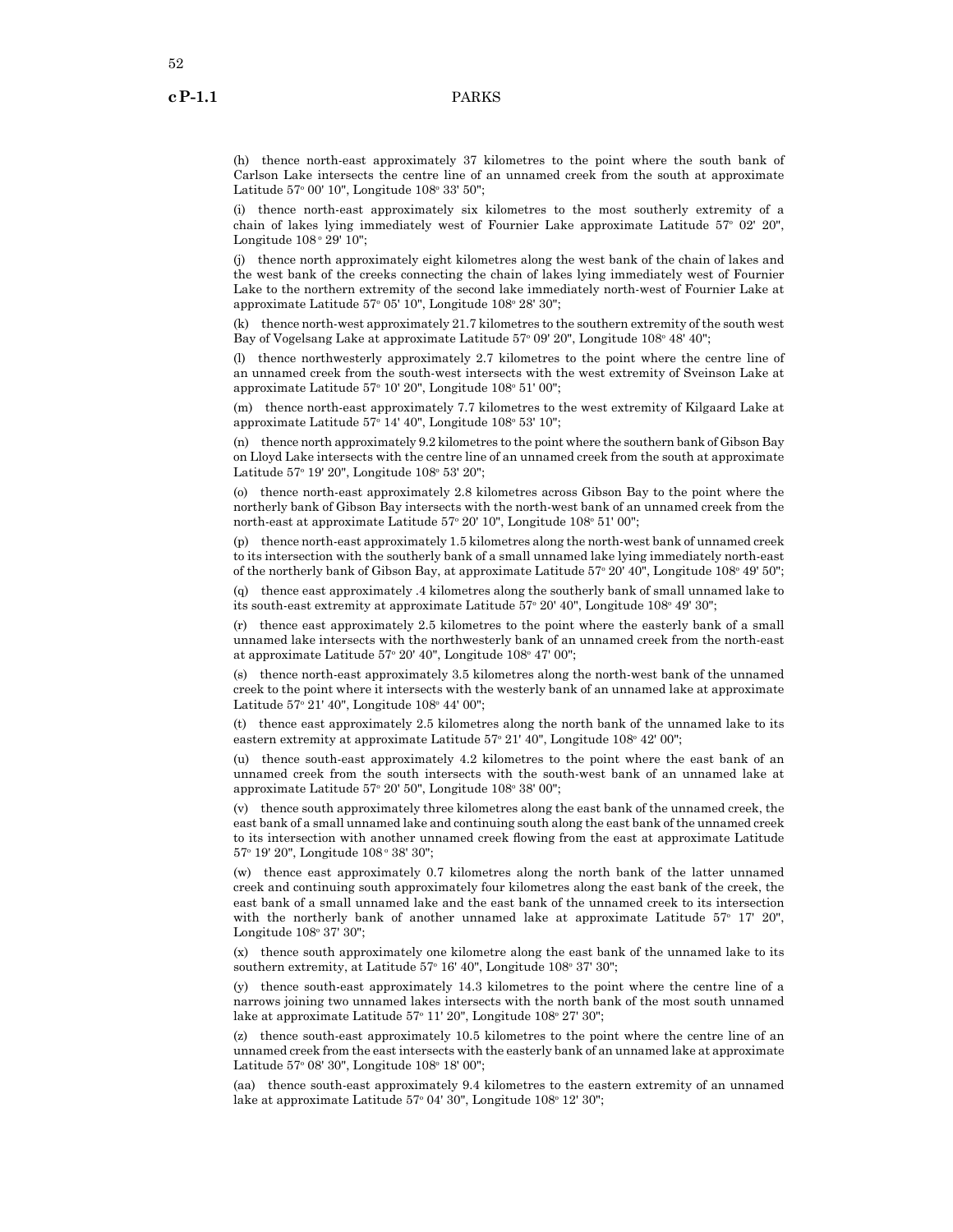(bb) thence south approximately 3.2 kilometres to the point where the centre line of an unnamed creek from the north intersects with the northerly bank of Careen Lake at approximate Latitude 57° 02' 40", Longitude 108° 12' 10";

(cc) thence south approximately 7.5 kilometres along the west bank of Careen Lake to a small inlet at approximate Latitude 57° 00' 10", Longitude 108° 16' 10";

(dd) thence south across the small inlet to the west bank of Careen Lake and continuing south approximately two kilometres along the westerly bank of Careen Lake to the point where the west bank of Careen Lake intersects with the south bank of a small creek joining a small unnamed lake immediately west of Careen Lake at approximate Latitude 56° 59' 30", Longitude 108° 17' 00";

(ee) thence north and west approximately 50 metres along the south bank of the small unnamed creek to the south bank of the unnamed lake immediately west of Careen Lake at approximate Latitude 56° 59' 30", Longitude 108° 17' 00";

(ff) thence west approximately 300 metres along the southerly bank of the small unnamed lake to its southwesterly extremity at approximate Latitude 56° 59' 30", Longitude 108° 17' 20";

(gg) thence south and west approximately 9.5 kilometres to 500 metres due south of the south extremity of Proudfoot Lake at approximate Latitude 56° 56' 10", Longitude 108° 24' 50";

(hh) thence south and west approximately 18.5 kilometres to 500 metres due south of the southern extremity of an unnamed lake at approximate Latitude  $56^{\circ}$   $53'$  00", Longitude 108° 42′ 00";

(ii) thence south and west approximately 5.5 kilometres to the point where the south bank of an unnamed lake intersects with the centre line of a small unnamed creek from the south at approximate Latitude 56° 52' 20", Longitude 108° 47' 30";

(jj) thence west approximately eight kilometres to the south extremity of Sinclair Lake at approximate Latitude 56° 52' 00", Longitude 108° 55' 30";

(kk) thence west approximately 3.8 kilometres to the north extremity of an unnamed lake at approximate Latitude 56° 52' 00", Longitude 108° 59' 20";

(ll) thence south and west approximately four kilometres along the south east bank of an unnamed lake to its south extremity at approximate Latitude 56° 50' 40", Longitude 109° 01' 20";

(mm) thence south and west approximately 21 kilometres to the intersection of the 23rd base line and the range line between Range 20 and Range 21 at approximate Latitude 56° 41' 00", Longitude 109º 11' 40";

(nn) thence west approximately 19.5 kilometres along the 23rd base line to the north corner of Section 36, in Township 88, in Range 23, West of the Third Meridian at approximate Latitude 56° 41' 00", Longitude 109° 30' 50";

(oo) thence south along the projected range line between Range 22 and Range 23, one kilometre to a point at approximate Latitude 56° 40′ 30″, Longitude 109° 30′ 50″;

(pp) thence west approximately 9.6 kilometres parallel to the 23rd base line to the intersection with the surveyed range line between Range 23 and Range 24 at approximate latitude  $56^{\circ}$  40' 30", Longitude 109o 40' 20";

(qq) thence south and west approximately 1.5 kilometres to the point where the north bank of Martinson Lake intersects with the centre line of an unnamed creek from the north at approximate Latitude 56° 40' 00", Longitude 109° 41' 40";

(rr) thence south approximately four kilometres along the west bank of Martinson Lake to the point where the west bank intersects with the centre line of an unnamed creek from the south at approximate Latitude 56° 38' 20", Longitude 109° 42' 00";

(ss) thence south and east approximately 7.5 kilometres to the point where the surveyed range line between Range 23 and Range 24 intersects with the northerly bank of Wallis Bay at approximate Latitude 56° 34' 30", Longitude 109° 40' 30";

(tt) thence north and west and south and west approximately 3.5 kilometres along the north west bank of Wallis Bay to the point where the bank intersects with the west bank of an unnamed creek from the south at approximate Latitude 56° 33′ 30″, Longitude 109° 42′ 30″;

(uu) thence north and west approximately 22.7 kilometres to the point of commencement,except:

(i) the portion of Highway No. 955 right-of-way which lies within the describedboundaries;

(ii) parcel B on Plan No. 99 B 00015 in the Land Titles Office for the Battleford LandRegistration District;

(iii) **Repealed.** 2008, c.19, s.7.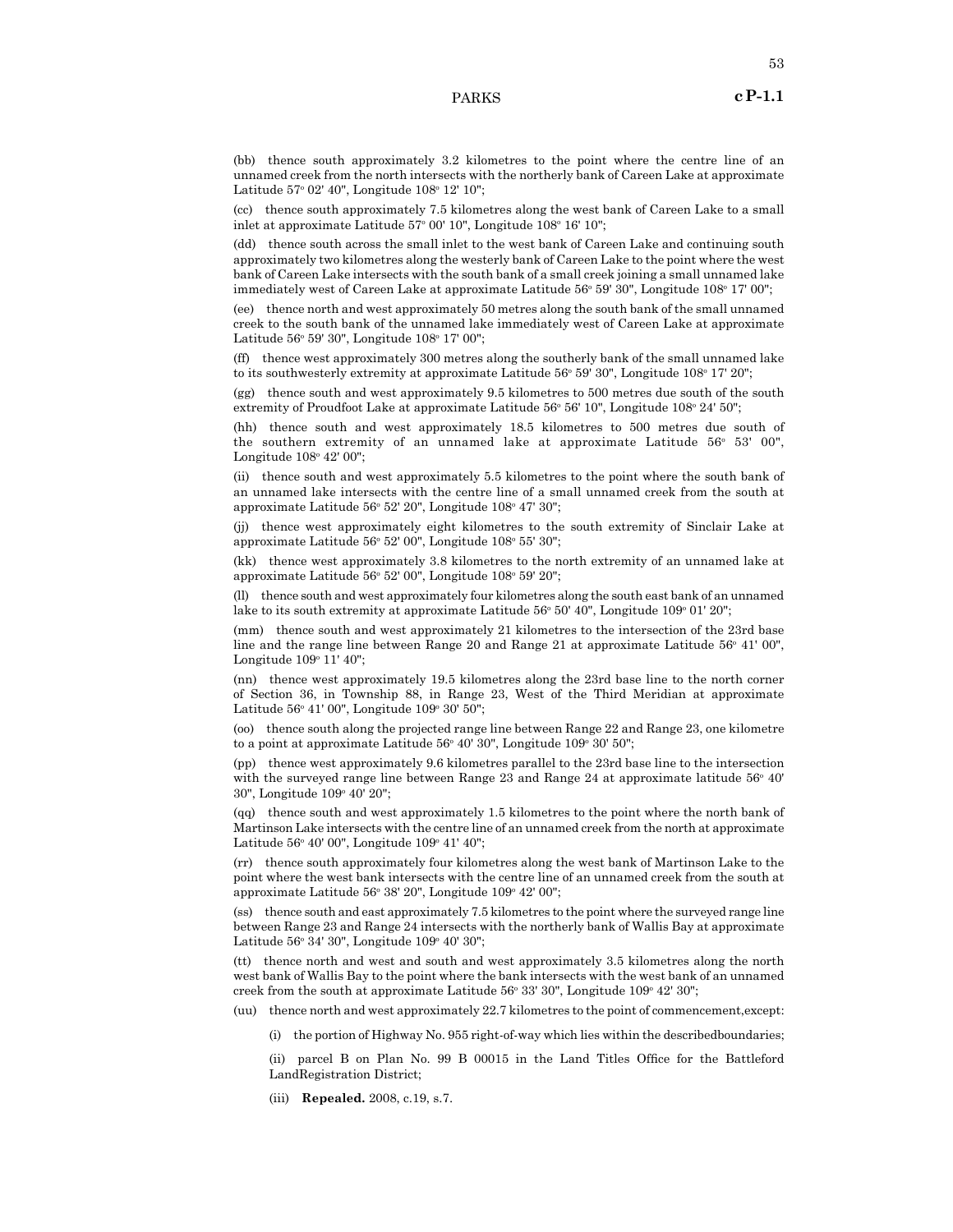#### **Wildcat Hill Provincial Park**

All those lands lying west of the Second Meridian contained within boundaries described as follows:

(a) commencing at the north-east corner of Township 48, in Range 4;

(b) thence east along the north boundary of Township 48, in Range 3, to the north-east corner of Section 33, in Township 48;

(c) thence north along the east boundaries of Sections 4, 9, 16 and 21 to the north bank of the Pasquia River;

(d) thence following the north bank of the Pasquia River south-east and then north-east until it meets the north boundary of Township 49;

(e) thence west along that north boundary to the north-east corner of Section 31, in Township 49, in Range 3;

(f) thence north along the east boundaries of Sections 6, 7 and 18, in projected Township 50, in Range 3, to the north-east corner of that Section 18;

(g) thence west along the north boundary of that Section 18 and the north boundaries of Sections 13, 14, 15, 16, 17 and 18 to the north-west corner of that Section 18;

(h) thence south along the west boundaries of Sections 18, 7 and 6 to the south-west corner of that Section 6, in Township 50, in Range 4;

(i) thence west along the south boundary of Township 50 to the north-west corner of Section 35, Township 49, in Range 5;

(j) thence south along the west boundaries of Sections 35, 26 and 23 in Township 49, in Range 5 to the north bank of the Fir River;

(k) thence south-east and north-east along the north bank of the Fir River, through Township 48, to the north boundary of Township 48, in Range 4, Section 36;

(l) thence east along that north boundary to the place of commencement.

1986, P-1.1; 2000, c.57, s.5; 2003, c.35, s.10; 2008, c.19, s.7.

# SCHEDULE II PROTECTED AREAS

#### **Anderson Island**

The whole of Anderson Island in the Saskatchewan River at latitude 53°47', longitude 103°04'.

### **Bakken – Wright Bison Drive**

Legal Subdivision 3 of Section 30, in Township 5, in Range 16, west of the Third Meridian.

#### **Besant Midden**

All that portion of the south-west quarter of Section 29, in Township 17, in Range 29, west of the Second Meridian, containing 37.8 acres, more or less, shown as Parcel No. 161352042 in the cadastral parcel mapping system for Saskatchewan.

# **Brockelbank Hill**

All those lands west of the First Meridian described as follows:

(a) Sections 24 and 25, excepting the unsurveyed Highway No. 980 right of way, and the east halves of Sections 23 and 26, in projected Township 42, in Range 31; and

(b) Sections 19 and 30, in projected Township 42, in Range 30.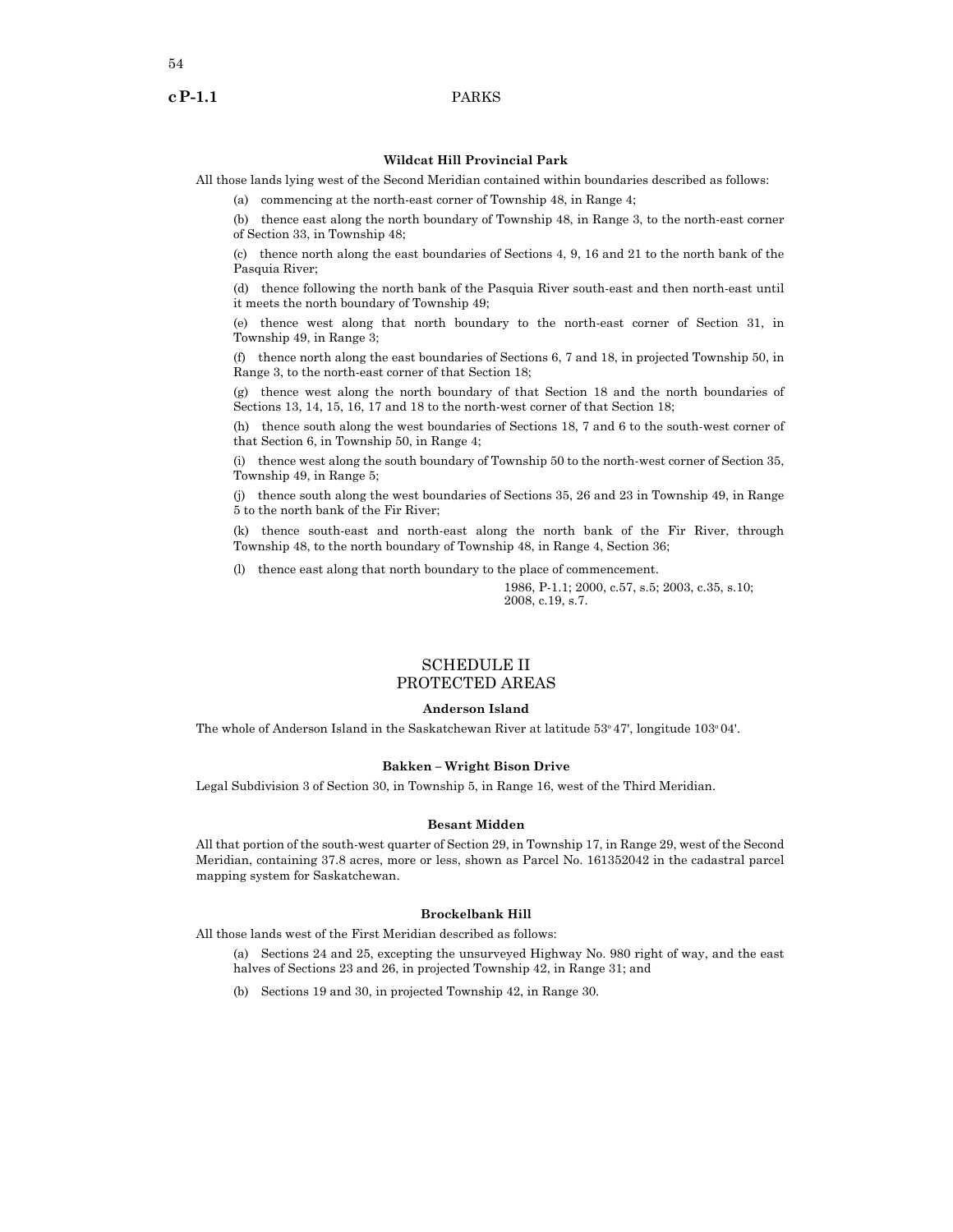55

### **Christopher Lake**

That portion of the south-west quarter and south half of the north-west quarter of Section 6, Township 53, in Range 26, west of the Second Meridian, lying north and east of the northerly and easterly limits of both Highway No. 263 as shown on Plan No. 102124752 in the Lands Survey Directory and those lands taken for road widening as shown on Plan No. 102124752 in the Lands Survey Directory, and west of the westerly limits of Plan Nos. 63PA07588 as prepared May 22, 1963 and 73PA00893 in the Land Surveys Directory, excepting:

(a) Parcel "B" as shown on Plan No. 90PA17662 in the Land Surveys Directory.

### **Fort Black**

That portion shown as parcel "B", in projected Township 74, in Range 12, west of the Third Meridian, on Plan No. BW 6537 in the Land Titles Office for the Battleford Land Registration District.

#### **Fort Livingstone**

Legal Subdivisions 1, 2 and 7 of Section 8, in Township 34, in Range 32, west of the First Meridian.

#### **Glen Ewen Burial Mound**

All that portion of the north-west quarter of Section 4, in Township 1, in Range 34, west of the First Meridian, shown as Parcel "A" on Plan No. 63 R 11241 in the Land Titles Office for the Regina Land Registration District, containing 14.67 acres, more or less, minerals are in the Crown.

#### **Grasslands Protected Area**

All those lands lying west of the Third Meridian described as follows:

(a) in Township 1, in Range 4:

(i) all that portion of the north-west quarter of Section 19 that is covered by the waters of Rock Creek as shown on a plan of survey of Township 1 approved and confirmed at Regina on October 31, 1990;

(ii) all those portions of the north-west and south-west quarters of Section 30 that are covered by the waters of Rock Creek and Hellfire Creek as shown on a plan of survey of Township 1 approved and confirmed at Regina on October 31, 1990;

(iii) all that portion of the north-east quarter of Section 30 that is covered by the waters of Rock Creek;

(iv) all that portion of Section 31 that is covered by the waters of Rock Creek as shown on a plan of survey of Township 1 approved and confirmed at Regina on October 31, 1990;

(b) in Township 2, in Range 4, all those portions of the south-east and south-west quarters of Section 6 that are covered by the waters of Rock Creek as shown on a Plan of Survey of Township 2 approved and confirmed at Regina on October 31, 1990;

(c) in Township 1, in Range 5:

(i) all those portions of the north-east, south-east and north-west quarters of Section 25 that are covered by the waters of Hellfire Creek as shown on a plan of survey of Township 1 approved and confirmed at Regina on October 31, 1990;

(ii) all that portion of the south-west quarter of Section 36 that is covered by the waters of Hellfire Creek as shown on a plan of survey of Township 1 approved and confirmed at Regina on October 31, 1990;

(d) in Township 1, in Range 6:

(i) all those portions of the north-east, south-east and north-west quarters of Section 1 that are covered by the waters of Rock Creek as shown on a plan of survey of Township 1 approved and confirmed at Regina on October 31, 1990;

(ii) all those portions of the north-east and north-west quarters of Section 2 that are covered by the waters of Rock Creek as shown on a plan of survey of Township 1 approved and confirmed at Regina on October 31, 1990;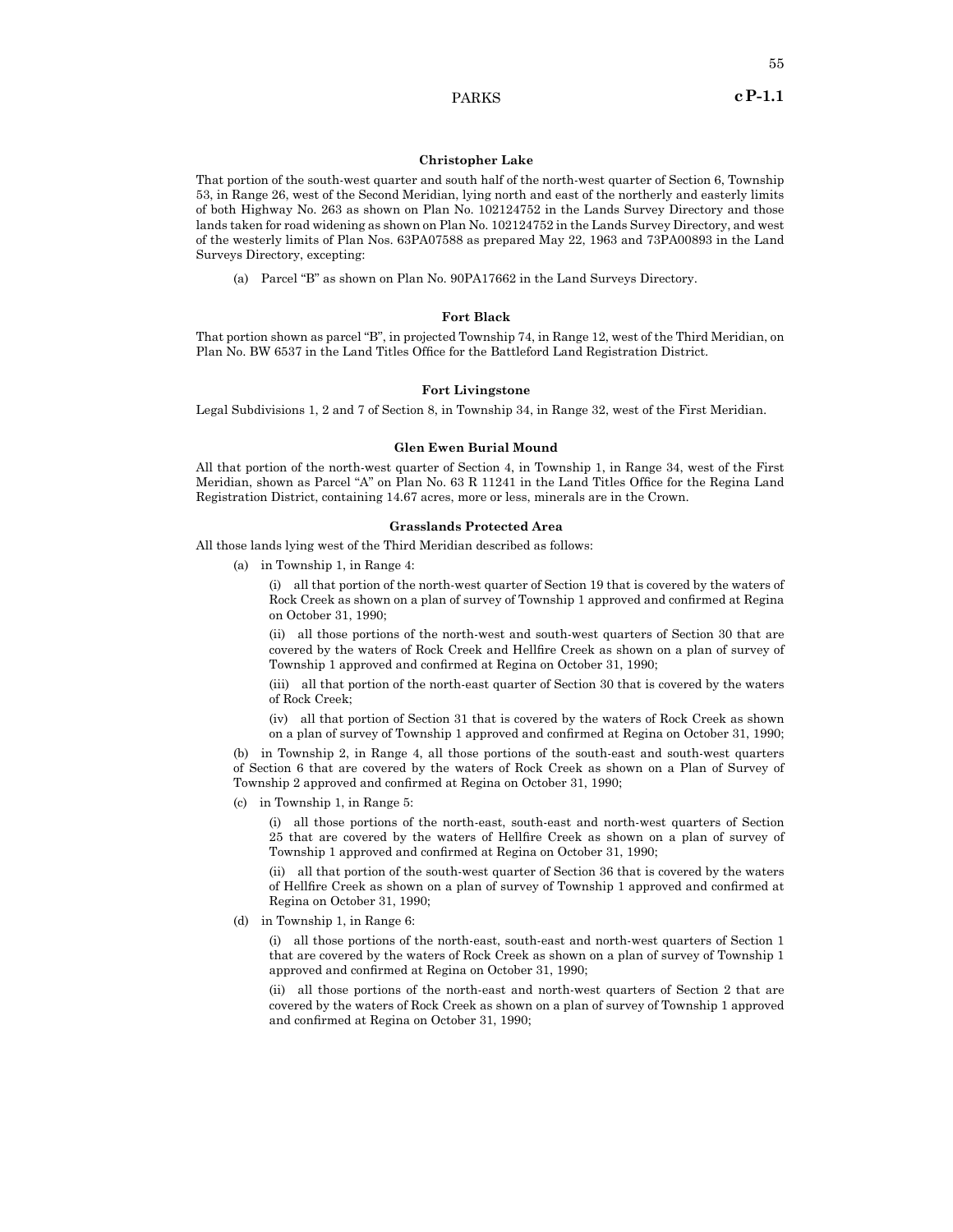(iii) all those portions of the north-east, north-west and south-west quarters of Section 3 that are covered by the waters of Rock Creek as shown on a plan of survey of Township 1 approved and confirmed at Regina on October 31, 1990;

(iv) all that portion of Section 4 that is covered by the waters of Rock Creek and Wetherall Creek as shown on a plan of survey of Township 1 approved and confirmed at Regina on October 31, 1990;

(v) all that portion of Section 5 that is covered by the waters of Rock Creek as shown on a plan of survey of Township 1 approved and confirmed at Regina on October 31, 1990;

(vi) all that portion of the north-west quarter of Section 7 that is covered by the waters of Horse Creek as shown on a plan of survey of Township 1 approved and confirmed at Regina on October 31, 1990;

(vii) all that portion of Section 9 that is covered by the waters of Wetherall Creek as shown on a plan of survey of Township 1 approved and confirmed at Regina on October 31, 1990;

(viii) all those portions of the south-east and south-west quarters of Section 11 that are covered by the waters of Rock Creek as shown on a plan of survey of Township 1 approved and confirmed at Regina on October 31, 1990;

(ix) all that portion of Section 12 that is covered by the waters of Rock Creek and Butte Creek as shown on a plan of survey of Township 1 approved and confirmed at Regina on October 31, 1990;

(x) all that portion of the south-west quarter of Section 15 that is covered by the waters of Wetherall Creek as shown on a plan of survey of Township 1 approved and confirmed at Regina on October 31, 1990;

(xi) all that portion of the south-east quarter of Section 16 that is covered by the waters of Wetherall Creek as shown on a plan of survey of Township 1 approved and confirmed at Regina on October 31, 1990;

(xii) all those portions of the north-east, north-west and south-west quarters of Section 18 that are covered by the waters of Horse Creek as shown on a plan of survey of Township 1 approved and confirmed at Regina on October 31, 1990;

(xiii) all those portions of the north-east, south-east and south-west quarters of Section 19 that are covered by the waters of Horse Creek as shown on a plan of survey of Township 1 approved and confirmed at Regina on October 31, 1990;

(xiv) all those portions of the north-east, north-west and south-west quarters of Section 22 that are covered by the waters of Wetherall Creek as shown on a plan of survey of Township 1 approved and confirmed at Regina on October 31, 1990;

(xv) all those portions of the north-east, south-east and south-west quarters of Section 27 that are covered by the waters of Wetherall Creek as shown on a plan of survey of Township 1 approved and confirmed at Regina on October 31, 1990;

(xvi) all that portion of the north-west quarter of Section 32 that is covered by the waters of Horse Creek as shown on a plan of survey of Township 1 approved and confirmed at Regina on October 31, 1990;

(xvii) all that portion of Section 34 that is covered by the waters of Wetherall Creek as shown on a plan of survey of Township 1 approved and confirmed at Regina on October 31, 1990;

(e) in Township 1, in Range 7:

(i) all those portions of the north-east and north-west quarters of Section 1 that are covered by the waters of Horse Creek as shown on a plan of survey of Township 1 approved and confirmed at Regina on October 31, 1990;

(ii) all those portions of the north-east, south-east and south-west quarters of Section 12 that are covered by the waters of Horse Creek as shown on a plan of survey of Township 1 approved and confirmed at Regina on October 31, 1990;

(f) in Township 1, in Range 10:

(i) all that portion of Section 3 that is covered by the waters of the Frenchman River according to the Government Survey;

(ii) all those portions of the north half and south-east quarter of Section 4 that are covered by the waters of the Frenchman River according to the Government Survey;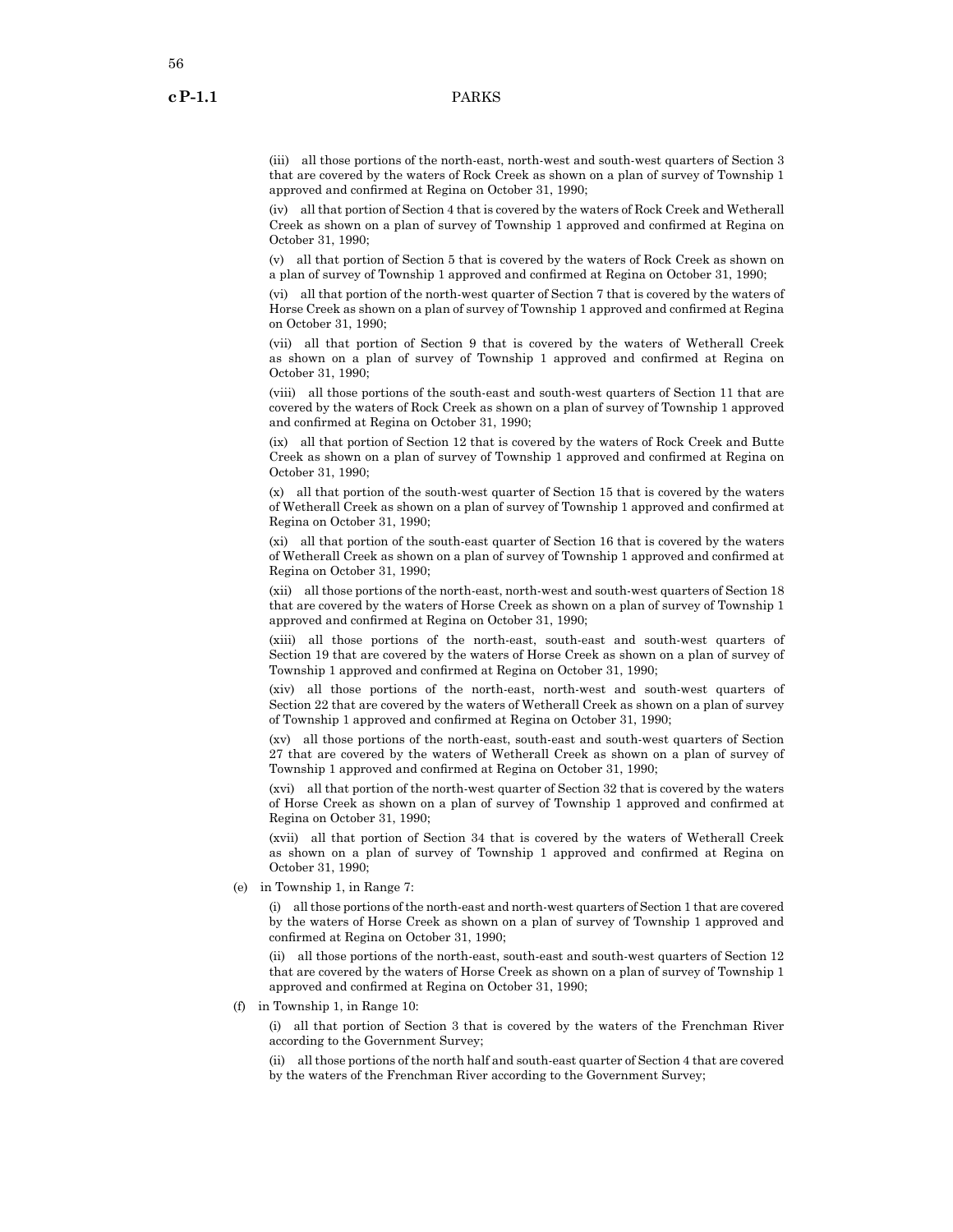(iii) all those portions of the south-west quarter of Section 4 that are covered by any waters of Frenchman Creek as shown on a plan of survey of Township 1 approved and confirmed at Ottawa on February 15, 1918;

(iv) all those portions of the north half and south-west quarter of Section 9 that are covered by the waters of the Frenchman River according to the Government Survey;

(v) all that portion of the south-east quarter of Section 9 that is covered by the waters of the Frenchman River;

(g) in Township 2, in Range 10:

(i) all that portion of the north-east quarter of Section 8 that is covered by the waters of Little Breed Creek as shown on a plan of survey of Township 2 approved and confirmed at Regina on October 31, 1990;

(ii) all those portions of the north-west and south-west quarters of Section 16 that are covered by the waters of Little Breed Creek as shown on a plan of survey of Township 2 approved and confirmed at Regina on October 31, 1990;

(iii) all that portion of the south-east quarter of Section 17 that is covered by the waters of Little Breed Creek as shown on a plan of survey of Township 2 approved and confirmed at Regina on October 31, 1990;

(h) in Township 2, in Range 11:

(i) all that portion of the north-west quarter of Section 19 that is covered by the waters of the Frenchman River;

(ii) all that portion of the south-west quarter of Section 30 that is covered by the waters of the Frenchman River;

(i) in Township 2, in Range 12:

(i) all those portions of the north-west, north-east and south-east quarters of Section 24 that are covered by the waters of the Frenchman River;

(ii) all those portions of the north-west, south-west and south-east quarters of Section 25 that are covered by the waters of the Frenchman River;

(iii) all those portions of the north-east and north-west quarters of Section 26 that are covered by the waters of the Frenchman River;

(iv) all that portion of Section 27 that is covered by the waters of the Frenchman River;

(v) all those portions of the north-east and north-west quarters of Section 28 that are covered by the waters of the Frenchman River;

(vi) all those portions of the north-east and north-west quarters of Section 31 that are covered by the waters of the Frenchman River;

(vii) all those portions of the north-east, north-west and south-east quarters of Section 32 that are covered by the waters of the Frenchman River;

(viii) all those portions of the south-east and south-west quarters of Section 33 that are covered by the waters of the Frenchman River;

(ix) all that portion of the south-west quarter of Section 36 that is covered by the waters of the Frenchman River;

(j) in Township 2, in Range 13:

(i) all that portion of the east half of Section 26 that is covered by the waters of the Frenchman River according to the Government Survey;

(ii) all that portion of the south-east quarter of Section 33 that is covered by the waters of the Frenchman River;

(iii) all those portions of the north-east and north-west quarters and the south half of Section 34 that are covered by the waters of the Frenchman River according to the Government Survey;

(iv) all that portion of the north-east quarter of Section 35 that is covered by the waters of the Frenchman River according to a Dominion Government Survey of Township 2 approved and confirmed at Ottawa on January 2, 1918;

(v) all those portions of the south-east quarter of Section 35 and the north-west quarter of Section 36 that are covered by the waters of the Frenchman River according to a Dominion Government Survey of Township 2 approved and confirmed at Ottawa on January 2, 1918;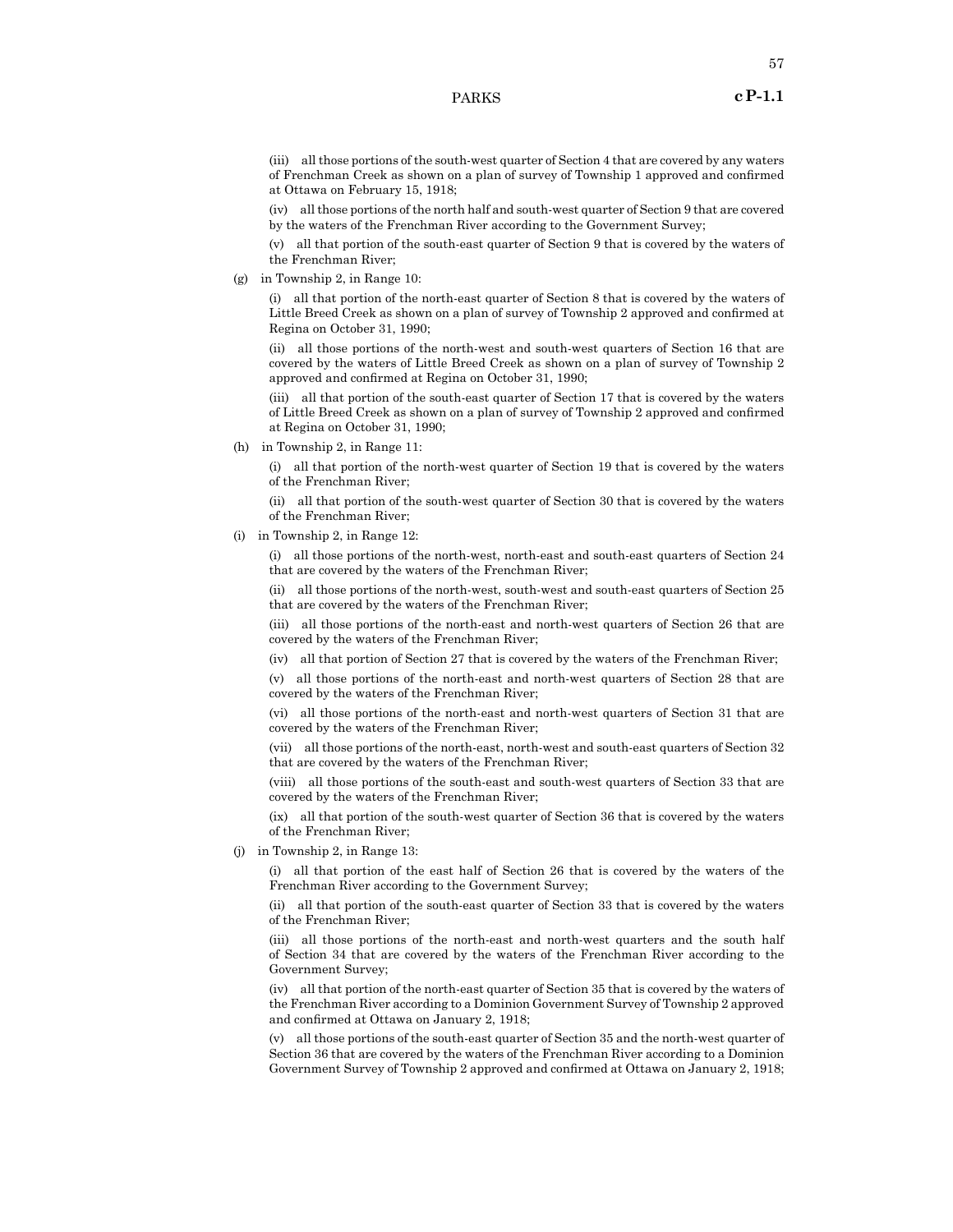(k) in Township 3, in Range 12, all those portions of the south-west and south-east quarters of Section 6 that are covered by the waters of the Frenchman River;

(l) in Township 3, in Range 13:

(i) all that portion of the south-east quarter of Section 1 that is covered by the waters of the Frenchman River according to the Government Survey;

(ii) all that portion of the east half of Section 3 that is covered by the waters of the Frenchman River according to the Government Survey;

(iii) all that portion of the south-west quarter of Section 3 that is covered by the waters of the Frenchman River as shown on a plan of survey of Township 3 approved and confirmed at Ottawa on December 19, 1917;

(iv) all that portion of the north-west quarter of Section 3 that is covered by the waters of the Frenchman River as shown on a Plan of Survey of Township 3 approved and confirmed at Ottawa on April 6, 1909.

#### **Gray Archaeological Site**

All that portion of the south-west quarter of Section 16 in Township 16, in Range 14, west of the Third Meridian, shown as Parcel "A" on Plan No. 76 SC 02907 in the Land Titles Office for the Swift Current Land Registration District.

# **Gull Lake**

The south-west quarter of Section 21, in Township 12, in Range 19, west of the Third Meridian, excepting Parcel "A" on Plan No. 101628097.

# **Harder Archaeological Site**

All those lands in Township 37, in Range 8, west of the Third Meridian, described as follows:

- (a) that portion of Legal Subdivision 12, in Section 26, shown as Parcel "B" in Plan No. 76 S 40906 in the Land Titles Office for the Saskatoon Registration District;
- (b) all that portion of the north-east quarter of Section 27, shown as Parcel "A" on Plan No. 76 S 40906 in the Land Titles Office for the Saskatoon Registration District.
	-

# **Hickson – Maribelli Lakes Pictographs**

All those lands lying between Hickson Lake and Maribelli Lake, including the land covered by the waters of Smith Narrows, the channel joining those lakes, approximate latitude 56°16'15", longitude 104°27', bounded as follows:

(a) on the north by a straight line, having an astronomic bearing of 270 degrees, drawn through the north extremity of the peninsula forming the south-east back of Smith Narrows;

(b) on the south by a straight line, having an astronomic bearing of 270 degrees, drawn through the south extremity of that peninsula;

(c) on the north-west by a line 300 feet inland from and following the sinuosities of the north-west bank of Smith Narrows;

(d) on the south-east by a line 300 feet inland from and following the sinuosities of the south-east bank of Smith Narrows.

### **Lemsford Ferry Tipi Rings**

All those portions of the north half of Section 8, in Township 24, in Range 23, west of the Third Meridian, shown as Parcel "A" on Plan No. 74 MJ 07067 in the Land Titles Office for the Moose Jaw Land Registration District.

#### **Macdowall Bog**

All those lands in Township 45, in Range 1, lying west of the Third Meridian, described as follows:

(a) that portion of the north-west quarter of Section 27 lying to the south-east of McFarlane Creek and to the north-west of the CNR right-of-way as shown on Plan No. BI 1223 in the Land Titles Office for the Prince Albert Land Registration District;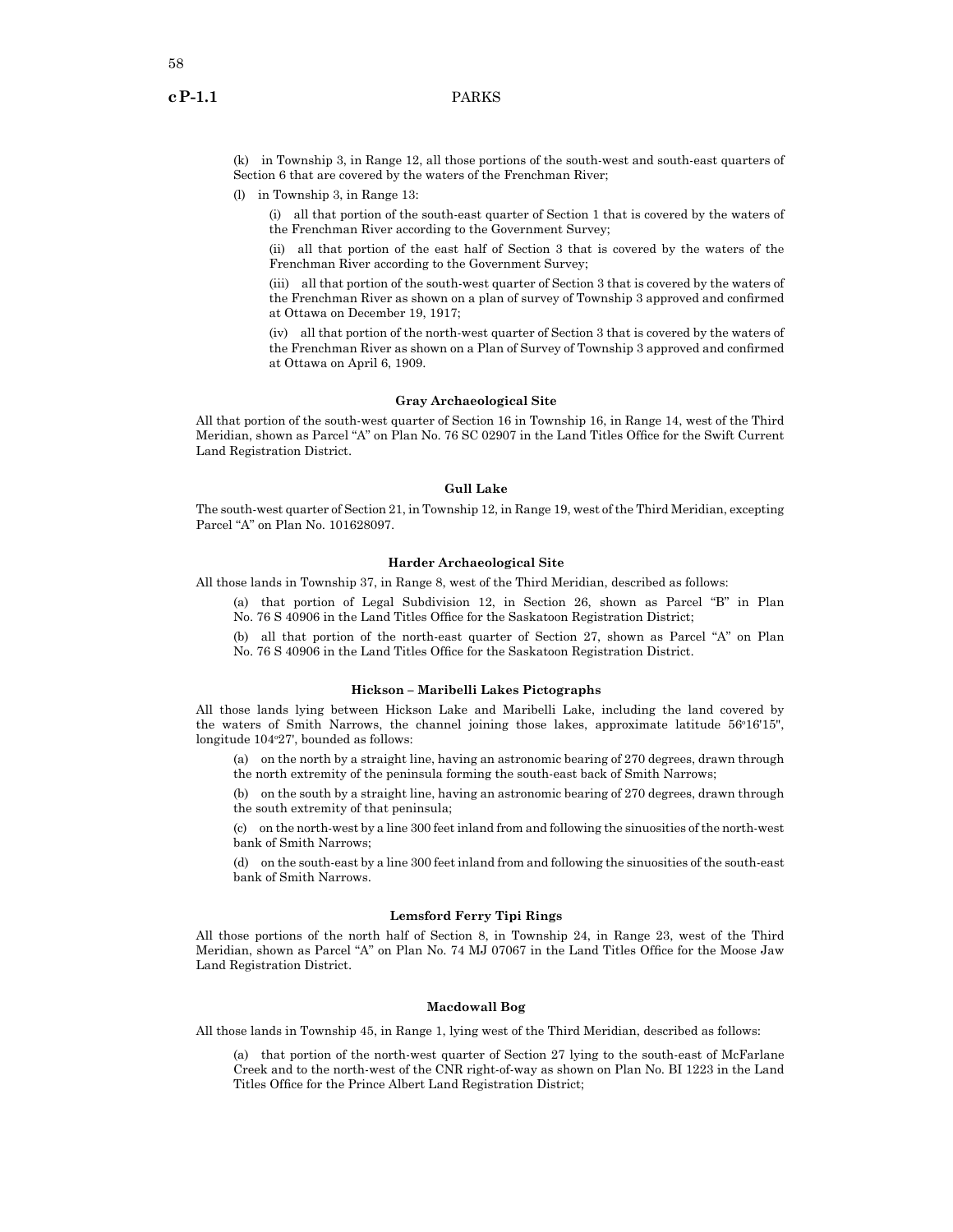59

(b) those portions of the south-east and south-west quarters of Section 34 lying to the south-east of McFarlane Creek and to the north-west of the CNR right-of-way as shown on Plan No. BI 1223 in the Land Titles Office for the Prince Albert Land Registration District.

### **Matador Grasslands**

Sections 10, 15 and 16, in Township 20, in Range 13, west of the Third Meridian.

#### **Maurice Street**

All those lands in Township 52, in Range 14, west of the Second Meridian, described as follows:

- (a) that portion of Section 1 that lies east of the Saskatchewan River;
- (b) that portion of the south half of Section 12 that lies south of the Saskatchewan River.

#### **Minton Turtle Effigy**

That portion of the north-east quarter of Section 3, in Township 3, in Range 21, west of the Second Meridian, shown as Parcel "A" on Plan No. 64 R 14547 in the Land Titles Office for the Regina Land Registration District.

#### **Nipekamew Sand Cliffs**

All those lands in Projected Township 66, in Range 20, west of the Second Meridian, described as follows:

- (a) Section 20;
- (b) Legal Subdivisions 12 and 13 of Section 21;
- (c) those portions of Legal Subdivisions 4, 5, 12 and 13 of Section 28 lying south of Highway No. 165;
- (d) that portion of Section 29 lying south-west of the south limit of Highway No. 165.

#### **Ogema Boulder Effigy**

That portion of the north-west quarter of Section 21, in Township 6, in Range 22, west of the Second Meridian, shown as Parcel "A" on Plan No. 69 R 29902 in the Land Titles Office for the Regina Land Registration District.

#### **Pine Island Trading Post**

That portion of the north-east quarter of Section 7 and that portion of Section 18, in Township 49, in Range 21, west of the Third Meridian, designated as Island No. 5 on Township plan dated at Ottawa on April 21, 1885.

#### **Thomas Battersby**

Those lands described as follows:

- (a) in Township 24, in Range 9, west of the Second Meridian:
	- (i) the portion of the road allowance lying adjacent to the west boundary of Section 18;

(ii) Section 18, except the east road allowance as shown on Plan No. 101748067 in the Land Surveys Directory;

(b) the north half of Section 13, in Township 24, in Range 10, west of the Second Meridian, excepting the road allowance to the west of this area.

### **Walter Felt Bison Drive**

That portion, containing 2.85 acres, more or less, of the south-west quarter of Section 16, in Township 16, in Range 1, west of the Third Meridian, shown as Parcel "A" on Plan 63 MJ 12657 in the Land Titles Office for the Moose Jaw Land Registration District.